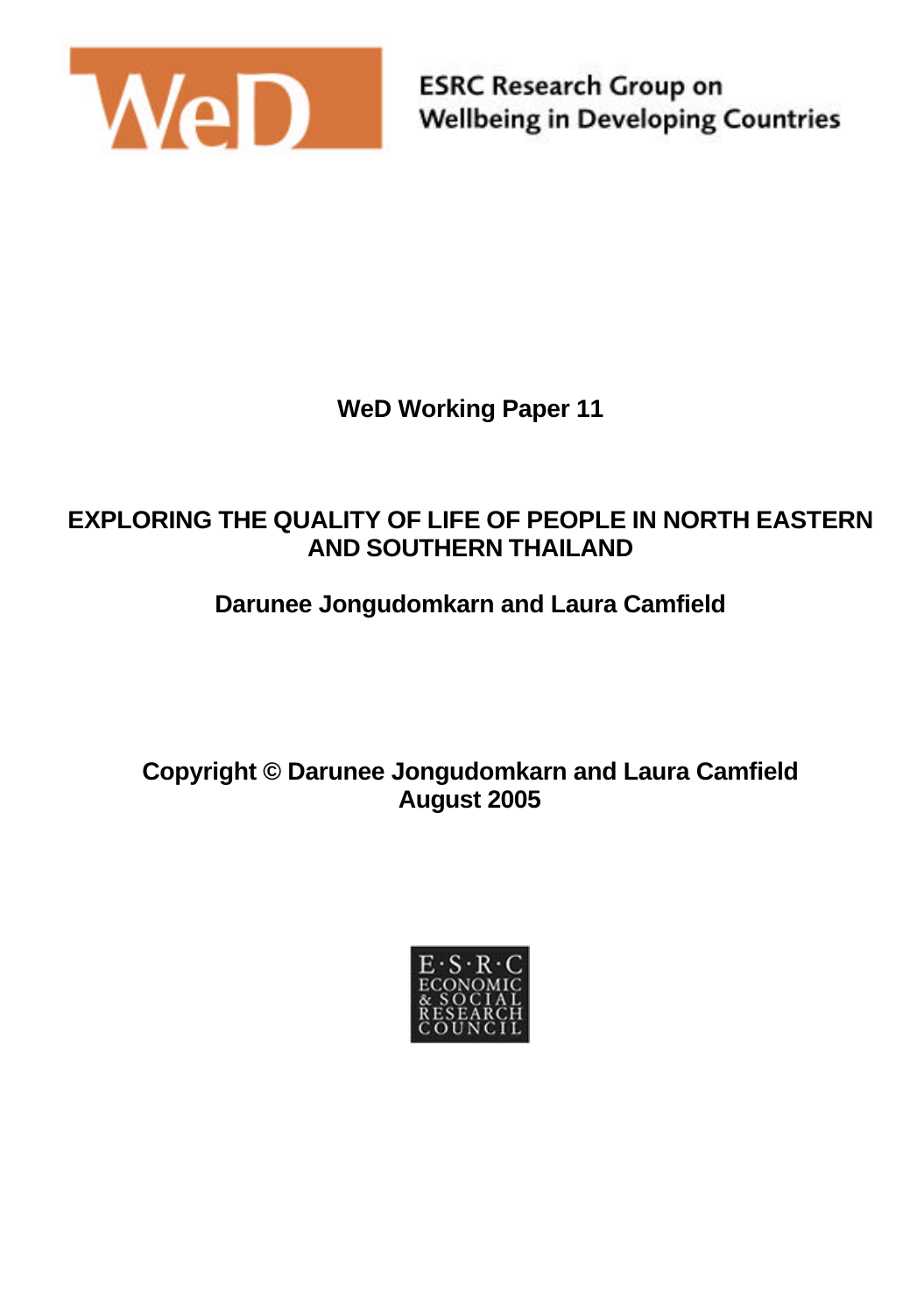### **WeD - Wellbeing in Developing Countries ESRC Research Group**

WeD is a multidisciplinary research group funded by the ESRC, dedicated to the study of poverty, inequality and the quality of life in poor countries. The research group is based at the University of Bath and draws on the knowledge and expertise from three different departments (Economics and International Development, Social and Policy Sciences and Psychology) as well as an extensive network of overseas contacts and specific partnerships with institutes in Bangladesh, Ethiopia, Peru and Thailand. The purpose of the research programme is to develop conceptual and methodological tools for investigating and understanding the social and cultural construction of well-being in specific countries.

#### **Correspondence**

The Secretary Wellbeing in Developing Countries ESRC Research Group (WeD) 3 East 2.10 University of Bath Bath BA2 7AY, UK

E-mail wed@bath.ac.uk www.welldev.org.uk Tel +44 (0) 1225 384514 Fax +44 (0) 1225 384848

A large print size version of this paper is available on request.

### **Working Paper Submission**

For enquiries concerning the submission of working papers please contact Ian Gough by email: i.r.gough@bath.ac.uk or by writing to the above address.

### **Acknowledgement**

The support of the Economic and Social Research Council (ESRC) is gratefully acknowledged. The work was part of the programme of the ESRC Research Group on Wellbeing in Developing Countries.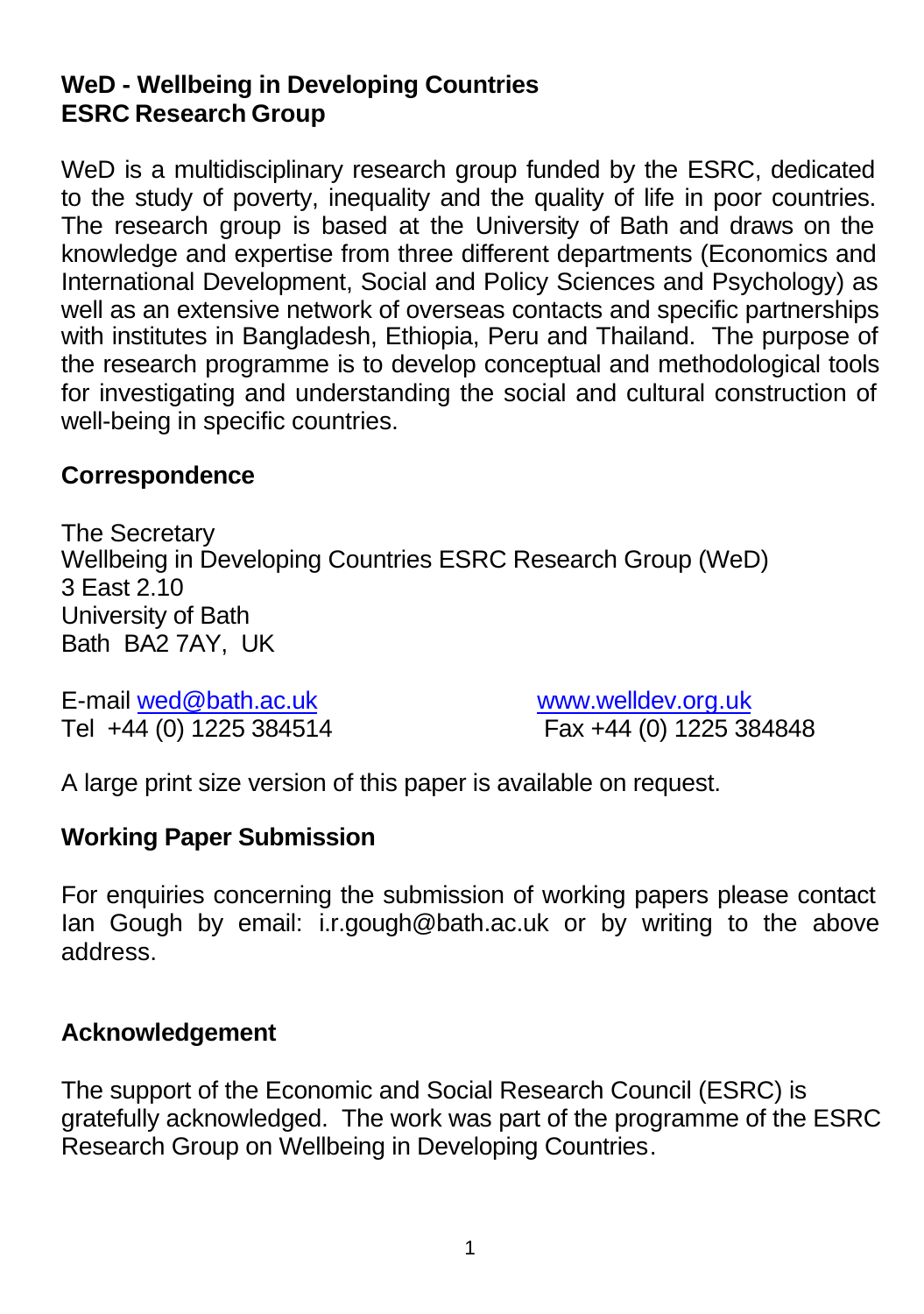## **WeD Working Paper 11**

#### **EXPLORING THE QUALITY OF LIFE OF PEOPLE IN NORTH EASTERN AND SOUTHERN THAILAND © Darunee Jongudomkarn and Laura Camfield, August 2005**

#### **SUMMARY**

The assumption that development brings not only material prosperity but also a better quality of life lies at the heart of the development project. However, it is rarely supported by data on the subjective Quality of life (QoL) of people living in developing countries, and even more rarely by data collected with locally appropriate methods, grounded in an emic definition of QoL. The initial, exploratory phase of WeD's QoL research aimed to develop a grounded definition of QoL and establish the most appropriate methods for understanding and measuring it. The paper presents findings from five rural and peri-urban sites in Southern and Northeastern Thailand.

Participants in the exploratory research in Thailand identified 26 aspects to their QoL, the most important of which were family relations, health, money, occupation, and housing. *Family Relationships* was the most important area for all groups and comprised following social norms, engaging in reciprocal relationships of caring and support, and meeting your family's needs. People were also concerned about their *Health*, largely due to the inconvenience and cost of illness, and aware of the psychological impact of other areas of their lives (for example, choice of *Occupation*). *Money* was linked explicitly to being able to experience the good life, and lack of it was a problem for all age groups. However, although everyone wanted to own their own *House*, only people in peri-urban areas were concerned about its appearance and size.

This information on the goals, resources, and values of people living in Northeastern and Southern Thailand, combined with findings from Peru, Ethiopia and Bangladesh, will be used to develop a measure to assess the QoL of people living in developing countries.

**Key words:** quality of life, wellbeing, qualitative methods, participatory research, Person Generated Index, developing countries, Thailand

**Key Reading:** Camfield, L, McGregor, J.A. (2005). Resilience and wellbeing in developing countries. In: Ungar, M (ed). "Methodological and contextual challenges researching childhood resilience…" Social Sciences and Humanities Research Council of Canada. CA: SAGE. Ayawut, D. (2005). Index of Quality of Life: Case Study of People in North-Eastern Thailand. Journal of Demography, Vol 21: 1, pp 41-62 (in Thai)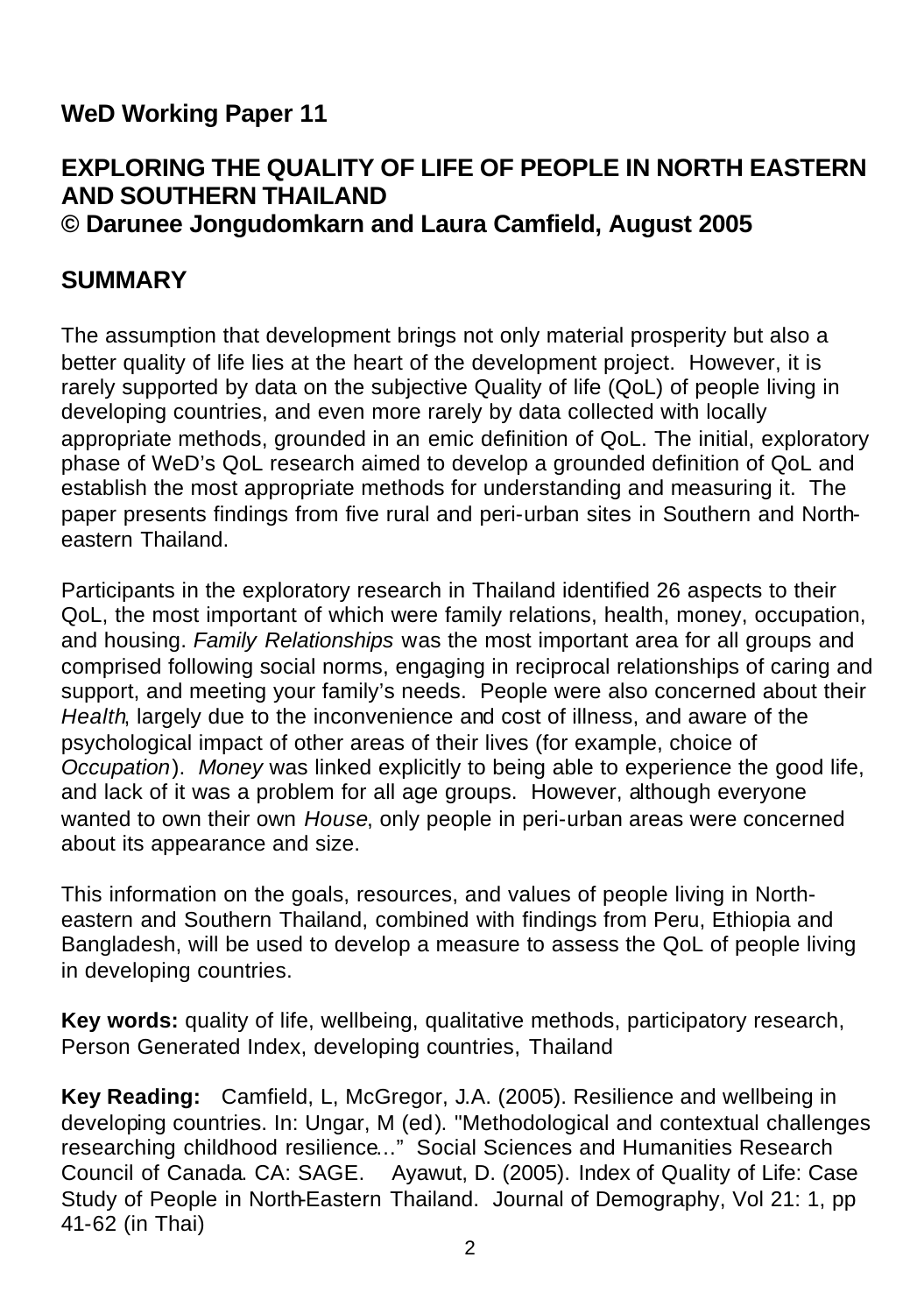## **INTRODUCTION**

The assumption that development brings not only material prosperity but also a better quality of life lies at the heart of the development project. However, it is rarely supported by data on the subjective Quality of life (QoL) of people living in developing countries, and even more rarely by data collected with locally appropriate methods, grounded in an emic definition of QoL. The initial, exploratory phase of WeD's QoL research aimed to develop a grounded definition of QoL and establish the most appropriate methods for understanding and measuring it.

The paper presents findings from five rural and peri-urban sites in Southern and North-eastern Thailand (two villages in Songkhla Province and three in Khon Kaen, Mukdaharn and Roi-et). Participants were divided into six groups by gender and age, and were divided again by religion (Buddhist and Muslim) and wealth status in the South. Data collection was conducted between October and December 2004 using focus group discussions, semistructured interviews and the Person Generated Index (an 'individualised QoL' measure [Ruta *et al*, 1994, 1998]). The use of a qualitative approach enabled the gathering of data that reflects the sources of difficulty and happiness in the lives of participants.

The paper first sets out the background to the study and situates it within the WeD research programme. The next four sections describe the methods used, site selection and sampling, before presenting the findings from the focus groups, semi-structured interviews and Person Generated Index. This is followed by a summary of the results and a section where findings are compared with the conclusions of similar participatory studies in Thailand and areas covered by some of the international QoL measures commonly used in developing countries. Finally, some concluding remarks are made.

# **BACKGROUND TO THE STUDY**

Development in Thailand has historically focused on the capital city, Bangkok; however, the saying "Bangkok is Thailand" reflects the uneven development between the centre and the other regions of Thailand. For example, 40% of the Thai economy is located in Bangkok, but only 9.5% of the population; the per capita income in Bangkok is nine times greater than the national average (National Economic and Social Development Board [NESDB] 2002). This is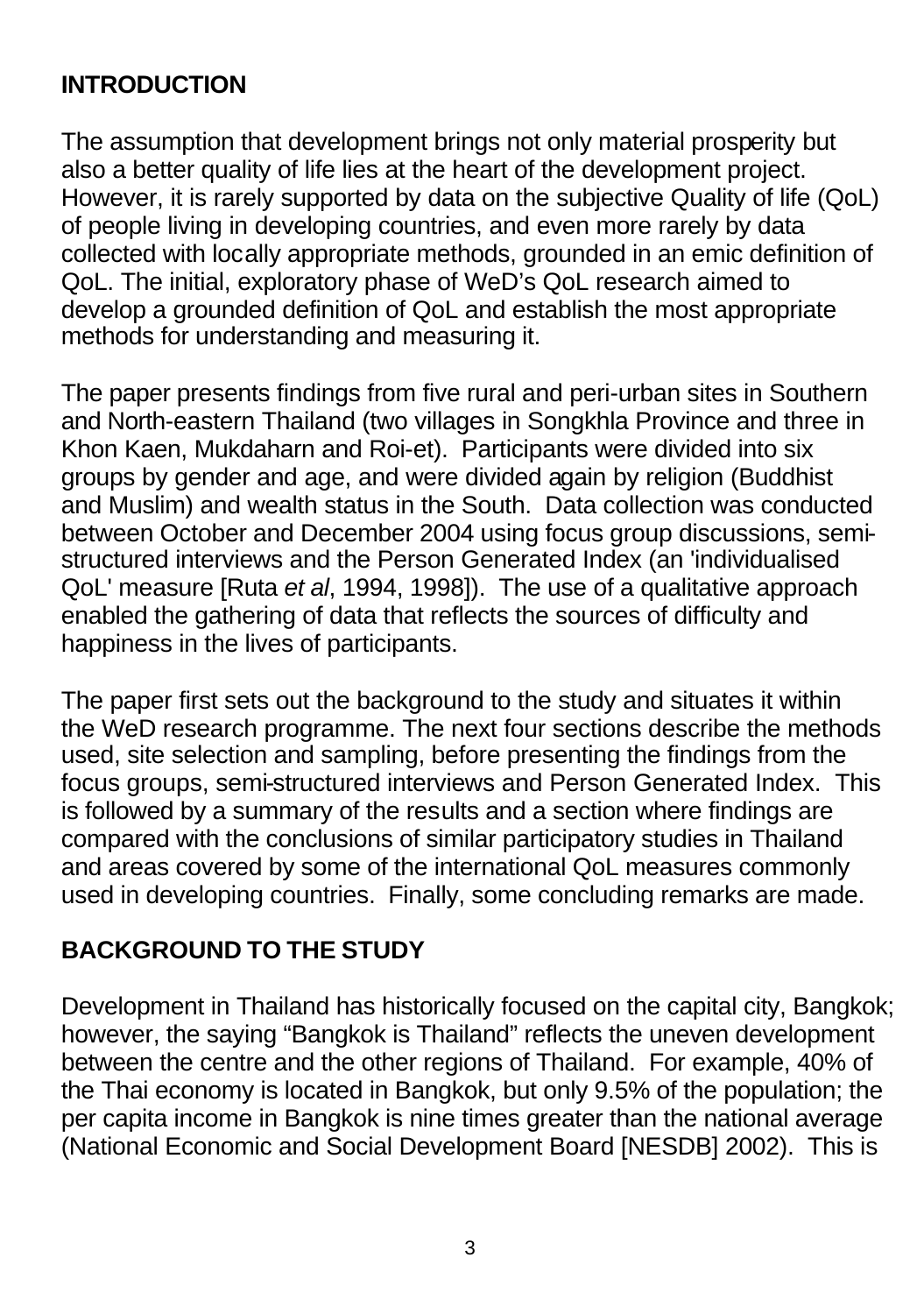especially true of North East Thailand (*Isan<sup>1</sup>* ) which, despite housing a third of the population, has the lowest per capita income and, like the South of Thailand, comparatively poor access to services.

The NESDB (2004) reported that the while the life expectancy of the Thai people has been improving (currently 5.9 years higher than the global average for men and 6.9 years higher for women), their physical and psychological wellbeing has deteriorated. This is partly due to the increasing incidence of 'diseases of affluence', for example, obesity, diabetes, noninfectious diseases such as heart disease and cancer and road traffic accidents. The situation has been partially compensated for by an increase in the national health insurance coverage from 69% in 1996 to 95% in 2002, due to the '30 Baht Health Scheme'. However, there are still some doubts about the quality and standard of services provided, as well as the likely costs to the government.

Qualitative studies have also recorded considerable suffering and anxiety among the elderly who don't have access to national welfare. Aging parents worry that they will be left alone in the house because all their family members have become economic migrants. Widows and single mothers are also vulnerable and there is evidence that poor and marginalised people in Thai society are not protected and served (for example, they have not yet received full distribution of national welfare, despite the Thai government's expressed desire to improve the quality of life of its people). Many Thai people have difficulties accessing government agencies and their services are often outdated or of dubious quality. It is calculated that within 10 years the majority of Thai people will be either old or very old (NESDB, 2002). However, to date no plan has been put forward to deal with the potential problems presented by this demographic change. The current Social Security System does not adequately ensure the wellbeing of the people. Therefore, it is a considerable challenge for the Thai government to find a way to improve its national economic and social development plans. including social security, labour protection, social welfare, consumer protection, accident insurance, a social security system to care for the poor and the marginalised and control of crime, violence and drug abuse.

Gross National Income and Economic Growth Rate have been used as indicators of development success since the first National Economic and

<sup>&</sup>lt;sup>1</sup> Isan refers to both the North Eastern region (sometimes used derogatively) and one of its main ethnic groups.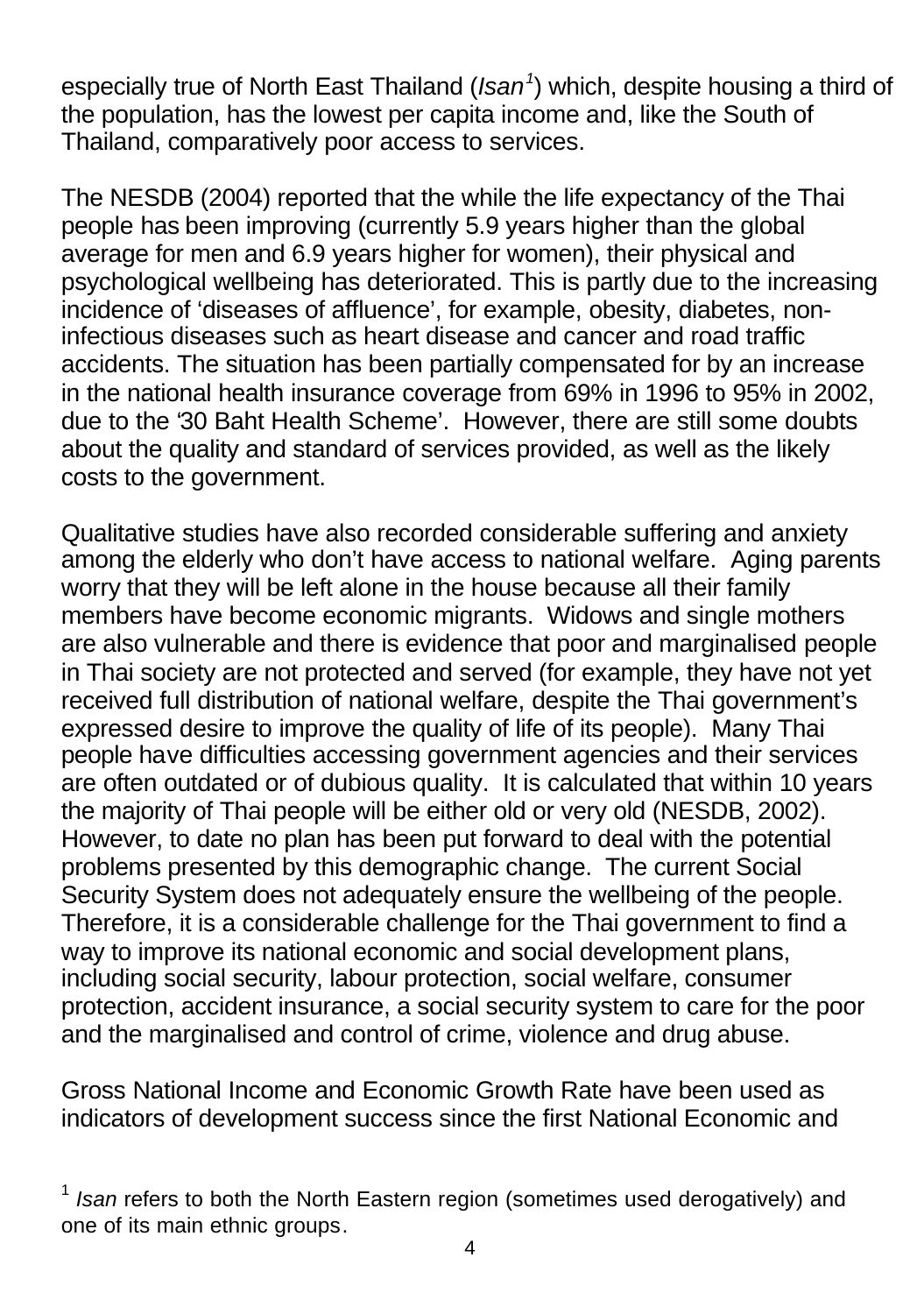Social Development plan (Thailand is now on its 9th plan). Before the appearance of early signs of the economic collapse in 1996, Thailand seemed to have successfully met all the indicators of successful development. However, almost every Thai household had expenses in excess of their income and did not have any savings. The environment had also deteriorated with the loss of woodlands and loamy soils for agriculture. Many young adults had become economic migrants; consequently most rural communities were comprised of children and old people who survived on small remittances. After the economic collapse these people faced even more hardship.

The economic collapse underlined the inadequacy of economic indicators as measures of the success of development; however, fortunately there has been a parallel movement within Thailand adapting and developing locally appropriate 'social indicators' and measures of QoL (reviewed in Ayawut and Phitakham, 2004). For example, in 1986 the Ministry of Public Health produced indicators of the QoL of the Thai people called the "Eight Fundamental Needs." These comprised good food, housing, (subjective) wellbeing, plenty of produce, birth spacing, community collaboration and morality. Thirty-two indicators were used to determine the quality of people's lives.

In 1990 the United Nations developed indicators of QoL specifically for use in Asian and Pacific countries. These were based on the "New Social Indicators" [UNDP 1989] and included subjective and objective data about health, safety and the environment, economic stability, family, work and educational life, community involvement and cultural activity.

Pongsapitch, *et al,* (2000) took a more focused approach by developing a tool specifically to assess the QoL of Thai people. This was done through participatory action research with local people, which used a qualitative approach to obtain data from 'key informants' with different backgrounds at the community level. The first phase of the study identified eight indicators of QoL, namely good infrastructure and environment, the economy, public health and wellness, information and learning, academic and human resources, culture and spirit, public society, security, rights and freedom and family and community. In the same year, with the collaboration of people in NE Thailand, Thumrongwarangkul, *et al,* (2000) developed a measure to assess the QoL of people in the NE using a sample of 200 people from four provinces. Eight indexes measuring happiness in life were obtained: life security, good physical and psychological health, good relationships within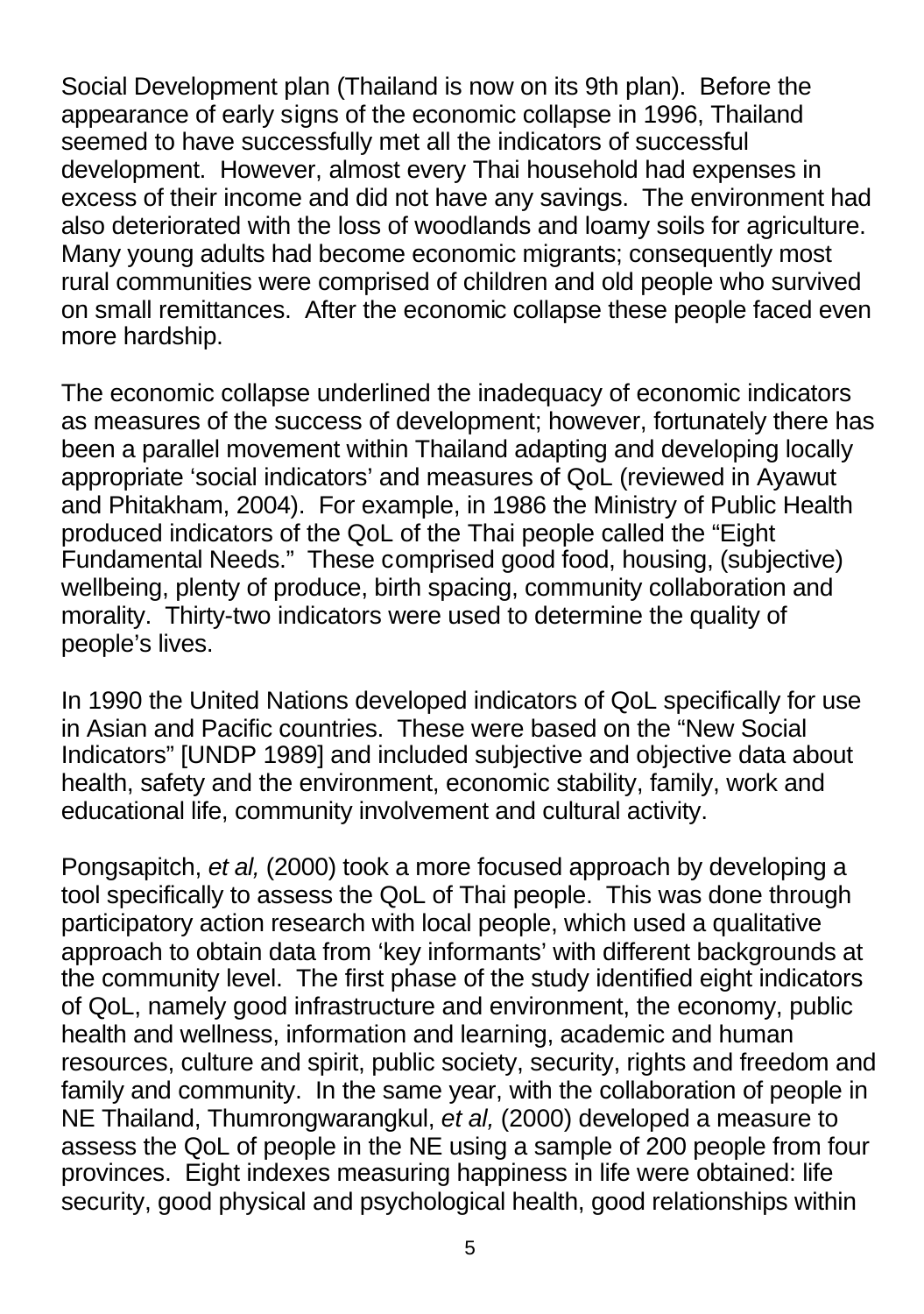the family, strong community, good environment, freedom, pride and living together virtuously (ethically).

Other researchers exploring meanings of happiness that go beyond the quantifiable have drawn on the rich spiritual traditions active within Thailand. There is a teaching in Buddhism that happiness is the long lasting harmony of mind and heart. The ultimate happiness is the liberation from suffering (or the 'unsatisfactoriness' of worldly things) [Dukkha]. This definition of happiness differs from pleasure, which is essentially transient and refers to feelings of enjoyment from seeing, smelling, tasting, hearing and touching (Dalai Lama and Culter, 1999). The Quran also states that happiness arises when a Muslim is touched by Allah and practices the 'Five Pillars' of Islam (belief in Allah and his prophet Mohammed, daily prayers, giving alms, fasting, and pilgrimage to Mecca).

The WeD research similarly attempts to understand how people experience wellbeing through "the analysis not of subjective components of wellbeing, but the subjective, socially and culturally constructed experience of wellbeing as a whole" [White and Petitt, 2004, p8-9]. A complete picture therefore comprises not only people's objective endowments, but also the inter-subjective in the form of their social interactions, their subjective perceptions and the ethical or moral aspects of wellbeing, reflected in what people value. The 'being' of wellbeing helps us by drawing our attention to states of mind and subjective perceptions, as well as 'state of body' and material endowments.

# **THE WED RESEARCH PROGRAMME**

The WeD approach to QoL is based on the assumption that people reflect on the quality of their experiences to a greater or lesser degree, according to their cultural context. This reflection is influenced by the interplay of biological, social, and psychological processes; for example the fit between people's goals and the extent to which they feel they can or have achieved them (related to perceived resource availability), historically and socially contextualised experiences and expectations, immediate environment and mood and personality.

The goal of the WeD QoL research is to produce a methodology that creates a space for self-evaluation, where people can tell us what they value, what they have experienced and how satisfied they are with what they have, and what they can do and be. This enquiry has been divided into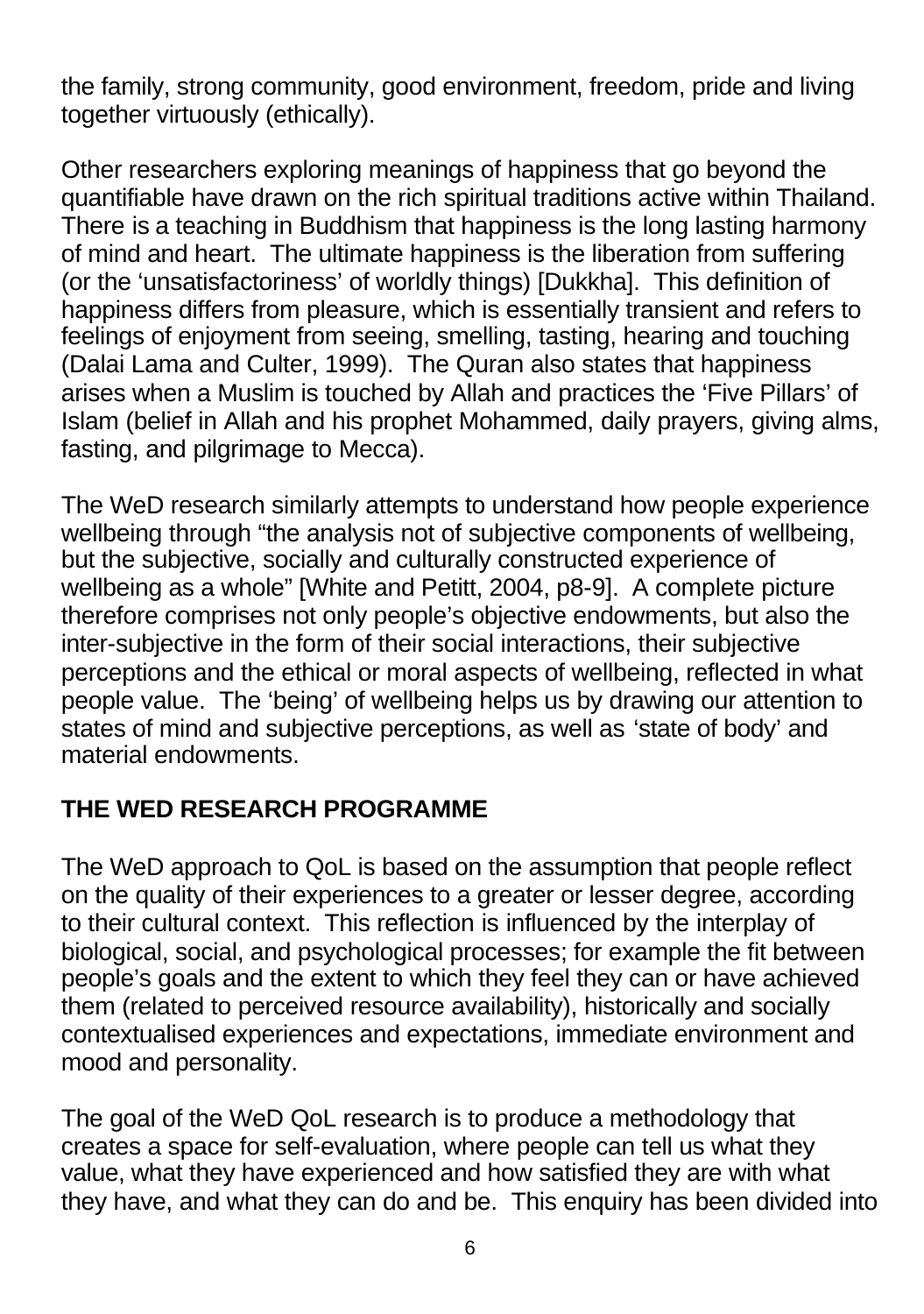three phases: an initial exploratory phase using participatory and ethnographic techniques to identify the categories and components of QoL for different individuals in different locations; a second conceptual phase, which reviews the data from the first phase on conceptions of QoL and the best methods to explore them, and attempts to integrate them with the QoL, Health-related QoL, Subjective Wellbeing, and psychology literatures; and a third methodological phase involving the development of a specific measure of QoL (*WeD-QoL,* see Camfield, 2005).

The first phase of the QoL research began with a workshop in Bath exploring the components of QoL for each of the four WeD countries, followed by workshops with QoL 'experts' (eg NGO workers) in those countries (Skevington, 2004). The Person Generated Index (PGI), an individualised QoL measure which asks people to nominate aspects of life that contribute to their wellbeing and rate them according to how important they are and how satisfied they are with them [Ruta, et al 1994, 1998], was also piloted in three of the four countries (eg Bevan, et al, 2003). This took place alongside Community Profiling which asked questions relating to quality of life and wellbeing (see particularly the Wellbeing and Illbeing Dynamics in Ethiopia study, WIDE) and the Resources and Needs Questionnaire  $(RANO)^2$ , which used both 'consumption adequacy' questions to establish people's satisfaction with areas like food and healthcare and a standard 'global' happiness question (see World Database of Happiness http://www2.eur.nl/fsw/research/happiness/hap\_quer/).

The more intensive part of the exploratory fieldwork involved semistructured interviews, focus group discussions and the piloting of other measures, such as the Satisfaction with Life Scale or SWLS [Diener, et al, 1985]. This took place in rural, peri-urban and urban sites in Bangladesh, Ethiopia, Thailand and Peru. The average sample size for the countries was 360 (range 314-419) and age and gender were used as the key 'breaking variables', followed by religion or ethnicity.

This paper comes from the work of WeD in Thailand which used openended qualitative questions with individuals and groups to explore the areas of their lives that people felt were most important. This was supplemented by community profiling (helping the team to understand the socio-cultural

 $^2$  The Resources and Needs Questionnaire was interview-administered to 1,000 households in each country to assess households' access to a wide range of resources and the need satisfactions they achieve (see www.welldev.org.uk)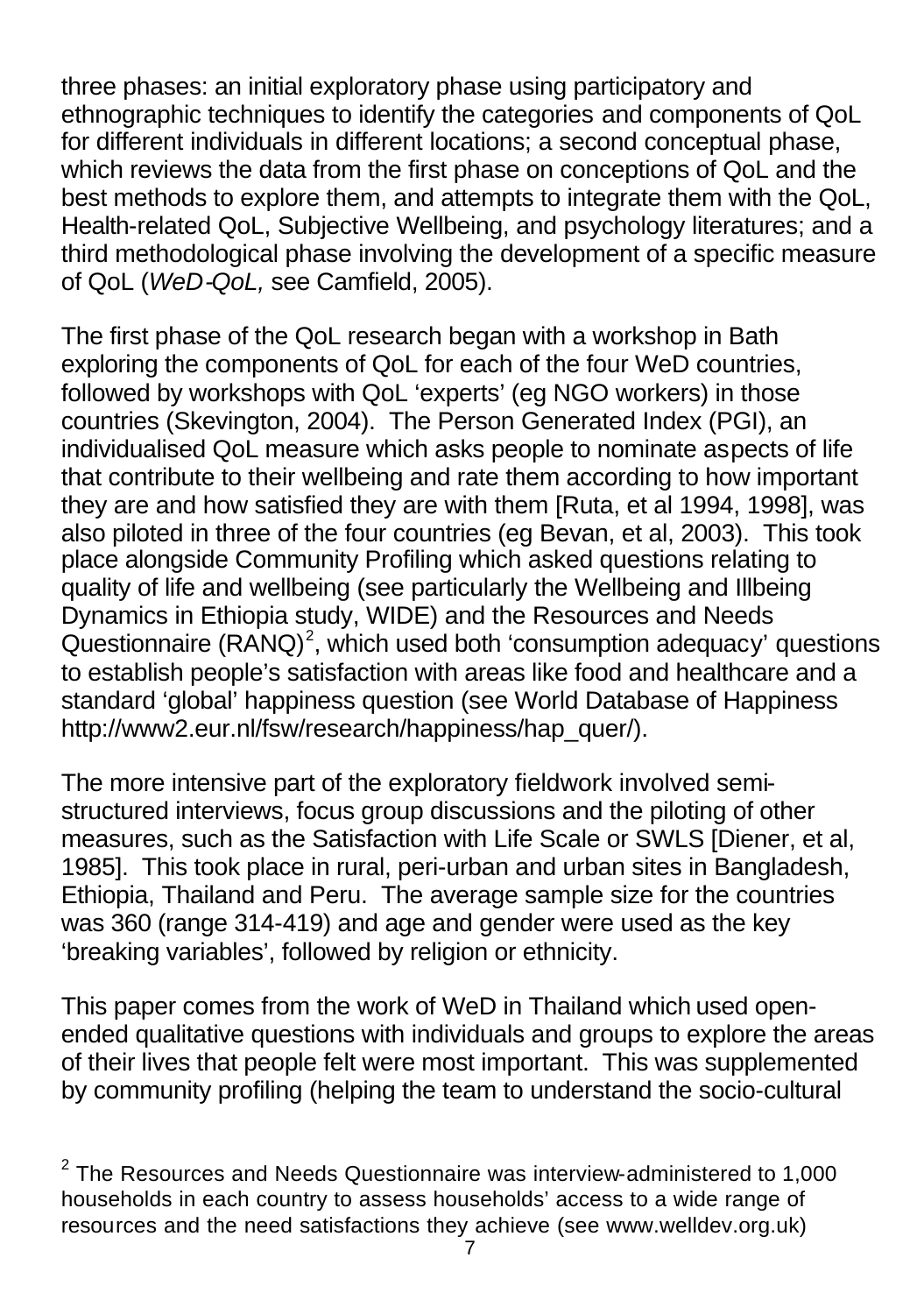background of the respondents) and administration of the Person Generated Index (PGI). Proposed themes of QoL were written in Thai and then translated into English, and the reports of the focus groups and semistructured interviews were also translated for more detailed analysis.

# **METHODS, SITE SELECTION AND SAMPLING**

The main methodologies used with individuals were focus group discussions and semi-structured interviews, including administration of the PGI, as described below. The preliminary list of focus group and interview questions were discussed by the research team and translation of the questions into Thai was completed by 'native speakers' who were also fluent in English. The questions were then piloted in two peri-urban locations in the North East and South and any necessary amendments made (for example, checking that the specific words used to describe wellbeing would be equally comprehensible to Southern Muslims).

# **Focus group discussions (FGDs)**

Focus group discussions ( $n = 6$ ) were conducted with men and women aged 18-30, 31-60 and over 60 in the North Eastern and Southern sites (three extra groups were conducted in the South to accommodate the presence of Muslims and Buddhists). A balance needed to be achieved between having a sample that was sufficiently diverse to represent the range of opinions within the community, but also homogenous enough to facilitate free discussion. Background information on the participants was collected including name, age, education, occupation,

The focus group discussions were organised by teams of three research assistants from Khon Kaen and Songkhla Universities who took turns to act as moderator, note-taker and observer. The observers were responsible for describing the atmosphere of the focus group, eg the mood of the participants, where they were seated and how they related to each other and the moderator.

# **Semi-structured interviews (SSIs)**

The semi-structured interviews were approximately 45-60 minutes in length and took place either in people's homes or 'neutral' public spaces like community centres. The interviewer was usually the same gender as the respondent to increase the reliability of the responses. Background information was also collected, including the identification code from the Resources and Needs Questionnaire (RANQ) so their responses could be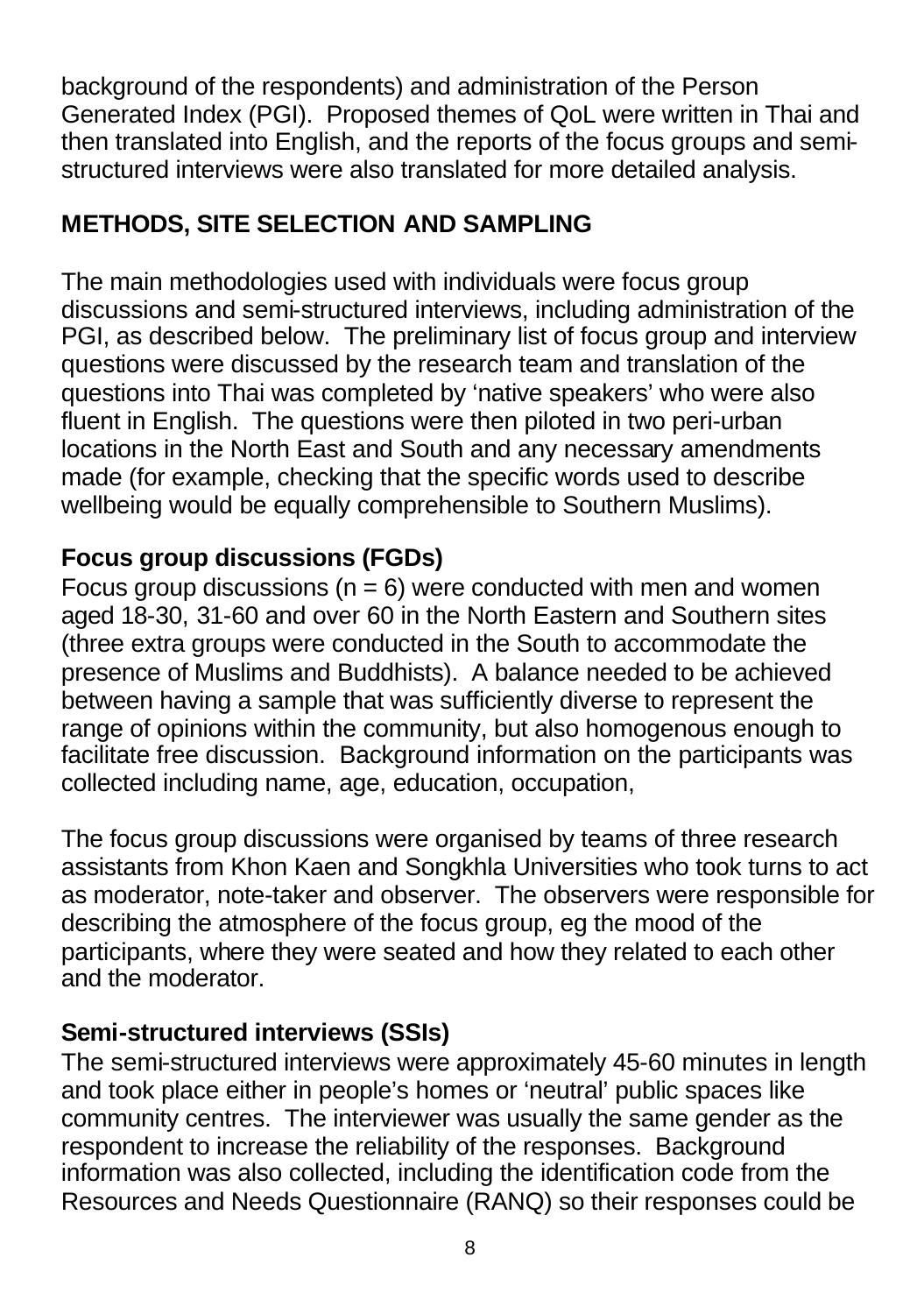matched to other WeD data, and other observations were made such as the person's health, condition of their home, etc. Interviewers were also asked to note any observations relating to the respondent's mood, tone, facial expression and body language.

Respondents were then asked nine open-ended questions to get a sense of the characteristics of people who were perceived as living well or badly and their personal experiences of well-being and ill-being (for example, the 'happiest' and 'unhappiest' times in their lives). Although interviewers used a common interview schedule (as used in the other WeD countries), they made slight modifications where necessary (eg changing 'fears' to 'concerns' in question 8; see section 6). Interviewers were encouraged to probe further if people made interesting responses and allow them to express their ideas without interruption (Field and Morse, 1985).

# **The Person Generated Index (PGI)**

The semi-structured interviews also used the PGI, which is an 'individualised QoL measure' that was developed by Ruta, *et al* in 1994 and revised in 1998 to make it less health-focused. The PGI is a brief three-step measure. The individuals nominate up to five areas that they consider important to their lives (for example, family, house) and score these out of seven (0-6) to indicate their level of satisfaction (the higher the score the higher their satisfaction level). They then 'spend' ten points across the areas to illustrate their relative importance and a final score is calculated to represent the shortfall between people's desired and actual achievement in these areas.

# **Sites**

The researchers from WeD Thailand chose five communities to participate in the QoL research - two from Southern Thailand and three from the Northeast. Southern and North Eastern Thailand have distinctive regional identities and are considered the most economically disadvantaged parts of Thailand (NESDB 2002), albeit that the South is visibly wealthier than the Northeast (see http://wed-thailand.org/index3.html). Two of the sites are located in Songkhla Province in the South and one each from Khon Kaen, Mukdaharn and Roi Et in the Northeast. The sites show interesting variations in size, landscape, religious composition, level of infrastructure and distance from the provincial capital (see Table 1). The sample within the sites was recruited from respondents in the RANQ (see Table 2).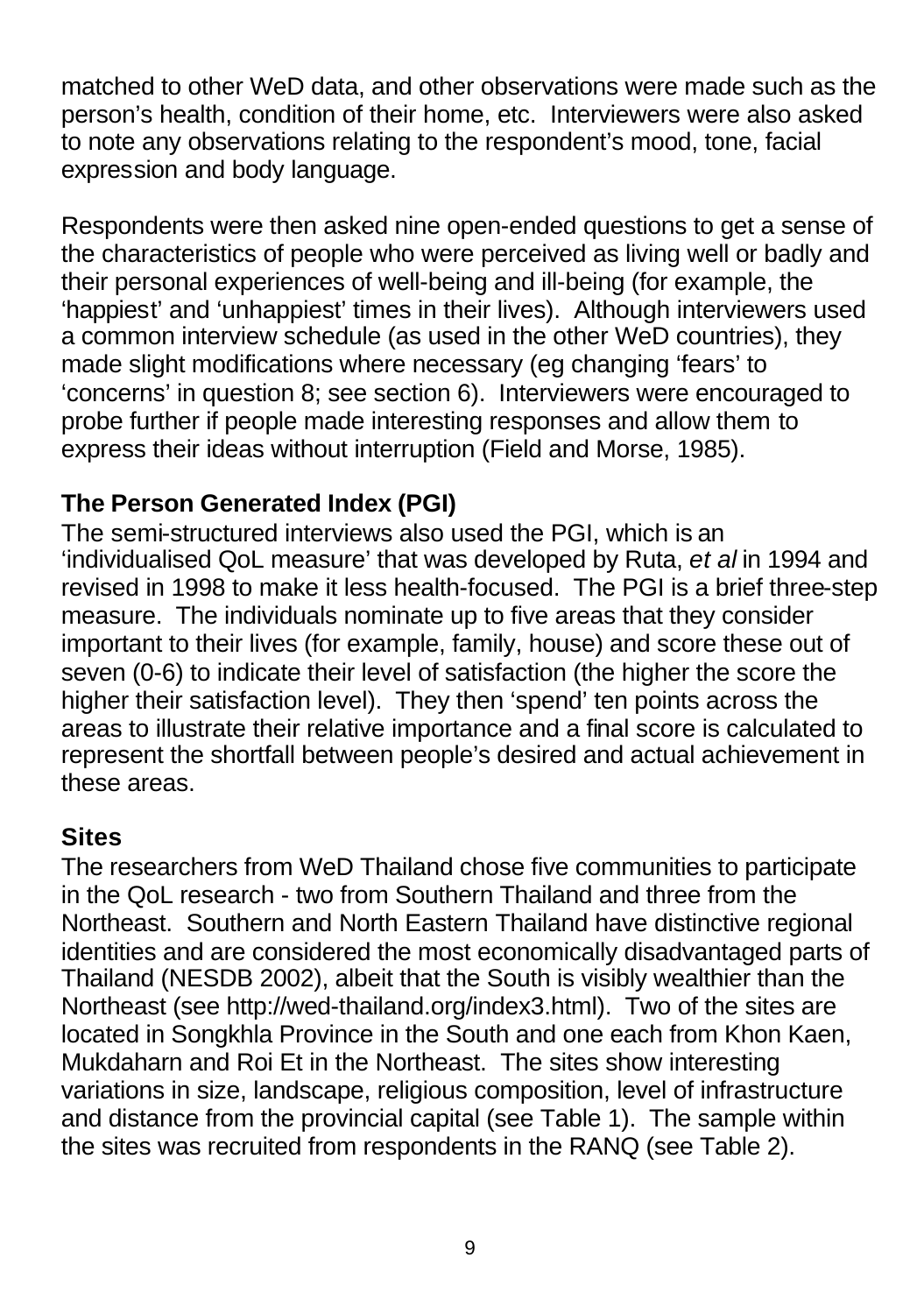|                         | Chai Kao            | <b>Tung Nam</b>  | Laow             | <b>Ma Doi</b>   | Tha               |
|-------------------------|---------------------|------------------|------------------|-----------------|-------------------|
| Village                 | (Peri-urban)        | (Rural)          | (Peri-urban)     | (Rural)         | (Rural)           |
| <b>Province</b>         | Songkhla (S)        | Songkhla (S)     | Khon Kaen (NE)   | Mukdaharn (NE)  | Roi-et (NE)       |
| <b>Distance from</b>    |                     |                  |                  |                 |                   |
| provincial capital (km) | 10                  | 50               | 17               | 86              | 88                |
| Area in rais            |                     |                  |                  |                 |                   |
| (2.5 rais per acre)     | 6,323               | 3,354            | 1,734            | 2,393           | 4,200             |
|                         | Plateau (forest)    | Lowland with     |                  |                 | Forest and        |
|                         | and lowland         | small hills and  | Mostly highland, |                 | seasonal          |
| Landscape               | (paddy)             | forests          | some paddy       | Highland        | marshland         |
|                         |                     |                  | Electricity,     |                 |                   |
|                         |                     |                  | water,           |                 |                   |
|                         |                     | Electricity,     | telephone        |                 |                   |
|                         | Electricity, water, | water to 100     | (landline and    |                 |                   |
|                         | telephone, good     | households,      | wireless), good  |                 |                   |
| <b>Infrastructure</b>   | roads               | poor roads       | roads            | Water           | Water             |
| <b>Population</b>       | 1,733 (479 hh)      | 1,849 (369 hh)   | 935 (175 hh)     | 770 (173 hh)    | 407 (67 hh)       |
| % aged 20-60            | 52.4                | 26.2             | 59.14            | 62.33           | 57                |
|                         |                     |                  |                  | Agriculture,    |                   |
|                         |                     | Agriculture,     | Agriculture,     | primarily       | Rice farming at   |
| <b>Main employment</b>  | Agriculture         | primarily rubber | primarily rice   | cassava         | subsistence level |
|                         |                     |                  |                  |                 | Gathering wild    |
|                         |                     | Factory work,    | Home work        |                 | products, home    |
|                         | Factory work,       | Government       | from fishing     | Gathering wild  | work from clothes |
|                         | labouring,          | bureaucracy,     | industry,        | products, petty | manufacturers,    |
|                         | trading, service    | state            | labouring,       | trading,        | cultivating fish, |
| Other employment        | sector              | enterprises      | trading          | labouring       | basket weaving    |
|                         |                     | 30 (70%          |                  |                 |                   |
| % of Buddhists          | 50 (50% Muslim)     | Muslim)          | 100              | 100             | 100               |

Source: WeD primary data, Phase 1 QoL research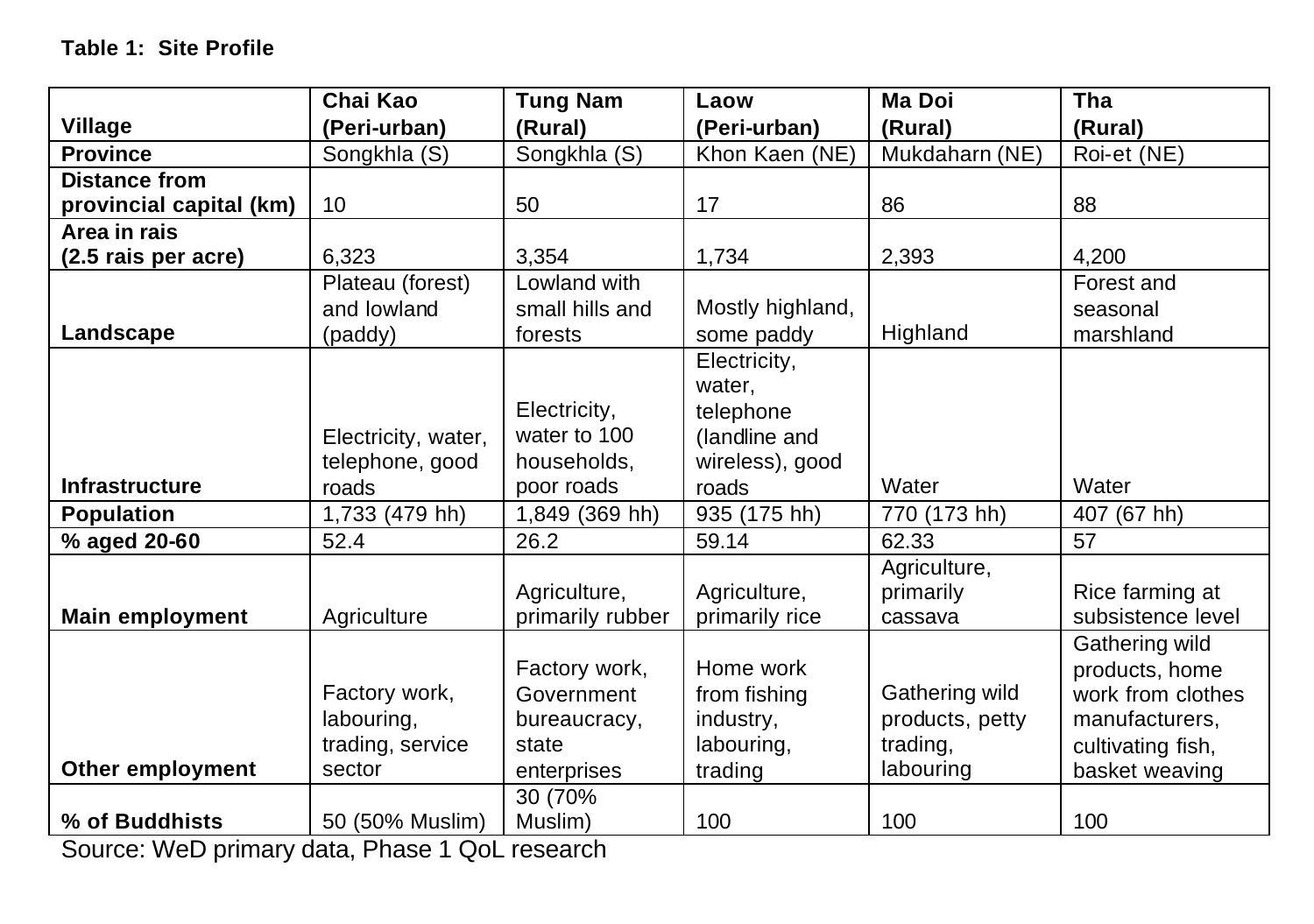### **Table 2: Number of respondents sampled for each method**

| <b>Provinces</b>              | Songkhla (n=149), Khon Kaen (146),   |  |  |
|-------------------------------|--------------------------------------|--|--|
|                               | Mukdaharn (63), & Roi-et (56)        |  |  |
| No: of SSIs                   | 102                                  |  |  |
| No: of PGIs                   | 102                                  |  |  |
| No: of FGDs                   | $36(n=212)$                          |  |  |
|                               | Young (18-30), middle-aged (31-60) & |  |  |
| <b>Main sampling criteria</b> | old (61+) men & women; Buddhist &    |  |  |
|                               | Muslim (South); rich & poor (South)  |  |  |

Source: WeD primary data, Phase 1 QoL research

#### **FINDINGS FROM FOCUS GROUPS AND SEMI-STRUCTURED INTERVIEWS**

The following pages explore the thematic areas people described as having most influence on their QoL in descending order of importance.

# **Family Relationships**

Having good *family relationships* was important to all respondents – young, old, male, female, urban, rural, Buddhist and Muslim. Respondents also emphasized the importance of following the appropriate norms and codes of conducts, which governed behaviour towards different family members, for example, being respectful to your parents and attentive towards your children. However, some aspects of family relationships were specifically related to gender and age, for example, when asked "What are the three best things about your life at the moment?" - a 75-year-old man living in a remote area responded "having children to look after me, having a wife to take care of me and no fighting among the children." Other quotes mentioned the importance of having 'good' and well mannered children, a responsible husband and being able to care for their parents and be cared for in their turn.

During the semi-structured interviews, some of the women, especially poor women, had tears in their eyes when talking about the hardship in their families. An example of this was the life of a 63-year-old woman who had to raise two grandchildren, aged 3 and 8 years, after their parents passed away. Her husband died a year ago and though she had one son left, he worked in another province and had neither given her money nor visited her. Another woman who described herself as "living well" stated that she feared her children would leave her to live somewhere else and was worried that she would have to take care of both herself and her husband when they got sick. Loyalty to the family was important for both Buddhist and Muslim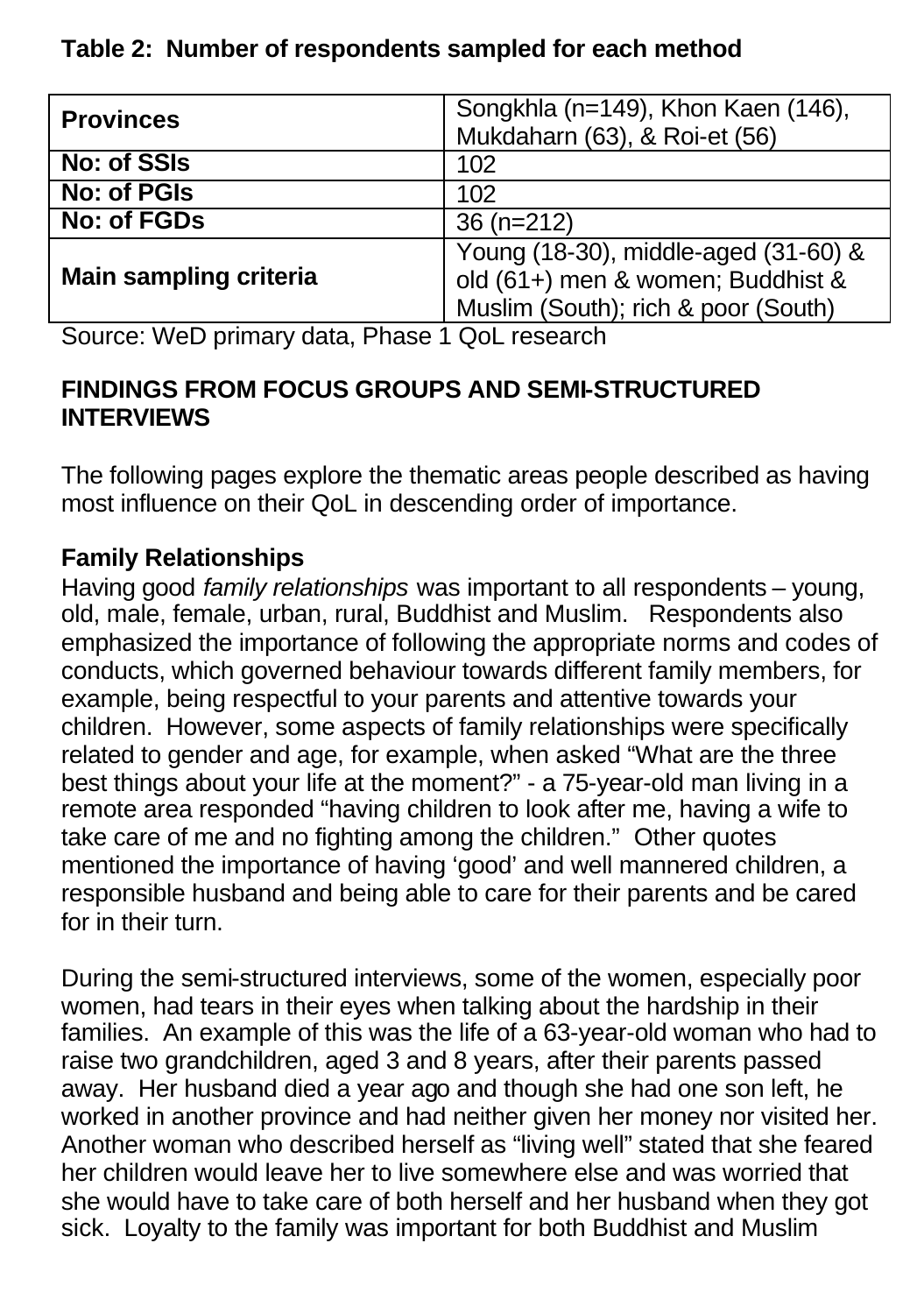women, hence the distress experienced by one 61-year-old woman who said:

*This is the most difficult period for me. I have to be home alone. I feel lonely. The house is always very quiet when I get back from work in the rice field. All of my children are away to work. They don't send me any money. I have to work every day just to get by. What will happen when I cannot work any longer?*

We observed that Southern Muslim woman of all ages rarely discussed their husbands during focus group discussions. Women who did talk about their husbands revealed feelings of resentment over their husband's role and responsibilities and tendency to put religious activities before their family's needs. In contrast, Buddhist woman of all ages from *Isan* (North East Thailand) stated that they had suffered from their husband's drinking problems and lack of attention to making enough money for a decent living. This observation was supported by the data from the Ministry of Public Health (2004) concerning the amount of alcohol consumption by Thai males, which ranked No 1 in Asia and No 5 in the world (Press release, 2004). Husbands with drinking problems caused tremendous suffering to their wives and families, particularly within a Buddhist society where one of the five Buddhist 'commandments' forbids the consumption of alcohol.

One of the women from *Isan* told the interviewer that to solve this problem she would "Marry a foreign husband for a better life and wealth". Although marriages to 'foreign' men (Western Europe, North America, Japan, Taiwan and Singapore) are not a new trend in *Isan*, due to the presence of American air force bases in Ubon and Udorn in the 1970s, they have only recently become a source of pride rather than stigma. To date there are more than 15,284 *Isan* women married to foreign husbands, mainly of European and American origin (2,435 from Khon Kaen), (Thairath Daily News, 2004). According to the paper, women married foreign husbands to improve their own and their family's quality of life as husbands often gave money to their new families and helped their wives build a new house for their parents-in-law. Sometimes foreign son-in-laws settled down in Thailand and opened businesses such as restaurants, nightclubs, or convenience stores, or even became farmers. The foreign men also benefited because, according to the reporter, Thai women make ideal wives who take good care of their husbands, respect them and treat them well.

Muslim men appeared keen to ensure the religious observance of their children, frequently stating during the interviews, "I hope my children will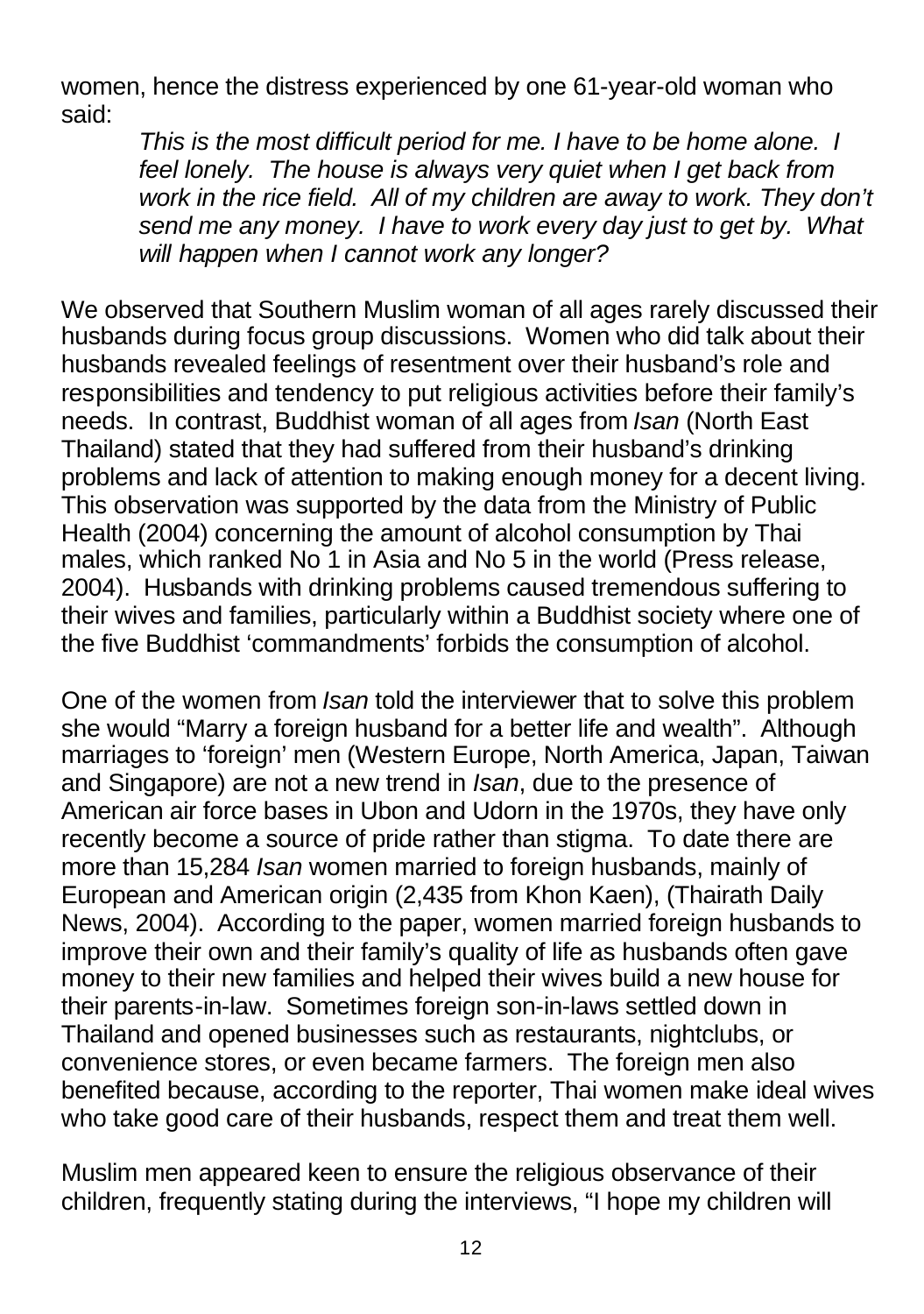hold to the teachings of Allah." On the other hand, Buddhist men usually made general comments on their hopes for their children that did not relate to religion, for example, "I wish my children would be good and obedient to their parents." Obedience to parents seemed to be a key value in *Isan* society, which emerged in all interviews and discussions with people of all ages. However, parental obedience was comparatively rare in the data obtained from the South, which emphasised religious practice. Similarly, for Southern participants the ideal of "being good" also applied to interactions with other community members and society in general, while in *Isan* it was confined to parents, siblings, and families. This difference in focus also appeared in people's characterisation of the "ideal village/town"; while people from *Isan* focused on community unity and receiving external help to improve infrastructure and services, Southern participants emphasised community cooperation in maintaining a good physical and moral environment, for example, engaging in religious activities, setting up strong trading cooperatives and removing sources of temptation.

In contrast, the question about the "'best' or most admirable persons in the community" produced similar responses from the South and *Isan* as the majority of participants nominated people who studied religion or officiated at religious ceremonies (for example, monks or Imams). Other admirable people were traditional healers, fortune-tellers, community leaders and administrators and local politicians. It should be noted that the majority of admirable people nominated were male, although there were women in these areas who had served their communities for years (for example, as traditional midwives).

### **Health**

In this study, the category *Health* included statements about health, longevity and the quality of the health services. There is a Thai saying that "Health is better than wealth." This was evident in the data from FGDs with women over 60 years old. One Southern respondent said, "It is okay not to have money. I want to be healthy." A 63 year-old religious scholar stated, "I am not young like I used to be. I cannot eat as I wish I could. I am on the downside of my life, just like the sunset". A 90-year-old *Isan* woman described her concern that:

*I live long but I do not feel well at the moment. I do not have a good appetite. I feel fatigued. My body aches. I have insomnia. I cannot go to work in the rice field with my children. I want to live with my children for a long time but I fear that my children will leave me.*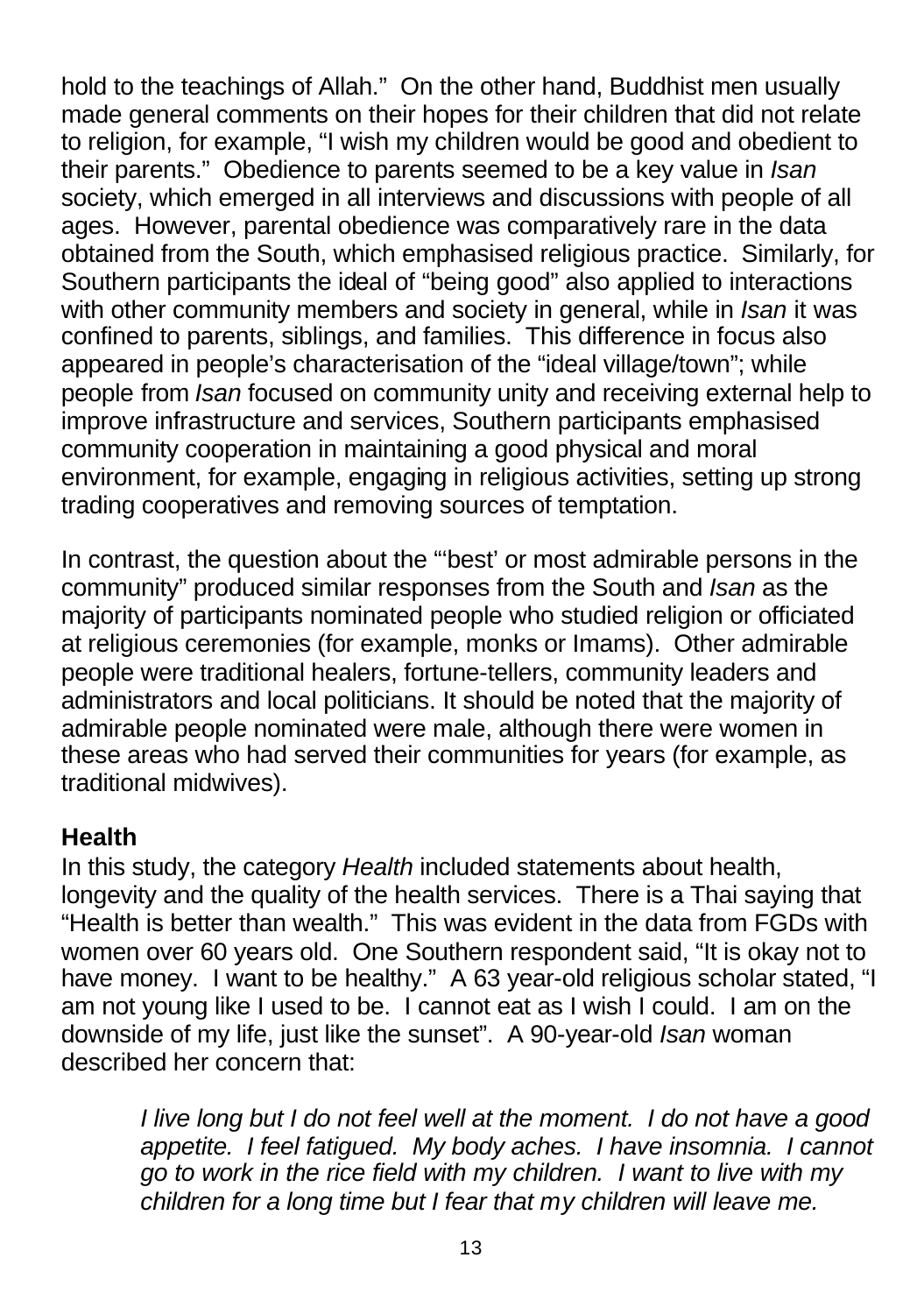*Health* was frequently nominated during semi-structured interviews and the PGI but was less frequently mentioned during focus group discussions. During focus group discussions, the statements about health referred to the need for the community to have good health services and health centres. The participants did not interpret health in terms of promoting community health, developing good health behaviours, or improving the environment. However, the data from FGDs of Southern males and females (aged 18-30 and 31-60 years respectively) emphasised the public dimension of health to a greater extent than data from FGDs of *Isan* participants from the same age group. The Southern participants also suggested it would be good for their community to have public services to keep the environment free from litter, gambling, and drugs. They wanted their community to have a multipurpose sports ground, but did not discuss other ways of building a healthy environment.

The focus group data suggests that participants perceive *health* as a personal issue and people only concern themselves about their health when they have health problems. Therefore, health was usually not mentioned by young adults, although participants who were aged from 31 to 60 or over 60 years old regularly mentioned it. The older group described health as one of the reasons for 'unhappiness'. Both male and female participants who were sick indicated that illness cost a lot of money and stopped them from working. Common conditions were kidney disorders, diabetes mellitus, hypertension, gout and arthritis. One 46 year-old woman who had chronic renal failure said:

*I have had this kidney disease since the year 2000. I had to borrow money from the 'outside system' [ie informally] to pay for the medical bills. I have spent more than 100,000 Baht over the years. I don't know how I will ever have the money to pay them back. I feel miserable.*

(FGD of women aged 31-59 from North-Eastern Thailand.)

Some participants feared that serious illness would rob their lives of joy and compromise their QoL. One 42-year-old woman from a remote area in *Isan* told the interviewer:

*I used to work in the South of Thailand. Now I have a tumour of the spine. I also found out that I had vaginal bleeding so I went to a hospital to have it checked out. I am now waiting for the results of the test. I fear that I may have cervical cancer. I am worried sick*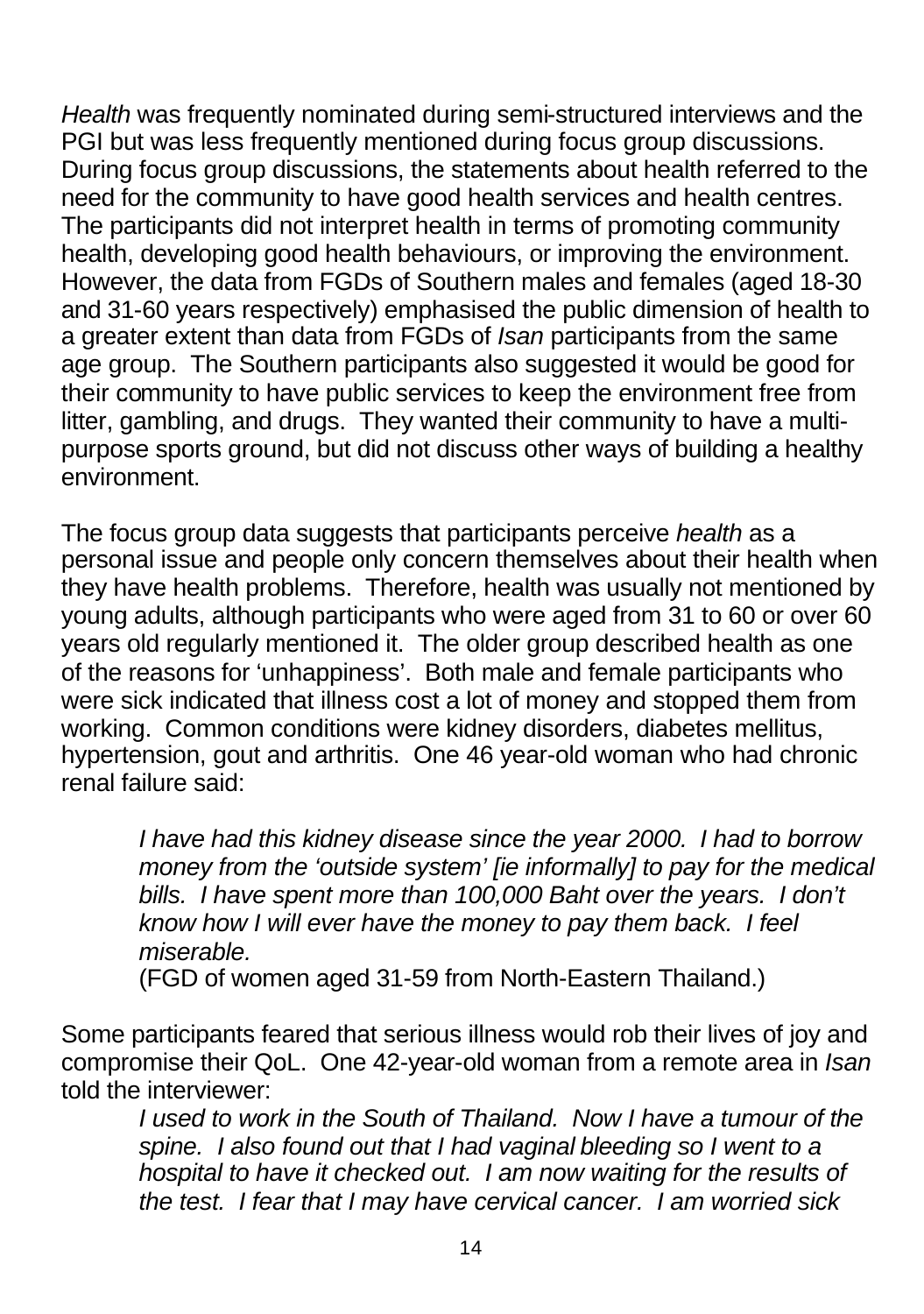*because my family would suffer a lot if I get sick. I don't have money for transportation to the hospital. I can barely feed my family.*

Having a child or grandchild with a chronic disease also made parents and family members miserable. A 36-year-old mother who had a child with congenital heart disease and a bleeding disorder said in an interview:

*I have been going back and forth between the hospital and home. I have to be extra careful about my costs of living. I cannot make enough money to pay for his medical bills. I feel too disheartened to work.*

All of the above focuses on physical problems, but psychological problems were also a concern. Data from one FGD of males aged 18-30 years indicated that the participants suffered from several psychological or psychosocial problems, including: 1) conflict in their family, 2) abandonment of the elderly and 3) stress resulting from economic and social problems. Family conflict was attributed to the irresponsibility of one of the spouses, usually a Buddhist male. Women from Muslim families revealed that their husbands gave time to religious and social activities rather than their families. Abandonment of the elderly was identified by old people left at home alone, sometimes with small children, while the rest of the family members went away to work. Widows also experienced stress after the death of their husbands as they often had to raise children or grandchildren on their own with no money or support. Staying married was very important for women in *Isan* as they believed that 'good' women would not divorce their husbands, no matter how bad or irresponsible they might be. Another source of stress was the financial difficulties described by many participants, for example, having no land or insecure tenure (a particular problem in the South).

#### **Income and Having Money**

*Income* was identified as important by all participants in the FGDs and SSIs, even those who were seen as wealthy by their peers because they had a rubber plantation, store, or plenty of rice fields. Participants reported that women who live well "have lots of money and don't have to work" (SSI with a Southern Buddhist woman aged 59 years). This was also true for men: "The greatest moment in my life was when I was 45 years old because I could make a lot of money" (SSI with a Southern Muslim man aged 74 years). Wealth was linked directly with wellbeing, illustrating the universality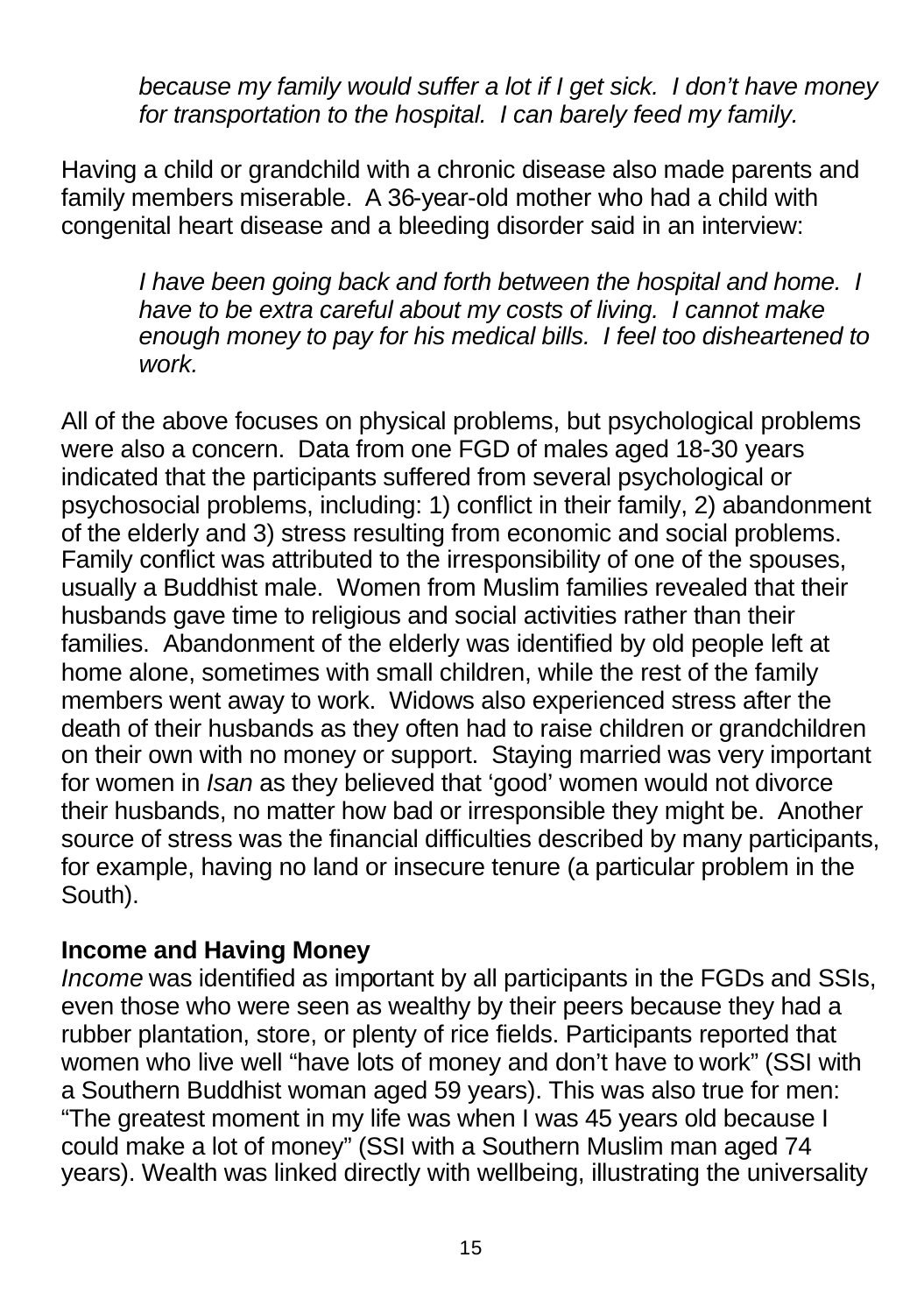of the Thai saying that "money is work that makes happiness" or "money is God."

*I think the wealthiest man is the one with most well-being. A wealthy man can buy anything he ever wants eat.*  (20 year-old man from *Isan.*)

Even respondents perceived as wealthy experienced money problems due to a mismatch between expenditure and income ("all the money I make is spent as an interest for my loan"). Middle aged participants reported the greatest financial problems as not having enough money caused difficulties in their families, required them to work very hard, meant they could not afford the necessary materials for their farms and could not provide higher education or an inheritance for their children. It also affected young adults who said that not having enough money stopped them from buying things to make their lives easier or boost their self-esteem and often caused them to drop out of school. Lack of money kept older participants working harder than they should have been at their age and deprived them of contact with their offspring who were supporting their families by working away from home and could not afford to return.

## **Job**

*Job* is defined here both as occupation and socio-economic status, which is reflected in the fact that the new generation do not want to inherit the occupations of their ancestors. For example, one participant said, "I want to have an office job so that I don't have to be out in the sun throughout the day; a salary of 8,000 Baht should be enough for me" (18 year-old high school student in *Isan*). Participants perceived paid labour and working in the rice field as jobs that worsened their QoL. Some participants in a group of *Isan* women aged over 60 years stated, "Building a bridge, growing rice, plucking rice, harvesting rice, binding rice… People who have to work during old age are people who live badly." Jobs that provided a good QoL included jobs with authority and ones in air-conditioned offices. A 22-yearold *Isan* man who lived in a remote area stated:

*The most regrettable thing in my life was having to stop studying after I finished secondary school. I wish I could have finished high school so that I could apply to study in a police academy. I want to be a policeman. It is a good job. People pay respect to policemen.*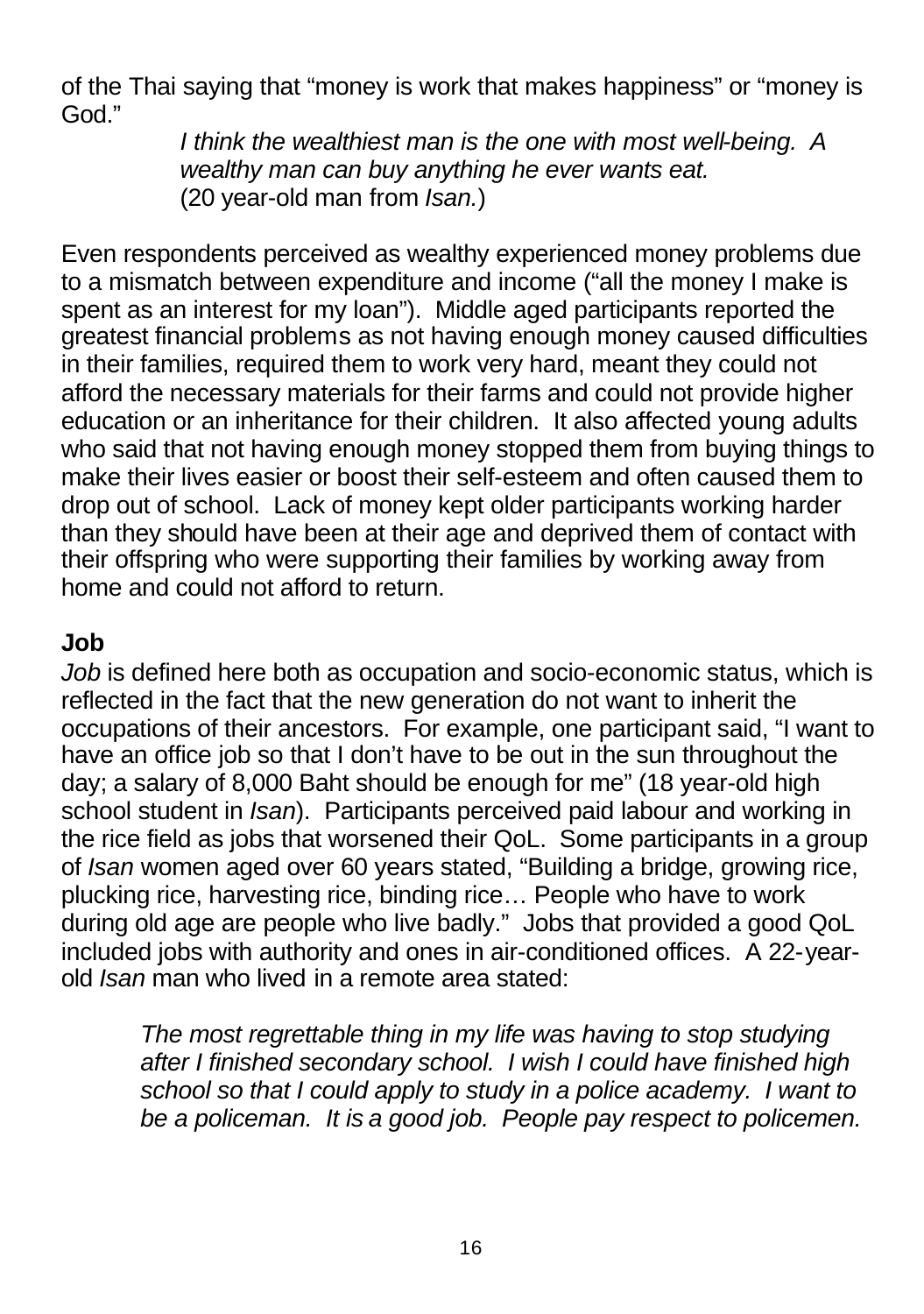Similarly, a 45 year-old Isan man who lived in a remote area said: *The happiest moment in my life was when my child was accepted to work in a company in Pathumthani Province. My child has got to work in an air-conditioned office, not in a rice field like me.*

The above quote illustrates how people's jobs affect their QoL in many ways and can be a huge source of stress for the participants. When asked 'what are your current concerns', one participant responded:

*My greatest fear is getting fired from my job. If I lose my job, I will not be able to repay a debt for my mother and my girlfriend will leave me.*

(26 year-old man from *Isan* who worked as a clerk in a department store.)

Participants also wished for development interventions that would increase the economic wellbeing of local people by providing "supplementary occupations" (FGD of older women from a remote village in *Isan.*)

There were different types of occupation in the South and *Isan*. For example, in *Isan*, people gathered wild produce to barter or sell. This was not an option for some Muslims who believe that a sacred spirit exists in every forest and therefore gathering wild produce is forbidden. This demonstrates the important role that beliefs can play in people's lives in terms of the way that they make a living.

### **Housing and Food**

*Housing* and *Food* are defined by the Thai government as two of the four 'fundamental needs of human beings' (the others are clothing and medication); the quotes below demonstrate that having your own house is an important part of having a good life:

*Good living means that you have to have a big comfortable house that has enough bedrooms for everyone in your family. The house should also have good ventilation so nobody in the family has any stress.*

(FGD of males aged 31-60 years.)

*The best thing in life at this moment is that I am about to have my very own house. My house is being built and it is almost done. I will*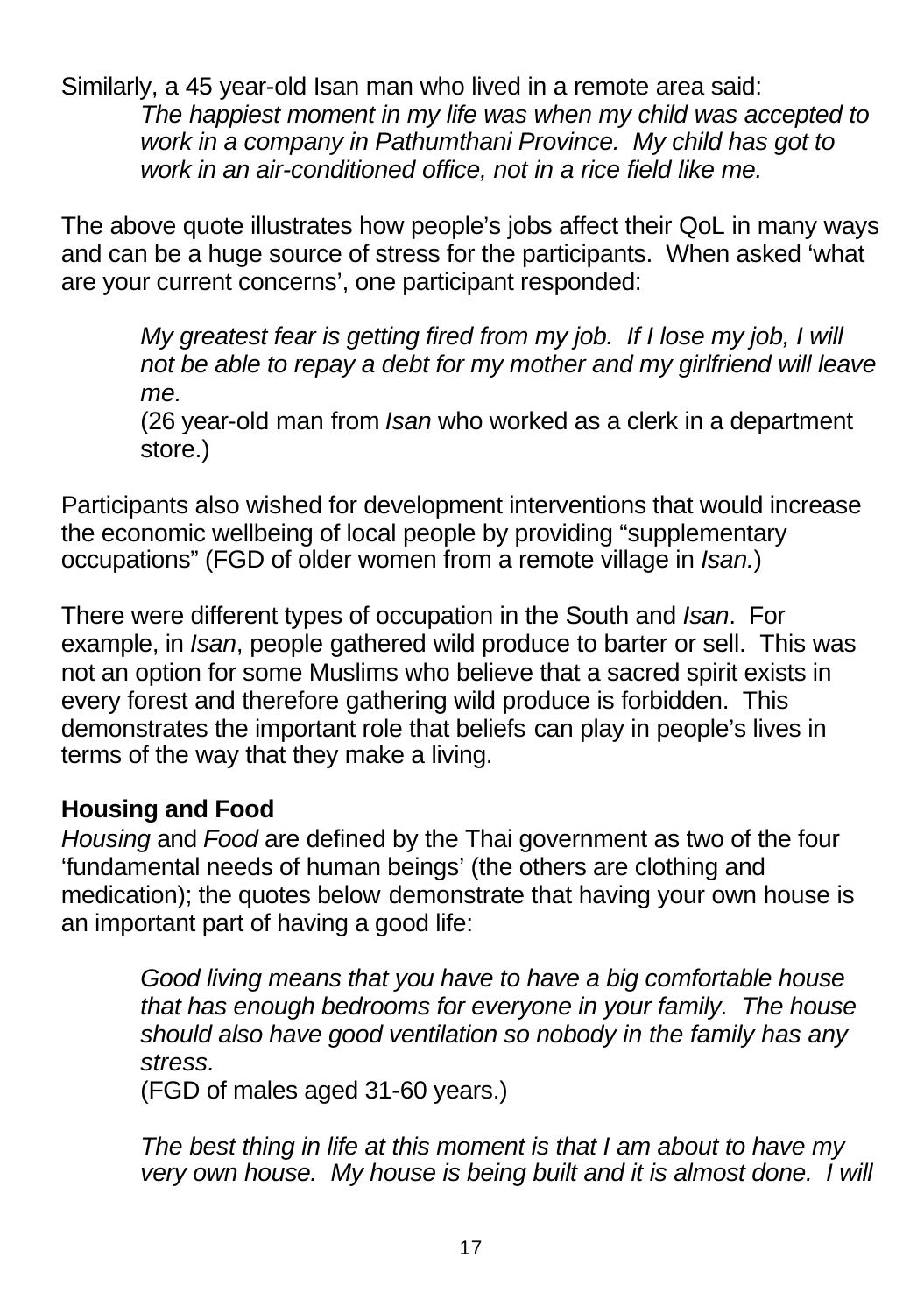*finally have my own house after spending years living with my parents.*  (23 year-old man from Southern Thailand.)

Other examples indicated that for people in *Isan*, having a roof to shield them from the sun and the rain was more important than the appearance of the house. However, the desire to have a big house was evident in responses from participants in peri-urban areas, or those who had lived or worked in cities.

*Food* becomes particularly important when there are special events to celebrate such as religious festivals or someone in the community winning the lottery. Villagers will kill their livestock or cattle and use them to feed the entire community for days. This tradition often leads to unhealthy eating behaviours, for example, every year many people from *Isan* need hospital treatment because they eat raw or half-cooked meat.

A 20-year-old man from *Isan* who repairs bikes for a living described his 'happiest moment' as:

> *When I had a birthday party at which I got to drink and eat everything with my best friends. That was the moment that I will never forget.*

Responses from a FGD of older women revealed concerns about having clean food and water, "I wish our school was able to provide clean food and water for the students at lunch, especially in the dry season", while a FGD of older men maintained that "Happy people are people who have enough food to eat."

# **Land**

*Land* is an important asset in remote communities where, because people make their living from agriculture, the families of those who do not have sufficient, or any land face many difficulties. One participant from a FGD of Southern males aged over 60 years stated, "People that do not own land have to spend money on renting it and therefore their families will face hardship because they do not have the production capital". A 63-year-old woman, living in a remote area of *Isan* described her life as "miserable" because: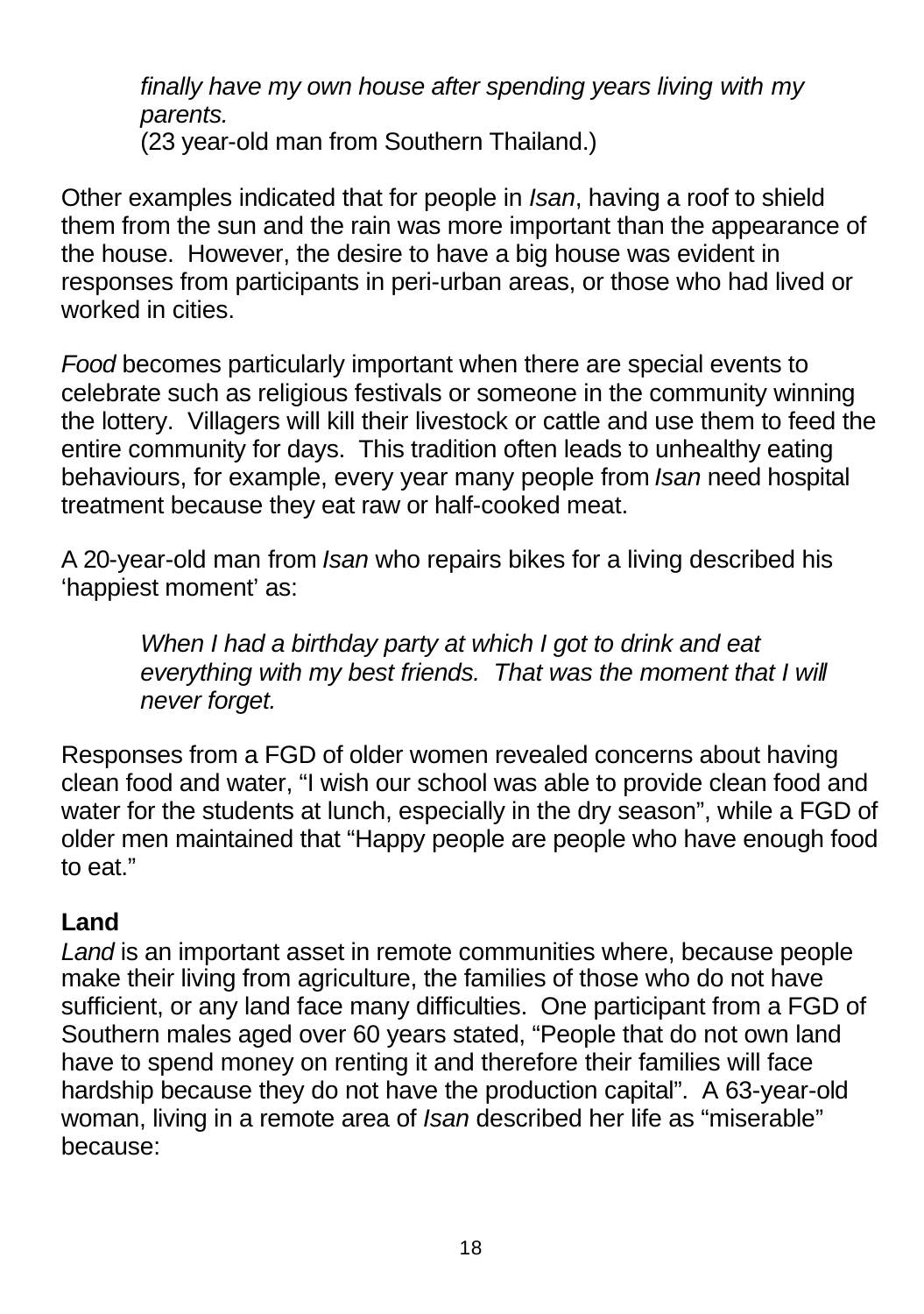*I don't own a piece of land. I have to rent land to grow cassava but I don't make a lot of money from selling cassava because its price has dropped. I have to feed myself but I don't have enough money to buy food […] My life is miserable.*

Another participant remarked, "The happiest second of my life was when I slit the bark of a rubber tree that I grew on my very first piece of land after years of being a labourer." (SSI with a Southern Muslim aged 75 years.)

Some of the *Isan* study sites were villages where the Thai Government had allocated land to the villagers for agriculture and farming. However, the government did not give permanent rights over the land to the villagers (eg a title deed), which worried some participants. One stated, "I wish the Government would give us all a permanent right over the land, so that we can use the title deed to secure a mortgage to improve our farms" (FGD of male participants aged over 60 years, living in remote areas). Data from the South also suggested that people were worried about the insecurity and instability of life and property. One participant said, "My greatest fear is uncertainty. Now we have a title deed over our land. But what if the Government wished to expropriate our land? What would we do?" (SSI with a Southern man aged 47 years.)

Participants also wanted support and facilities from the Government to help care for the land they had been allocated; for example, one participant said, "I wish the government would set up an irrigation canal to supply water to the land we have got".

While land is currently regarded as one of people's most important possessions, because the alternative to holding land is to either rent it, or encourage family members to migrate to work as labourers, its status may be changing as young people gravitate towards white-collar occupations in the towns (see *Jobs*). The increase in labour migration and shift towards non-agricultural activities can lead to the disintegration of family ties, which may explain why participants explicitly emphasised *family relationships* as part of wellbeing.

### **'Materials for living' (convenience goods)**

*Materials for living* refers to the modern conveniences that make life easier, for example, consumer goods such as refrigerators and mobile phones, modes of transport such as cars and motorcycles, and public facilities such as well equipped schools (for example, one FGD of older women from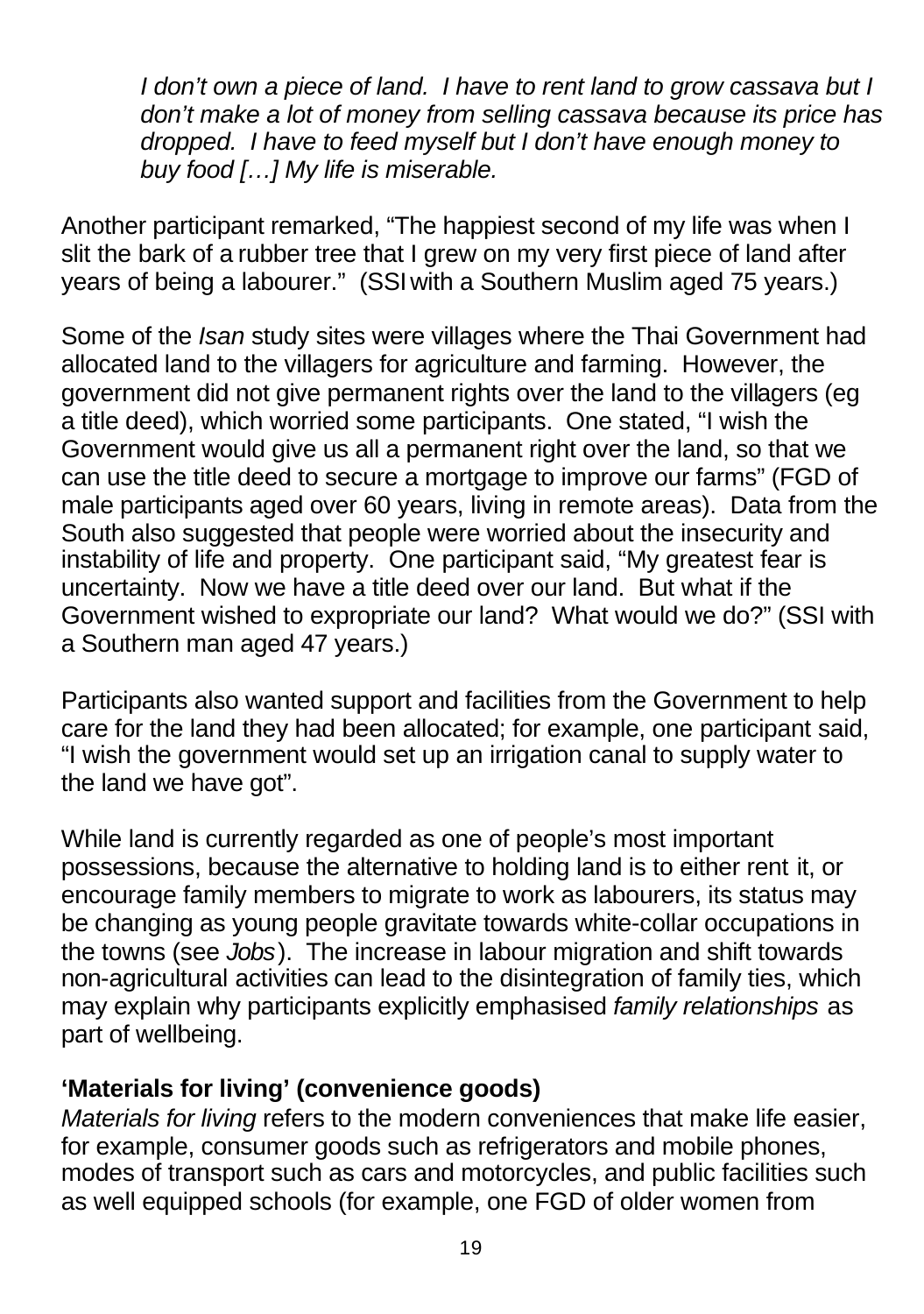remote areas in *Isan* wished that "our school had modern materials such as computers to teach the students with"). Almost everyone in peri-urban areas had a mobile phone and either owned or aspired to own a pick-up truck. According to the WeD Resources and Needs Questionnaire, people's wealth status was also indicated by possession of a TV set, electric fan, refrigerator and motorcycle (for example, a young Southern Muslim who worked in a rubber plantation said that having a motorcycle was the best thing in his life at the moment). Families that did not have these goods were labelled as 'poor' and their children often developed an inferiority complex.

Data from this study highlighted not only the growth in materialism, especially among the young, but also linked the desire to have the latest consumer goods with the increase in indebtedness. Of our study sites, only Ban Ma Doi seemed to be able to withstand the trend of materialism and maintain a relatively simple way of life, possibly due to its historical links with the Communist Party of Thailand. Researchers also observed a general tendency to measure happiness by wealth, for example:

*A happy man is a wealthy man. We know how happy a man is by counting his material goods such as car, money, gold, and jewellery. These rich people don't have to work hard.* (59 year-old widow from Isan.)

### **Debt**

When asked about the worst things in her life, a 63-year-old *Isan* woman who lived in a remote area highlighted "family debt, which gets bigger everyday". The problem was exacerbated by the death of her husband and lack of support from her children ("our descendants hardly visit us [...] I have no one to turn to"). Similarly, a 62-year-old *Isan* woman who lived in a remote area said, "family debt is like cancer. It causes nervous breakdown. I cry myself to sleep at nights. I can afford to pay only the interest to the creditors, not the principal of the loan". The problem of debt was also evident in the South, albeit to a slighter lesser extent, for example, a 31 year old Southern Buddhist man said, "The worst moment in my life was when I was addicted to gambling. I lost a lot of money. I made a lot of debt. I troubled my parents".

Debt affected people's mental and physical health (for example, by causing insomnia) as participants worried constantly about repaying their debts. Debt seems to be increasing every day, for example, on average participants from *Isan* owed between 30,000 and 800,000 Baht. Most of the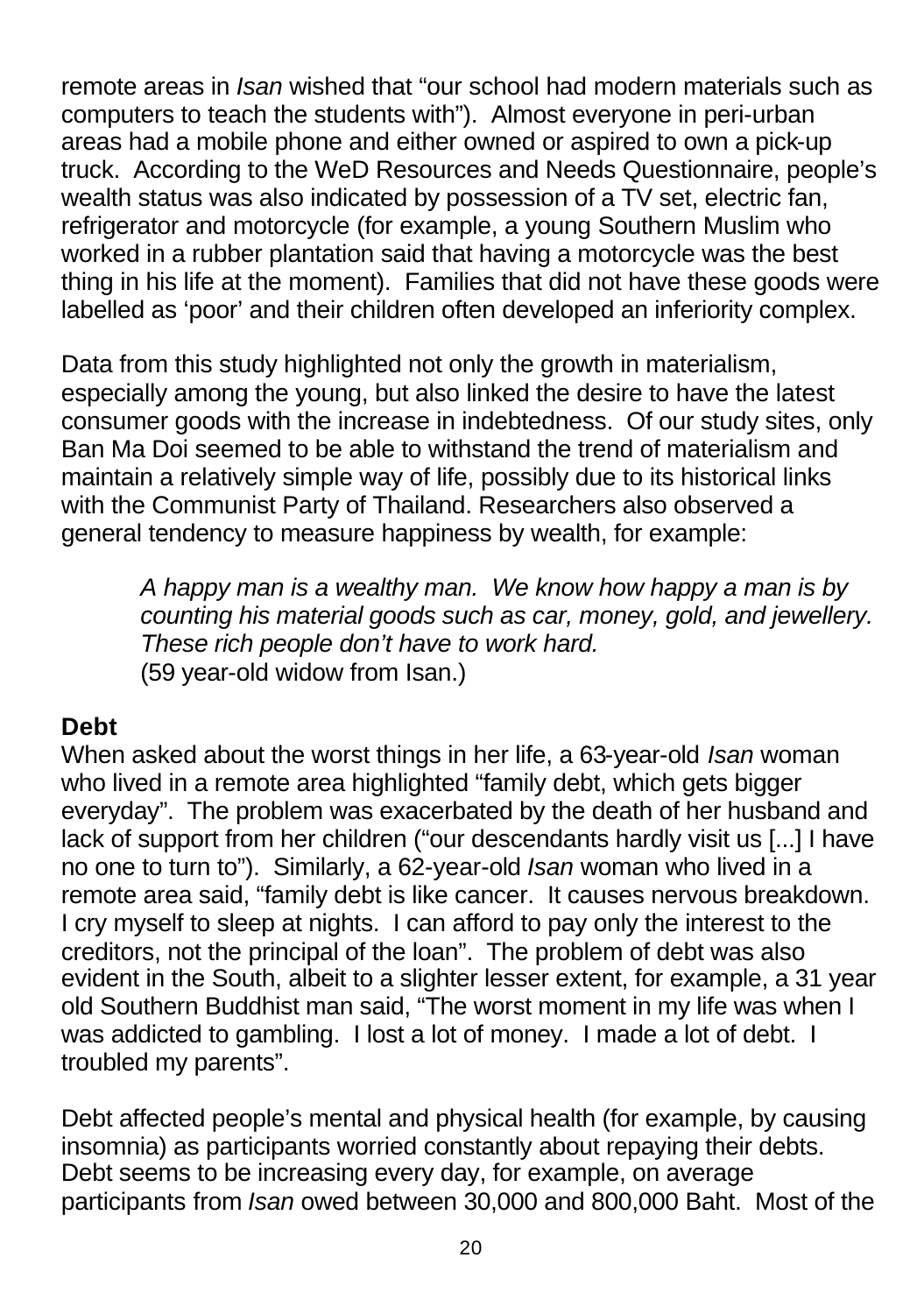debt came from mortgages that were invested in farming or other agricultural pursuits; however, some families reported that they had outstanding debt from their children's wedding ceremonies, even though these were celebrated some years before:

> *I have to repay the debt for my son's wedding that took place four to five years ago. I loaned the money to give a banquet for the wedding and to give a gift to the bride's parents at the engagement ceremony.*

(63-year-old farmer from a remote area of *Isan.*)

Some of the participants had debt from purchasing goods through instalments, which have never been fully paid, for example, a 43-year-old *Isan* woman who lived in a remote area described the stress that resulted from losing her business (selling gasoline from a barrel), yet still having to repay the loans she had taken to purchase consumer goods:

*I have to pay the instalments for a TV set. I don't have the money to pay the monthly payments of my motorcycle. I cannot stretch the money to pay for all my debts. The only thing left for me is my cassava plantation.*

Each household had many creditors from both governmental and nongovernmental agencies. Debt to the Government included loans from the village level 'Million Baht Project', the district level 'Agricultural Marketing Cooperatives',' and the 'Bank of Agriculture and Agricultural Cooperatives' (BAAC). Debt from the private sector mostly concerned agricultural essentials such as fertiliser or insecticide that the villagers usually bought from stores with which they had been affiliated for a long time. Normally, villagers would take the goods first and then repay the debt after they sold their produce. However, in years where there was too little or too much rain, the villagers were not able to repay the debt. Villagers would solve this problem by borrowing money from one creditor to pay another, causing their interest to increase daily. When interview respondents were asked about their hopes for the future, many responded, "I wish my debts were all gone", but none reported any plans for clearing their debts.

FGD data from older Southern men suggests that extravagance and carelessness with money meets with general disapproval: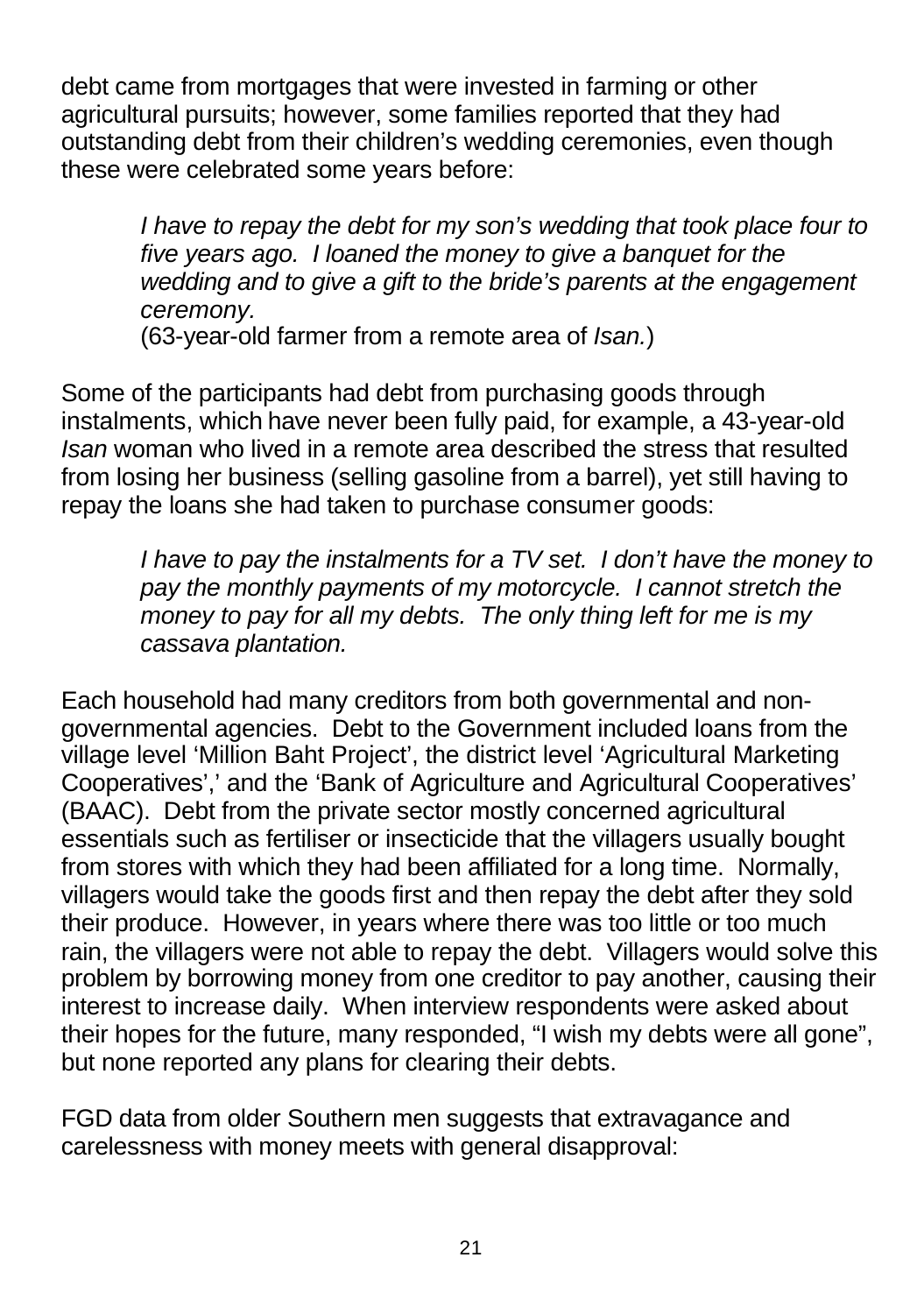*Families should spend money carefully. They have to plan for their expenses, so that their lives will be good. People should not spend more money than they can earn. They should not spend money on excesses such as buying a cellular phone when they do not have a business to run.*

This was echoed by an FGD of younger Southern women, who said that:

*A good woman should not waste money on extravagances. She should be careful with her expenses. She should not have debt. She should not be lazy so that she can make enough money to spend on her family, meaning that there will be no arguments in her family.*

However, despite the critical attitude to extravagance and debt illustrated above, and the way respondents linked debt to unhappiness, most still claimed that they needed more material goods to make their lives easier. For example, people in peri-urban areas who could receive signals for mobile phones indicated that these were 'necessities'.

The findings of this study suggest that most of the participants from the South were not as affected by debt as the participants from *Isan*. One factor may be the Islamic teaching of '*Ayahay'* (Koran 4:29), which forbids the charging or paying of interest in transactions between individuals, although this does not affect the practices of commercial banks in the South.

Respondents commented that currently poor people face more difficulties in life than before because they have no one to turn to. Data from FGDs with participants in the peri-urban areas of *Isan* indicated that in the past someone who did not have food to eat could ask for food from a Buddhist temple; now leftover food is sold for people to feed to their cattle or livestock.

The findings of this study suggest that participants have not been influenced by the anti-materialist concept of a 'Sufficiency Economy,' which was put forward by His Majesty King Rama IX and adopted in the 9<sup>th</sup> development plan for Thailand. The philosophy of the sufficiency economy uses the Buddhist concept of the 'middle way' as the organising principle to govern conduct and ways of living at individual, family and community levels. It also emphasises developing people's abilities and potential for cooperation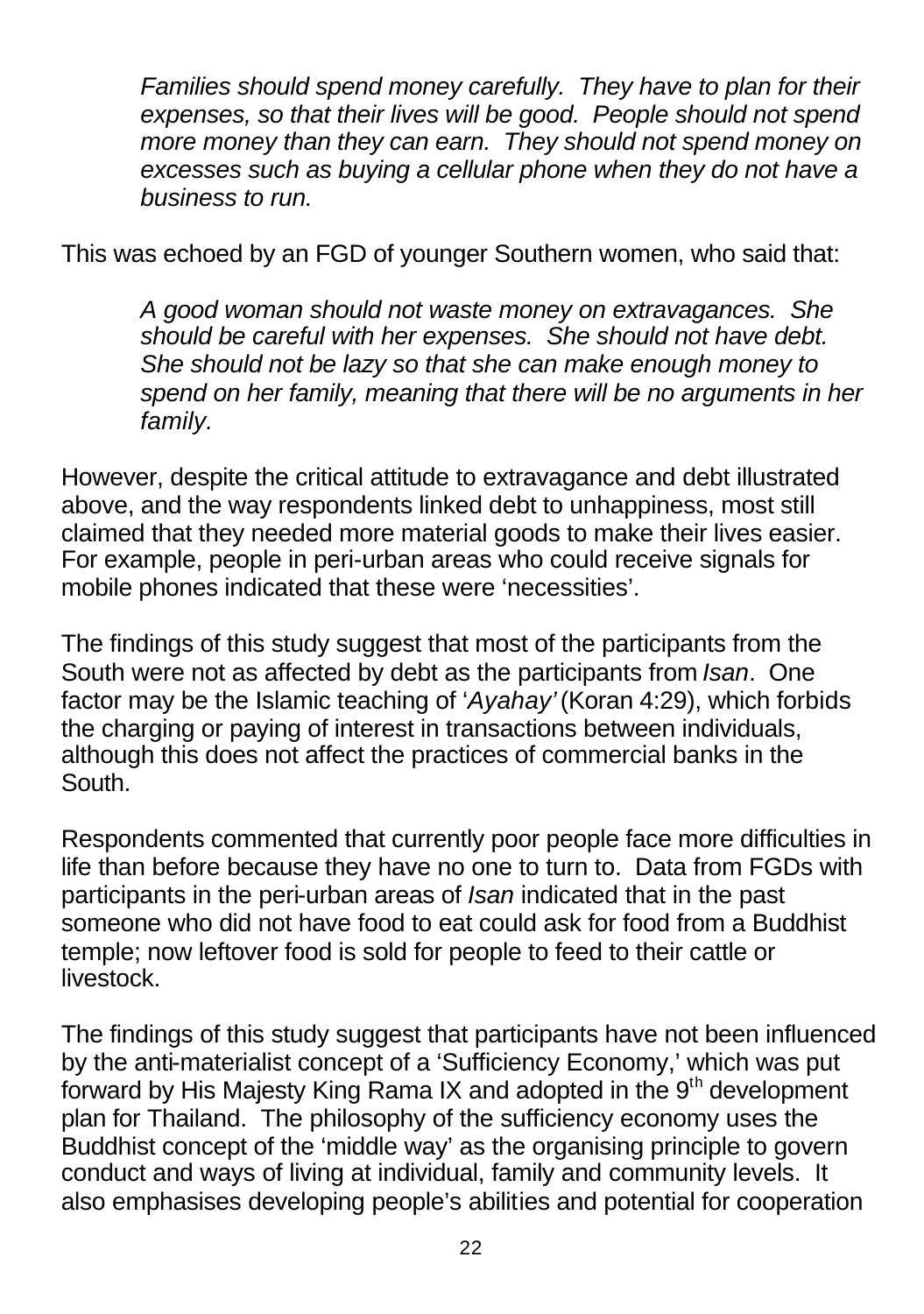so that the nation can develop in line with the forces of globalisation, but is shielded against the inevitable shocks and excesses. The focus on selfdevelopment as the gateway to national development ('explode from within'; 'one for all and all for one') echoes forms of participatory development tried on a smaller scale in other countries. However, it comes with a distinctly Buddhist overlay that suggests a progressive path through self-knowledge, self-control, self-reliance and self-adjustment, culminating in self-sufficiency ('having enough for a living').

## **Spirituality and Religion**

*Spirituality and Religion* not only refers to religious practice, but also incorporates individual spirituality, virtue (ethics), and the psychological dimensions of religion. For example, characteristics of a household that lives well include "generosity to others" (FGD of young Southern men), "keep[ing] virtue in their spirit" (FGD of middle-aged Southern men) and "unity" (FGD of old Southern men and middle-aged Southern women), all of which contribute to good relationships between Buddhists and Muslims.

*Families should strongly hold on to truth and merit. Families should admonish their descendants to do good things such as playing sports and stay away from all the temptations and drugs.* (FGD of males aged over 60 years, living in remote areas in the South)

The importance of unity in the family extends to the community; for example, one participant said "Every one should listen when someone else speaks. There should not be any arguments among us." (FGD of older women, living in remote areas of *Isan*). Arguments or disagreements are not considered appropriate in *Isan* society because they may cause disturbance among the people. People are ready to compromise and believe that when someone disagrees, they should keep it to themselves in order to be 'polite and nice' to others.

Sometimes specific kinds of virtuous behaviour are expected from men and women. For example,

> *Good women should be unselfish, sacrificial, and helpful to others.*  (FGD of Southern males aged 18-30 years.)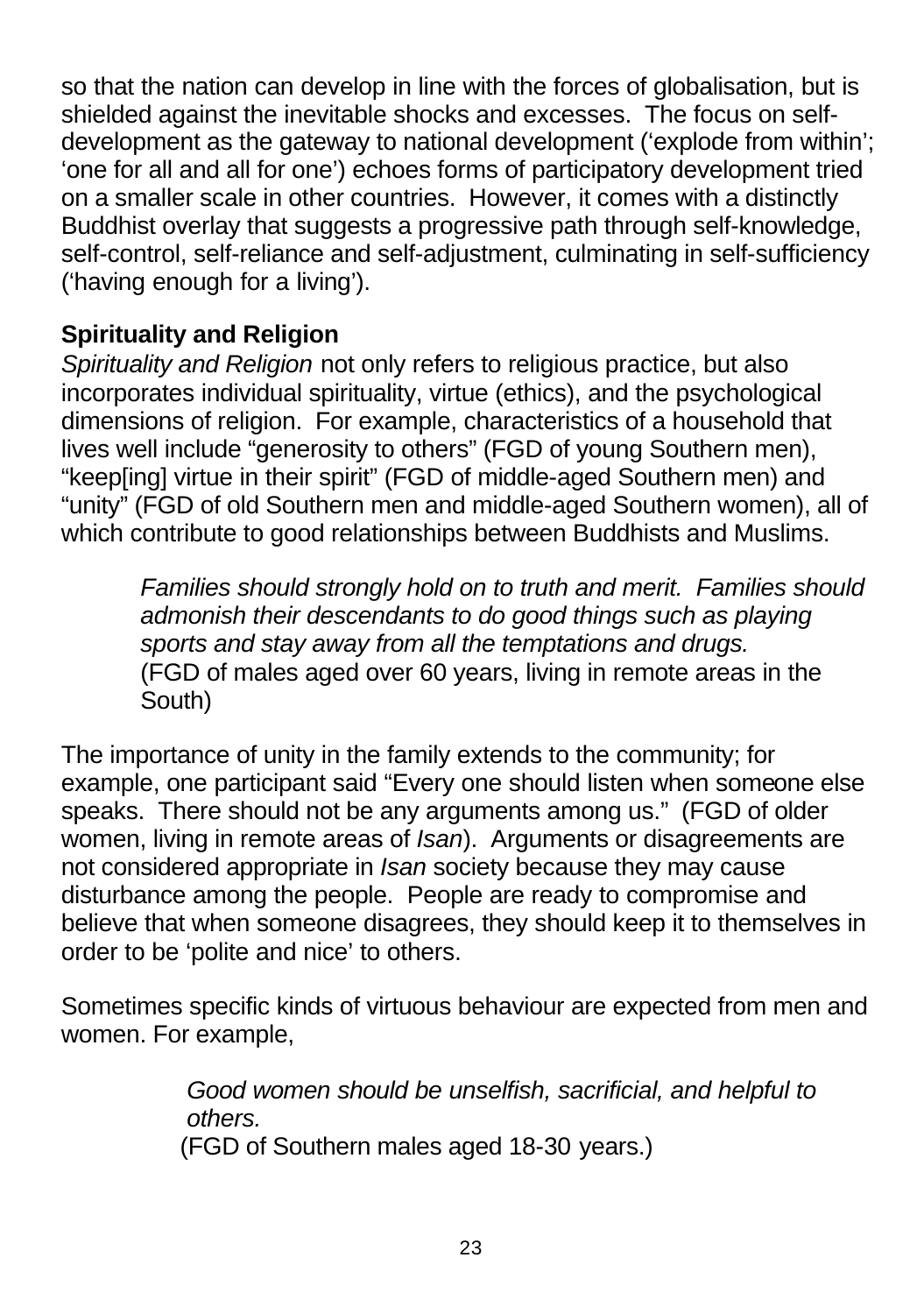*Good men are those who work for a living, those who take care of their family. It is okay for men to have mistresses or drink occasionally. The bottom line is he must not leave his family or divorce his wife.*

(GFD of men from Isan aged over 60 years.)

Some women described limitations in their lives resulting from religious beliefs and practices; for example, a 28-year-old Muslim woman said,

> *My husband does not have time for his family. He works for Allah. He is too strict […] The happiest moment in my life was when I was studying in a vocational school. My parents granted me freedom. They were not very serious Muslims. The worst moment in my life was when I had to drop out of college while I was pursuing a bachelor degree. My husband wanted me to quit school to become a housewife. I don't have my own income. I have to depend on the family income. I wish I had a business so that I could make some money.*

These were not experienced by men who consequently maintained a more positive perspective on religion, for example, a 75-year-old Southern male said,

*The best thing in life is to be born into Islam, a great source of strength to stay alive […] The happiest moment in my life was when I made a journey to attend the Hajj (pilgrimage to Mecca).*

It was noted that when asked about 'the most admirable persons in the community', the most frequently identified persons were either related to religion or Local Government, for example, "the most admirable persons are the Black Hermit (a Buddhist monk), Buddhist supporters and Mr Jian (member of a provincial council)". (FGD of *Isan* women aged over 60 years.) Southern Muslims also responded "the most admirable persons are the government officials and Imams".

### **Education**

*Education* primarily referred to training to improve occupational skills; it did not seem to be considered intrinsically important and was rarely mentioned in comparison to the areas of family, income and debt. Some participants believed that the primary education provided by the government was sufficient and felt that that higher education was not necessary for their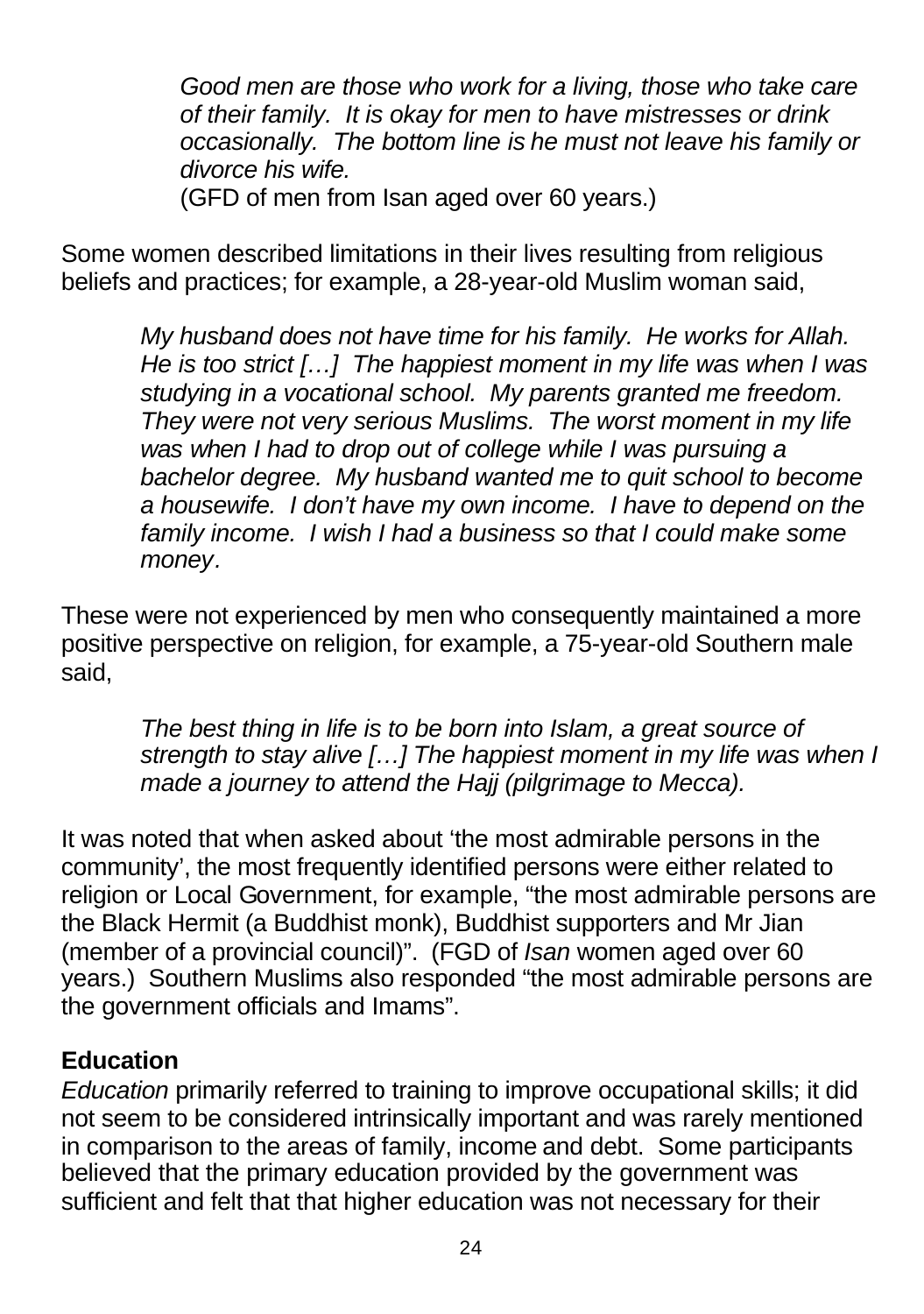descendents because they all had to return to the rice fields when they finished school. However, others recognised the importance of education, both for their children and themselves, for example:

> *The bad thing for me was that I had to leave school 10 years ago because the economy was tough. I had to quit school to work.* (SSI with Southern Muslim man, aged 30 years.)

*I think low-education has a negative impact on people's QoL. Good opportunities, jobs, and salaries are not for the poorly educated like me.*

(24-year-old labourer from *Isan.*)

*The happiest moment in my life was when my daughter received her bachelor degree in nursing three years ago. Even though I still have to pay the debt for my child's education, I am happy that my daughter has a good job and salary.*

(61-year-old woman from *Isan* who had a small grocery store.)

Although some Thai Muslims received their education from religious schools such as Po-Noh (an Islamic religious teaching institute), the graduates from these schools do not have the completion certificate normally required when people apply for jobs in Thailand. These students, therefore, often became unemployed after graduation and had to migrate to Muslim countries.

Participants also thought that the standard of the Government schools was low and described the quality of the school system as fundamentally poor, especially in remote areas. For example, a FGD of young women from the South said "Every community must have a good school and a library for the youngsters [with] devoted teachers who are serious about teaching, knowledge, and discipline".

# **Ideal lives**

Many participants felt that life could be improved through practical measures: careful planning, saving money, spending wisely and limiting family size. However, they also emphasised the importance of personal qualities and ways of relating, for example:

*Happy people must do the following: mind their thoughts when they are alone (ie not think bad things) and mind their words when they are with others (ie not start fights).*

(FGD of males, aged over 60 years, living in remote areas of *Isan.*)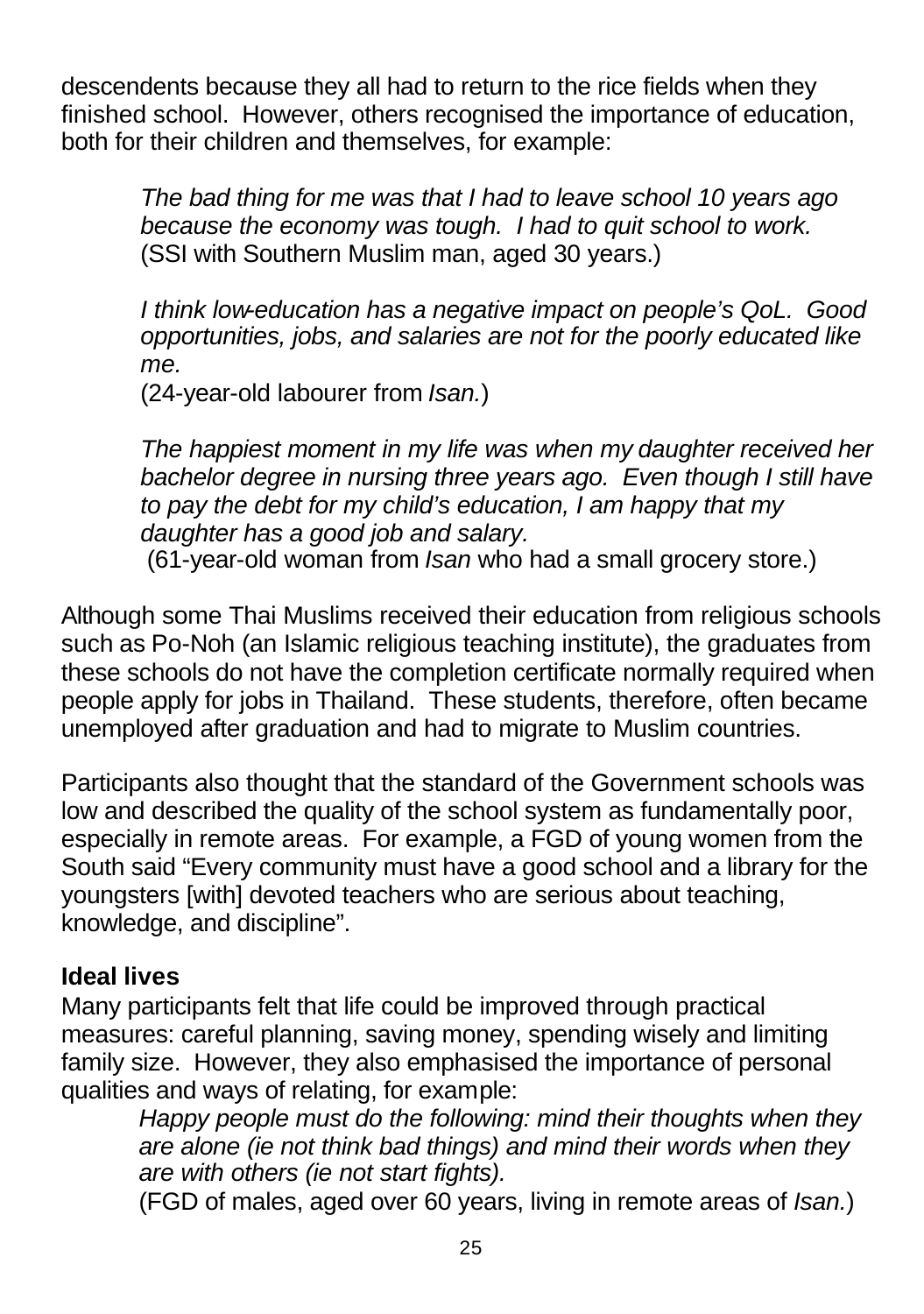Focus group responses to questions about the 'best' or most admirable person in the village and the characteristics of an ideal village were also illuminating. For example, the qualities valued in an 'ideal' person were helpfulness, generosity, unselfishness, being dedicated to the public and making a contribution to society (possibly through leadership), supporting your family, being knowledgeable and having a good mind, practicing religion, behaving well (for example, not fostering dissent) and not being materialistic. These qualities were echoed on a larger scale in the characteristics of an ideal village, which were primarily cooperative relationships, good leadership, religion and morality and safety and security, although they also included good infrastructure and environment.

When asked what it means to live well, an older woman from Southern Thailand said:

> *Happiness is something personal. Only a person would know the meaning of his/her own happiness. People might think one is happy when, in fact, he/she is not happy at all. Therefore, it is difficult to determine what happiness really is.*

(FGD of women aged over 60 from Southern Thailand.)

This contrasts with the pragmatic response of a 60-year-old religious scholar from North Eastern Thailand (*Isan*):

> *Human well-being is composed of four factors: having offspring, an entourage, a house and land.* (SSI with 60-year-old man from North Eastern Thailand.)

He was equally specific about the characteristics of people living badly: *Those who steal, those who rob, those who gamble, those who wander at night, those who drink, those who coerce, those who live from hand to mouth, those who are labourers and those who grow rice just to have enough money to buy rice.* (ibid)

Further analysis of responses to focus group and semi-structured interview questions about people living well and badly demonstrated considerable overlap between the two concepts in that people who were living well had good family relationships, living conditions, assets and income, employment, health, and religion, while people living badly had the reverse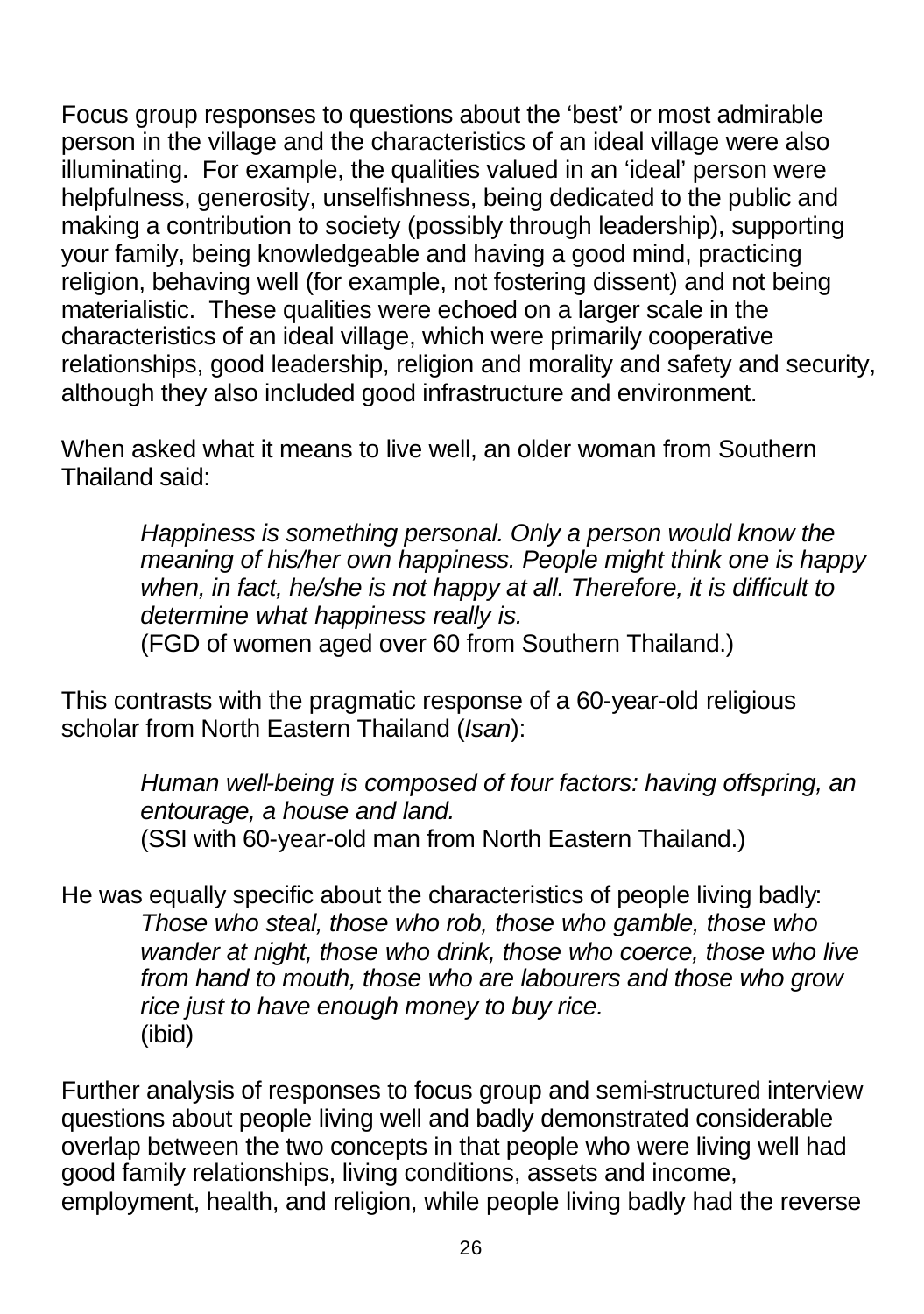(eg unemployment, ill health, etc). The only difference between the two was the presence of good appearance as an aspect of a good life and debt as indicative of a bad one.

This pattern was repeated with the focus group data on households living well and badly, where both groups shared family relationships, assets and income, religion and health. The only differences were good housing for households that were living well, and lack of employment or land for those that were living badly.

#### **Other areas**

Other, less frequently mentioned areas included *Infrastructure and Services*, for example, one FGD of women aged over 60 years from remote areas of *Isan* said "I want our village to have good roads that are not bumpy" and another described the characteristics of the ideal village as "adequate water supply, reliable electricity, and good road".

Young adult participants perceived *Appearance* as important, for example, a man who lives well is one who "dresses well and appropriately" (FGD of Southern participants, aged 18-30 years) and "has a good wife […] a wife with good manners, a wife who does not curse her husband" (FGD of Southern males, aged 31-60 years). Similarly, for middle-aged Buddhist women a happy woman was a "good-looking woman who dresses nicely [...] a woman who has everything [such as] jewellery and cars" (FGD of Southern Buddhist females, aged 31-60 years). Interestingly, this view was not shared by Muslim women of a similar age who stated that clothes or dresses that merely "look all right" were suitable to wear (FGD of Southern Muslim females, aged 31-60 years).

*Local government* was another factor, which shaped people's view of an ideal village. For example, an ideal village would have:

> *A good leader who is just, virtuous and creates unity among the villagers. The good leader should make electricity available to both the rich and the poor build concrete roads to the village and provide lands for farming to every household, so that our descendents can live in a big house together. The good leader should do as he said he would and should not break the laws.*

(FGD of older women, living in remote areas of Isan.)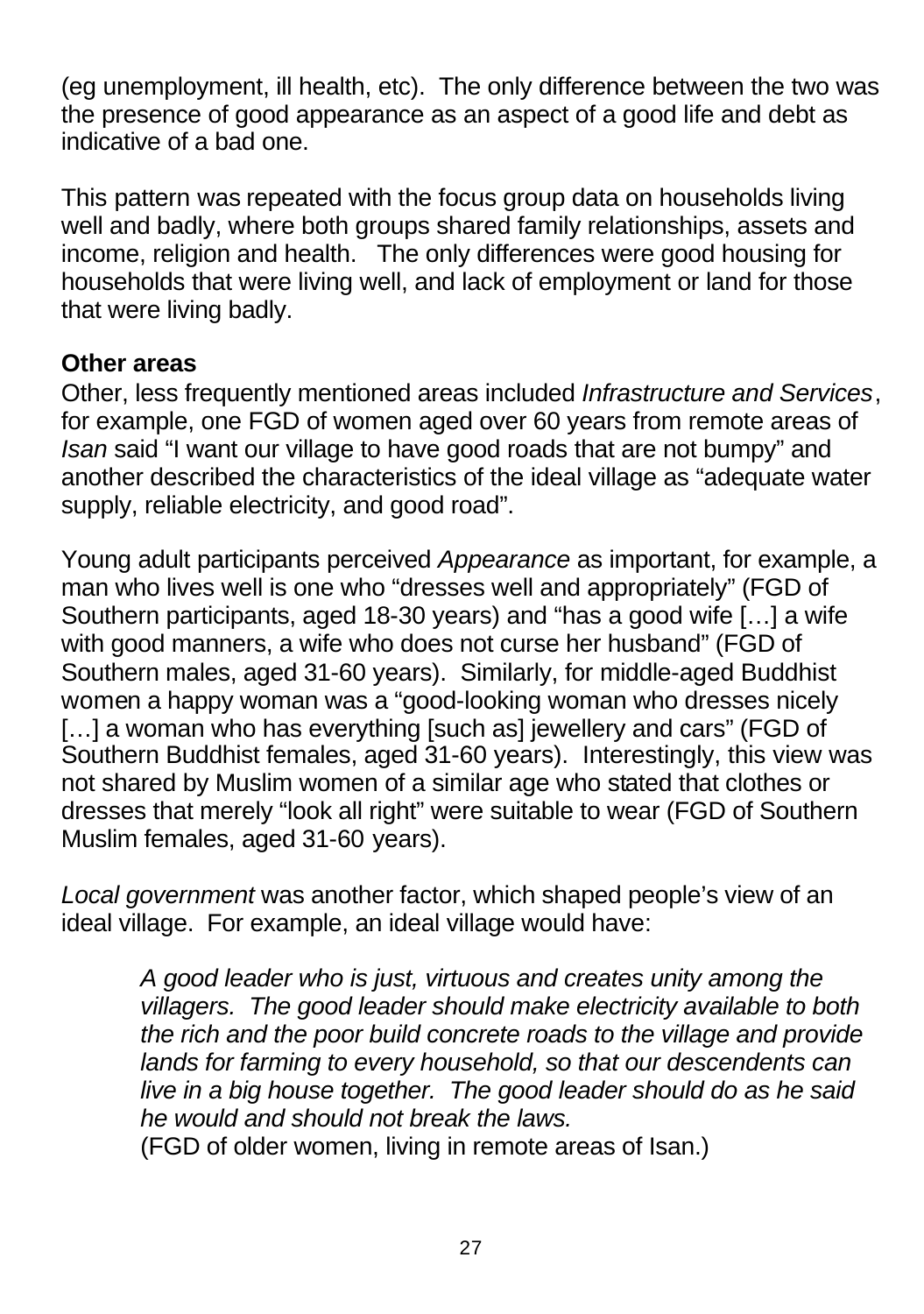Areas that were mentioned less frequently included *Friends and neighbours*; *Support from outsiders; Market*; *Water for farming* and *Independence*, although this partly depended on the method used as they were mentioned more than twice as often by respondents to interviews rather than focus groups. They may also have been implicitly included in the areas described above.

## **FINDINGS FROM THE PERSON GENERATED INDEX**

While there are some interesting differences in the PGI scores $3$ (summarised in tables 3 and 4), which move in the expected direction for studies of QoL in Western European populations (eg lower scores for people aged 31-60 [Inglehardt, 1990, Frey and Stutzer, 2002]<sup>4</sup>), the small size of the sub-samples and large standard deviations mean that none of them are significant.

As can be seen in Table 3, location (rural –vs- peri-urban), wealth status (poor –vs- rich) and participation in further or higher education had a visible effect on people's PGI scores (there was little difference between the other educational levels), though these factors may be highly correlated. The difference between the scores of Buddhists and Muslims can be explained by the predominance of Buddhists in the poorer North East as Buddhist living in the South score as highly as Muslims (55.68 (SD 21.39) –vs- 56.23 (SD 20.13)).

 $3$  The PGI is scored from 1 to 100 with 100 representing complete fulfilment of expectations and optimum QoL

<sup>4</sup> But see Graham & Sukhnatar (2004) who observed a substantial increase in the low point on the standard U-shaped age and happiness curve in Latin America and Russia.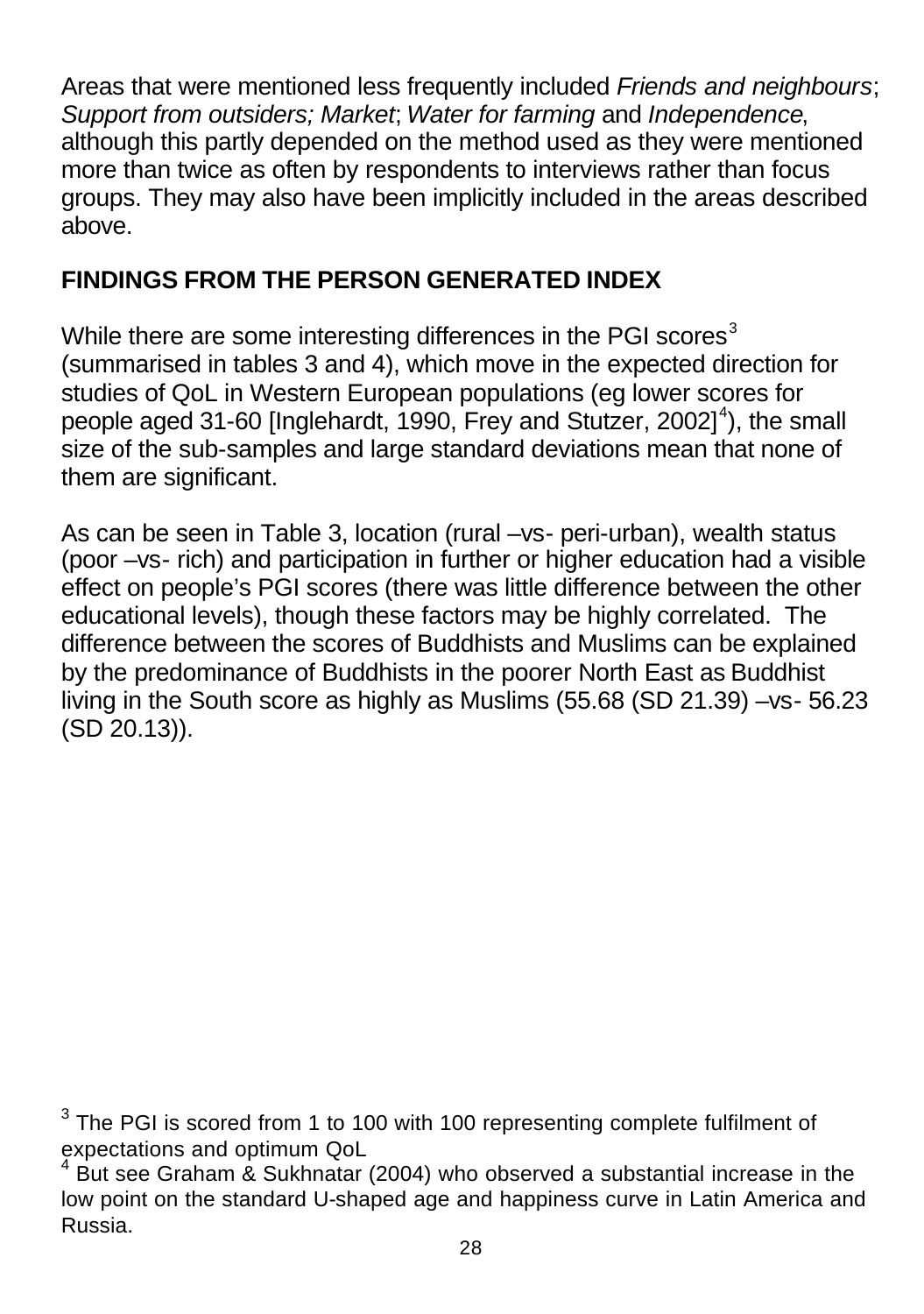# **Table 3: Summary of PGI Scores**

| Category                         | $\overline{\mathsf{N}}$ | <b>Mean PGI score</b> | $\overline{SD}$ |
|----------------------------------|-------------------------|-----------------------|-----------------|
| <b>NE Thailand</b>               | 54                      | 49.3                  | 21.54           |
| S Thailand                       | 48                      | 55.9                  | 20.58           |
| Both regions                     | 102                     | 52.4                  | 21.25           |
| Rural                            | 60                      | 48.7                  | 22.49           |
| Peri-urban                       | 42                      | 57.8                  | 18.28           |
| Women                            | 51                      | 49.7                  | 19.7            |
| Men                              | 51                      | 55.1                  | 22.5            |
| 20-29                            | 33                      | 54.7                  | 18.42           |
| 30-59                            | 35                      | 48                    | 20.95           |
| $60+$                            | 34                      | 54.9                  | 23.84           |
| Poor (S Thailand<br>only)        | 23                      | 49.7                  | 22.49           |
| <b>Rich (S Thailand</b><br>only) | 24                      | 57.8                  | 18.28           |
| Illiterate                       | 14                      | 49.9                  | 30.42           |
| Primary                          | 39                      | 52.1                  | 20.44           |
| Secondary                        | 36                      | 51.4                  | 20.18           |
| FE/HE                            | 10                      | 63.3                  | 12.14           |
| <b>Buddhist</b>                  | 79                      | 51.3                  | 21.56           |
| Muslim                           | 23                      | 56.2                  | 20.13           |

Source: WeD primary data, Phase 1 QoL research

Overall, the most important areas were financial security (mentioned by 90% of respondents), accommodation (70%), family relationships (58%), health (53%) and occupation (49%), followed closely by children (47%). Although there are some interesting variations in the areas nominated according to gender, age group, location (rural or peri-urban) and region (South or NE), again the size of the sample limits the conclusions that can be drawn.

According to Table 4a, accommodation is more important in the South (possibly due to the insecurity of land tenure), while money and assets are more important in the North East (possibly related to high levels of debt).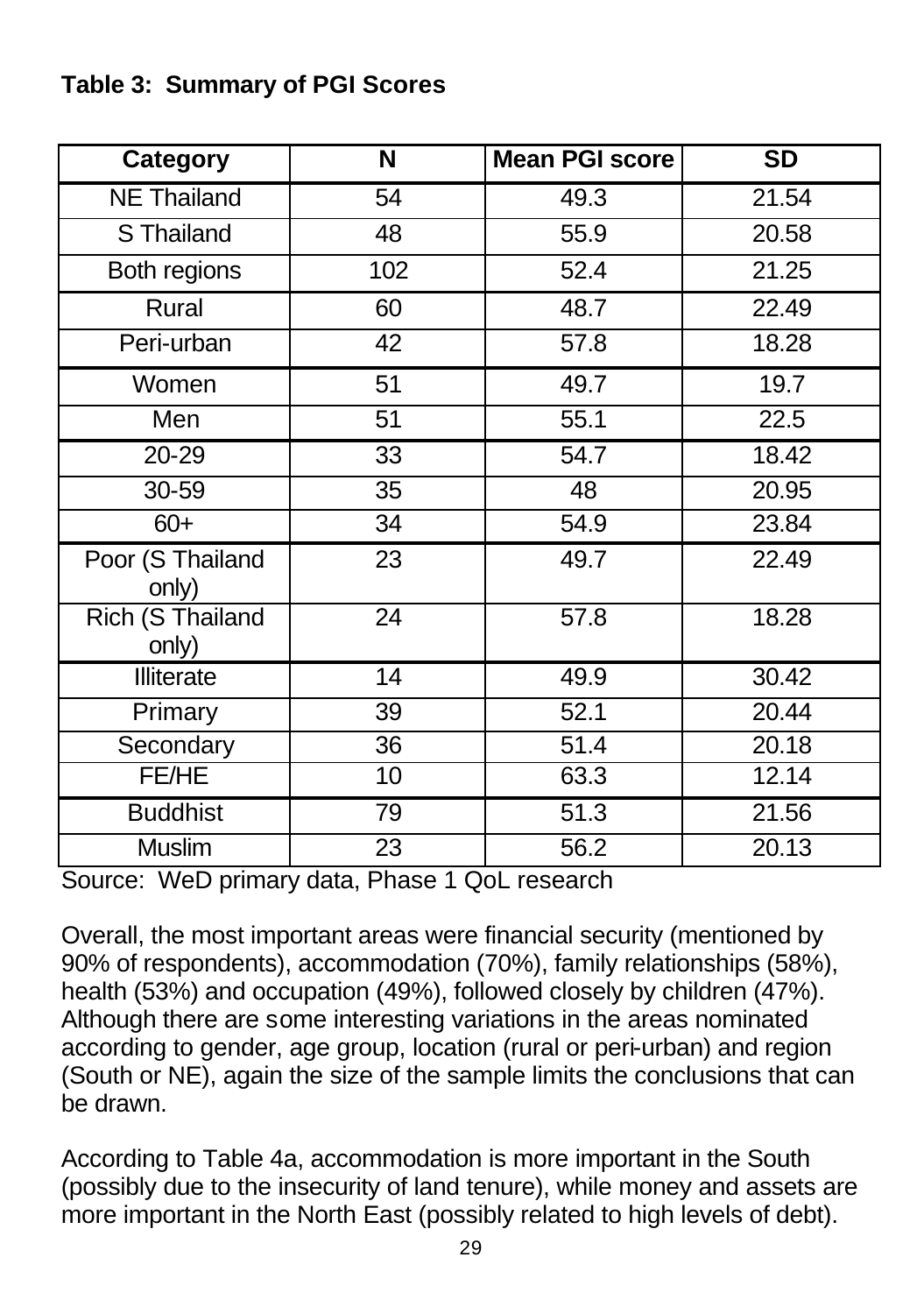The population in the South also has a younger age profile (hence the importance of children) and are more likely to be employed than working as farmers, which may be reflected in the priority given to these areas. Surprisingly, there is little difference between respondents from rural and peri-urban areas (in contrast to the interview data), aside from the slightly greater priority given to money/assets, accommodation and health, which may be more important for an agricultural occupation.

The data in Table 4b suggests that priorities of male and female respondents are also fairly similar, although health (linked to working capacity) was a lower priority for women and children were less important for men. Interestingly, family relationships are the top priority for young people, followed by employment, which is a much lower priority for middleaged and older respondents. Children are more important for people in these groups, but financial security is the top priority. Nonetheless, the priority areas for all groups appear to be the same: financial security, family relationships and children, accommodation and health, in roughly that order.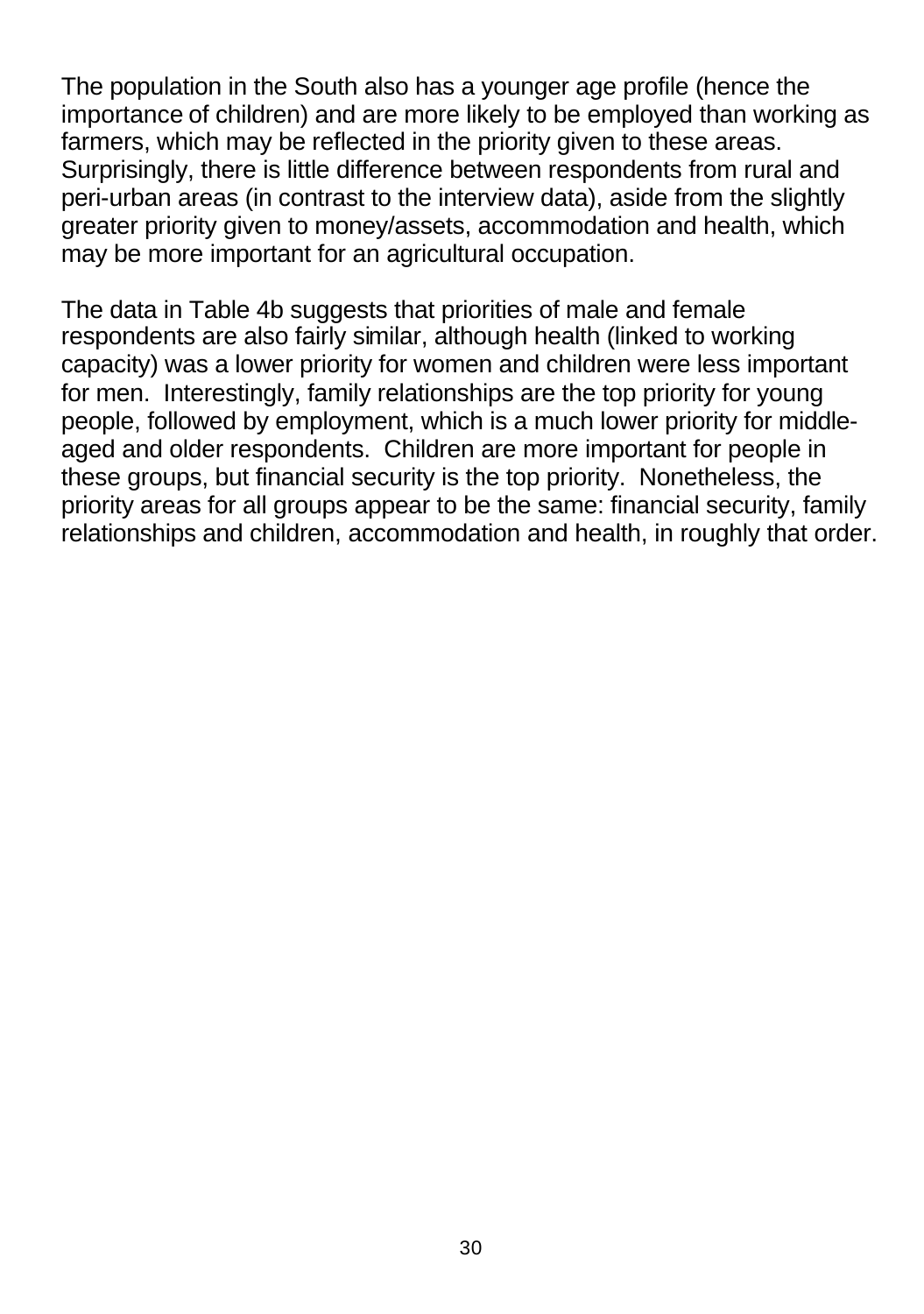#### **Table 4a: Summary of PGI areas nominated in order of importance by location**

| <b>Both regions</b>                | <b>Southern Thailand</b>                 | <b>North East Thailand</b> | Rural                               | Peri-urban                       |
|------------------------------------|------------------------------------------|----------------------------|-------------------------------------|----------------------------------|
| (no: of areas $472^{\circ}$ )      | (no: of areas 237)                       | (no: of areas 235)         | (no: of areas $237$ )               | (no: of areas 235)               |
| Money/ assets (90)                 | Accommodation (40)                       | Money/ assets (52)         | Money/ assets (52)                  | Money/ assets (38)               |
| Accommodation (70)                 | Money/ assets (38)                       | Family relationships (33)  | Accommodation (40)                  | Accommodation (30)               |
| Family relationships (58)          | Children (31)                            | Accommodation (30)         | Health (32)                         | Family relationships<br>(27)     |
| Health (53)                        | Occupation (28)                          | Health (28)                | <b>Family relationships</b><br>(31) | Health (21)                      |
| Occupation (49)<br>[Children (47)] | Family relationships (25)<br>Health (25) | Agriculture (22)           | Occupation (29)                     | Occupation (20)<br>Children (20) |

Source: WeD primary data, Phase 1 QoL research

#### **Table 4b: Summary of PGI areas nominated in order of importance by individual characteristics**

| Male, all ages       | Female, all ages          | 18-30, both sexes         | 31-59, both sexes         | 60+, both sexes      |
|----------------------|---------------------------|---------------------------|---------------------------|----------------------|
| (no: of areas        | (no: of areas             | (no: of areas nominated   | (no: of areas             | (no: of areas        |
| nominated 237)       | nominated 235)            | 159)                      | nominated 160)            | nominated 153)       |
| Money/ assets (44)   | Money/ assets (46)        | Family relationships (28) | Money/ assets (34)        | Money/assets (31)    |
| Accommodation (32)   | Accommodation (38)        | Occupation (27)           | Accommodation (29)        | Children (22)        |
| Health (32)          |                           |                           |                           |                      |
| Family relationships | Children (33)             | Money/assets (25)         | Family relationships (19) | Health (21)          |
| (29)                 |                           |                           |                           | Accommodation (21)   |
| Occupation (27)      | Family relationships (29) | Accommodation (20)        | Children (17) Health (17) | Family relationships |
|                      |                           |                           |                           | (11)                 |
| Children (14)        | Occupation (22)           | Health $(15)$             | Occupation (13)           | Occupation (9)       |

Source: WeD primary data, Phase 1 QoL research

 $^5$  The numbers in brackets in the table indicate the number of respondents who nominated each area. These can only be read as percentages in the case of 'both regions'.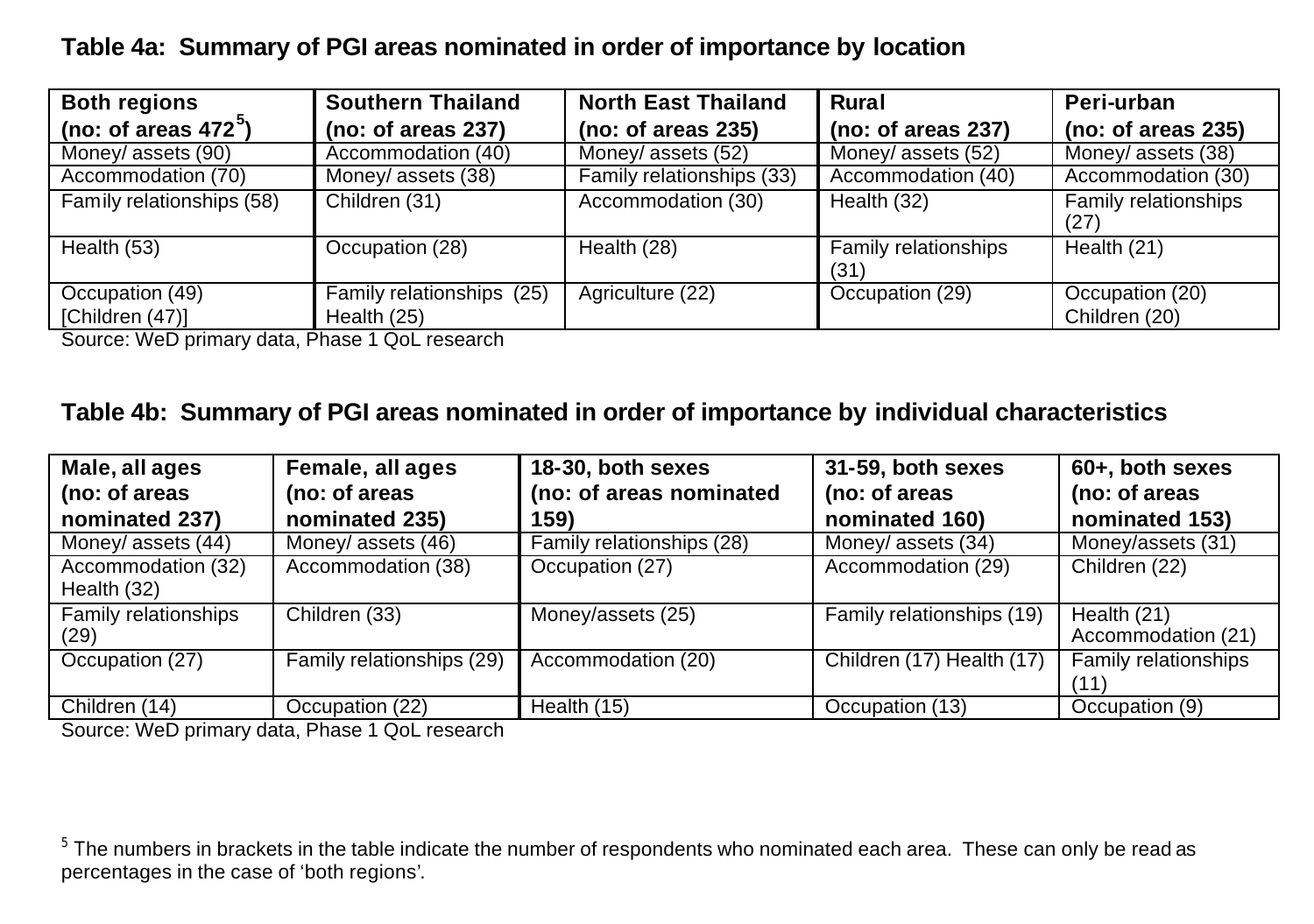## **SUMMARY OF RESULTS**

This section begins with a narrative summary of the results, before discussing a summary table with a content analysis of all the data ordered according to frequency into 26 areas of QoL.

The main area for most respondents was *Family Relationships*, which included following social norms and codes of conduct, engaging in reciprocal relationships of caring and support (for example, parent and child or husband and wife), and meeting your family's needs. The latter was often a source of stress and conflict particularly where wives felt husbands neglected their families in favour of alcohol (NE Thailand) or religious observance (Southern Muslims), or parents felt their children weren't showing them due gratitude ('katanyu') because they weren't sending them remittances.

*Money* was linked directly to wellbeing, and opportunities for rest, and lack of it was a problem for all age groups: the young who couldn't afford 'positional goods', the middle-aged who couldn't fulfil their family responsibilities and the old who couldn't afford to stop work. Your *Occupation* (and that of your children) was a source of money, status and stress; for example, the young man who thought his girlfriend would leave him if he lost his job in a department store. Owning your own *House* was a universal goal, although only people in peri-urban areas were concerned about its appearance and size.

People were also concerned about their *Health*, largely due to the inconvenience and cost of illness, and aware of the psychological impact of stress caused by family problems, isolation of elderly relatives and debt or insecure land tenure. Respondents to focus groups in the South discussed community health but this was more about the moral implications of substance abuse than the physical. *Food* insecurity appeared to be only a memory of the elderly and food was primarily discussed in terms of celebration. *Land* was also a source of pride (one man recalled the day he tapped his first rubber tree on his own plantation), and stress where people had insecure tenure (usually in the South).

Another common goal was the acquisition of *Material or 'convenience goods'*; mobile phones were ubiquitous in peri-urban areas and those who had motorbikes aspired to own pick-up trucks. These goods were a symbol not just of wealth but happiness: 'we know how happy a man is by counting his material goods' (59 year old woman from *Isan*), which partially explains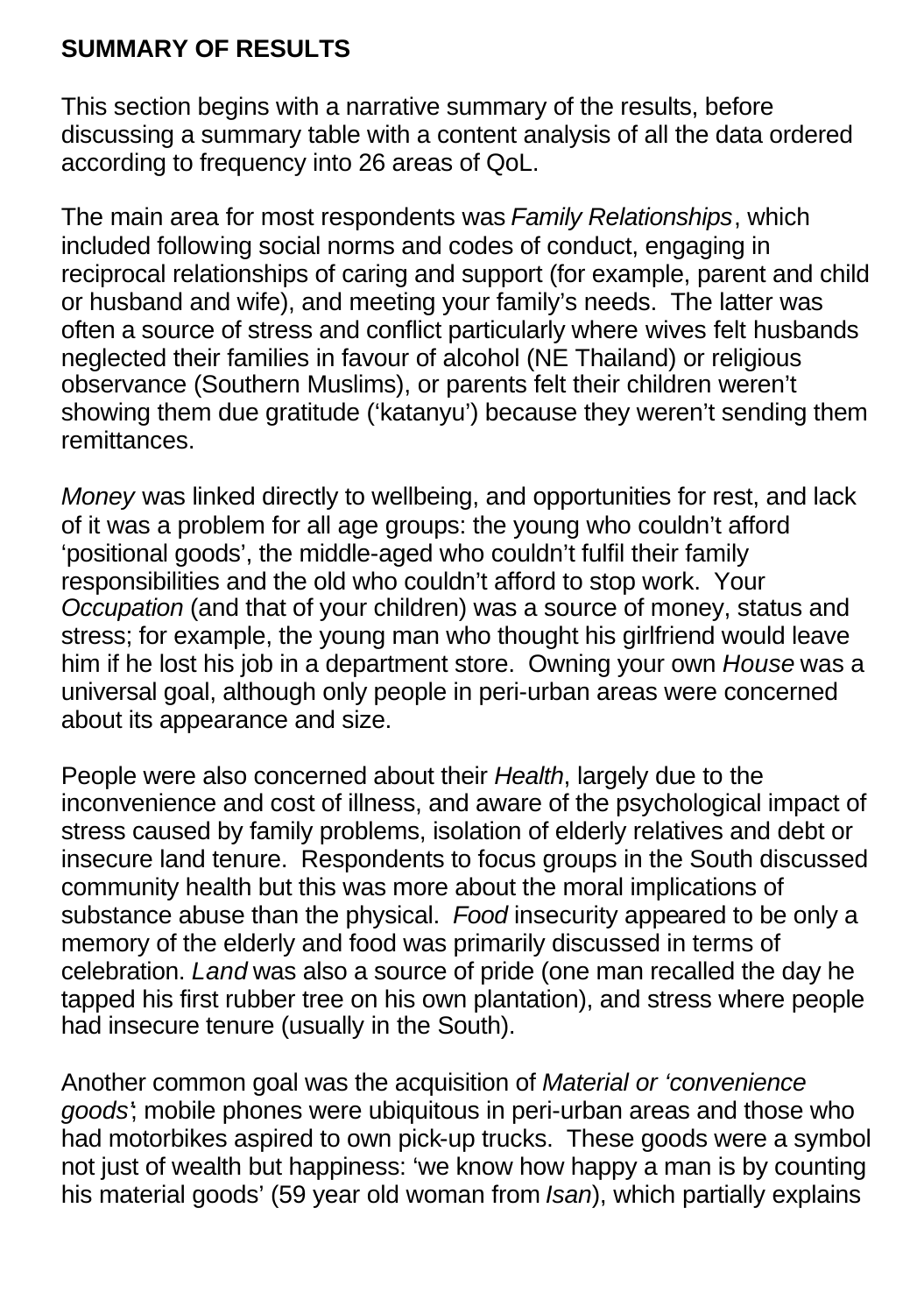the continued rise in demand despite rising debts (averaging 30 to 80,000 baht per household). Although people gave normative accounts of the importance of restraint and financial planning, few seemed to subscribe to the royal vision of the Sufficiency Economy.

Religious and ethical beliefs and practices were an important part of people's lives, however, most strongly expressed in descriptions of the ideal person (usually a religious or local leader), which focused on their personal characteristics and behaviour towards others. Similarly, while good infrastructure and environment were part of the 'ideal village', good relationships between villagers, good leadership, religious observance and morality and safety and security were equally important. *Education* was occasionally mentioned, but usually defined as training to improve one's occupational skills and not considered intrinsically important. There is a contradiction here, however, in that though people said that the Government education provided to age 13/14 was sufficient (despite its poor quality), they still took pride in the educational achievements of their children and were prepared to spend considerable amounts of money supporting them through college or the religious schooling system in the South.

The results of the content analysis of data from focus groups, semistructured interviews, the PGI and field notes from observation and participant observation were ordered according to frequency into 26 areas of QoL, which were then grouped under the headings summarised in Table 5.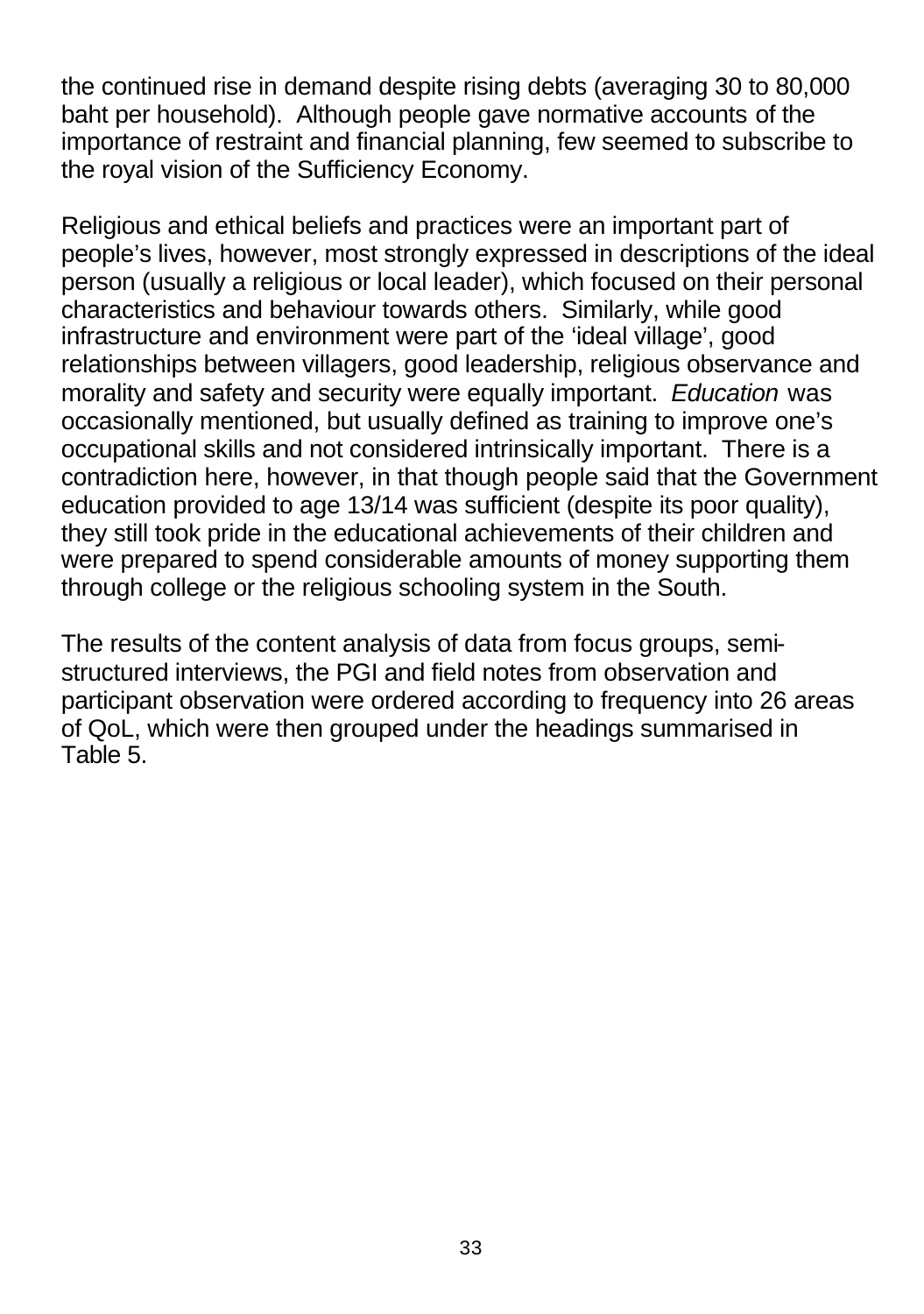| . ap.o o. ca                                                                                                                                                                                                                                                                                                                                                                                         |                                                                                                                                                |                                           |                                                                                                                                                                                                                                                                       |  |
|------------------------------------------------------------------------------------------------------------------------------------------------------------------------------------------------------------------------------------------------------------------------------------------------------------------------------------------------------------------------------------------------------|------------------------------------------------------------------------------------------------------------------------------------------------|-------------------------------------------|-----------------------------------------------------------------------------------------------------------------------------------------------------------------------------------------------------------------------------------------------------------------------|--|
| <b>Security and Stability</b>                                                                                                                                                                                                                                                                                                                                                                        | Physical &<br>Psychological<br>Wellbeing                                                                                                       | Family<br>relationships                   | Community,<br>Resources, &<br><b>Environment</b>                                                                                                                                                                                                                      |  |
| 1. Living conditions<br>2. Housing<br>3. Material and<br>'convenience' goods<br>4. Educational<br>attainment<br>5. Skills training and<br>knowledge<br>6. Job<br>7. Salary and income<br>8. Assets, savings and<br>inheritance<br>9. Financial investments<br>10. Debt<br>11. Land for farming<br>(with a title deed)<br>12. Food security<br>13. Access to market<br>and good prices for<br>produce | 1. Health and longevity<br>2. Spirituality, religious<br>practice and morality<br>3. Good Appearance<br>4. Hopes and dreams<br>5. Independence | 1. Family<br>relationships<br>2. Intimacy | 1. Good friends,<br>neighbours and<br>community<br>relationships<br>2. Natural<br>environment<br>(esp. water<br>supply)<br>3. Infrastructure<br>and public<br>services<br>4. Local<br>administration<br>and government<br>5. Support from<br>outsiders and<br>welfare |  |
| 14. Personal security                                                                                                                                                                                                                                                                                                                                                                                |                                                                                                                                                |                                           |                                                                                                                                                                                                                                                                       |  |

# **Table 5: Summary of results from all methods**

Source: WeD primary data, Phase 1 QoL research

The top five areas for all respondents to focus groups, semi-structured interviews, and the PGI were:1) Family relations (area mentioned 757 times); 2) Health (307); 3) Money and assets (271);4) Occupation (238); 5) Accommodation (184).

These closely parallel the responses to focus group and interview questions about households/ individuals living well or badly, however, interestingly neither *Spirituality and religion* nor *Good appearance* is mentioned. *Food, Debt,* and *Land* were also omitted from the top five, although these were relatively frequently referred to in interviews and focus group discussions (nb: *Debt* appeared predominantly in the North East and *Land* in the South). Additionally, some areas were rarely mentioned in the PGI, but frequently referred to in semi-structured interviews and focus group discussions, for example, *Spirituality and religion* and *Debt*.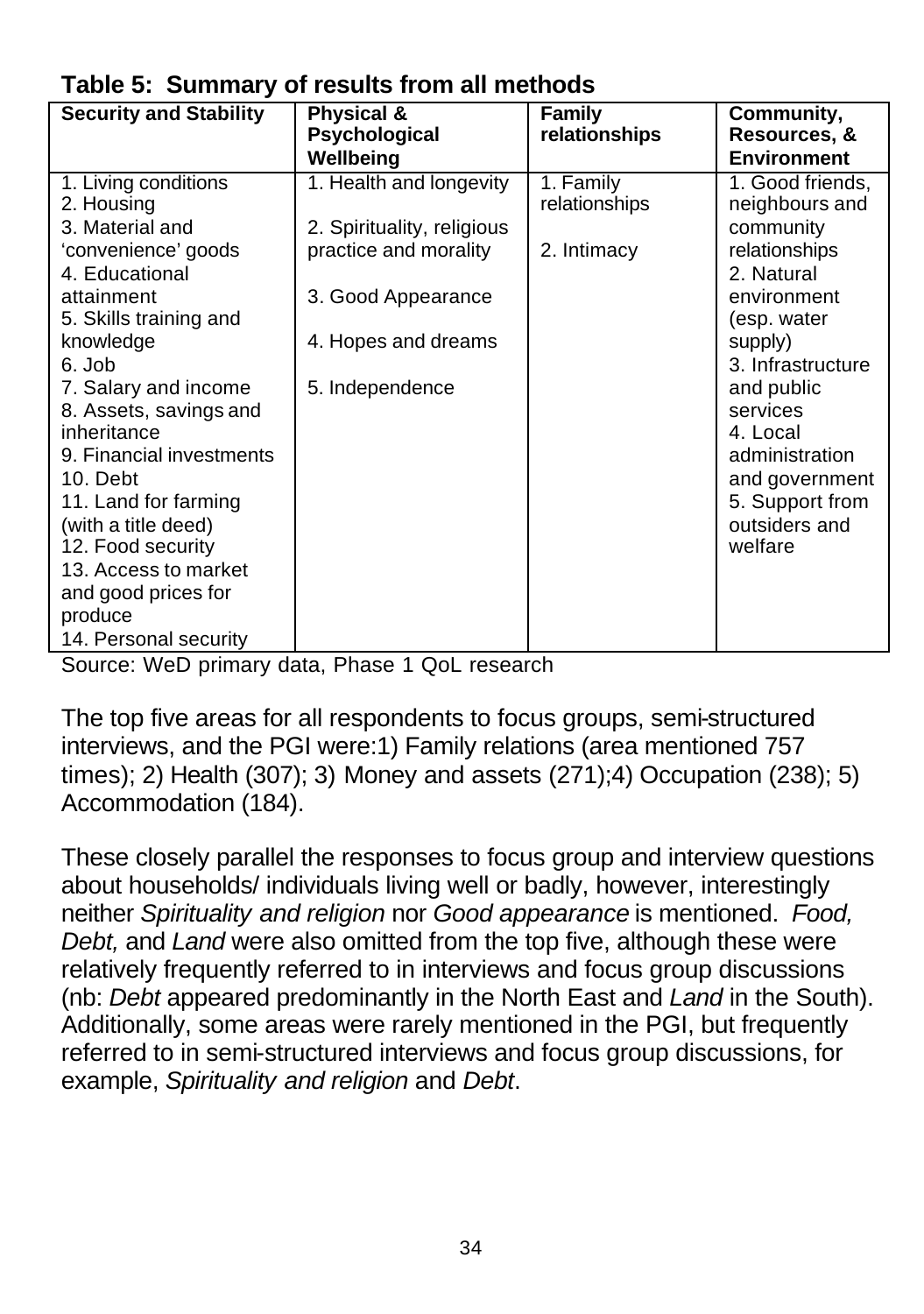# **COMPARISON WITH OTHER FINDINGS**

The categories derived by WeD-Thailand resemble those from previous qualitative studies in Thailand (see Table 6); however, in all cases the WeD categories are more fully developed, ie: 'house' expands to include 'material and 'convenience' goods, 'having money' includes being free from debt and 'good spouse' becomes having an intimate relationship with your partner. The WeD-Thailand categories overlap with the facets of international QoL measures (see Table 7), especially the satisfaction measure $^6$  used by Biswas-Diener and Diener (2001) in the slums of Calcutta, the only measure to mention 'morality' and 'romantic [relationships]'. Where the Thai data differs is the level of detail, which makes the facets visibly relevant and easier to respond to; for example, debt and having convenience goods are important in their own right and carry meanings that extend beyond the material.

Hopes and dreams' are not included in the other measures (the *International*  Wellbeing Index (IWI)<sup>7</sup> mentions 'future security' but this refers to economic expectations), nor is 'Independence', except in so far as it relates to 'selfesteem' (WHOQOL $^{8}$ ) or 'what you achieve in life' (IWI). There is also a cluster of facets on natural resources, infrastructure and services, local government, and support/welfare provided by external bodies, which are not included in the other indices and only alluded to in the WHOQOL's 'physical environment'. This is probably the key difference between the Thai categories and the international facets, which seem to assume a stable natural environment, sufficient public goods and services, good governance and a social security system, and then ask about the aspects of QoL that remain. Clearly 'positive feelings' and 'friendship' are also important to people in developing countries, but the extent to which they can outweigh, or even exist in the absence of basic services is debatable.

Returning to the top five elements of a good life identified by the study, *Family Relationships*, *Occupation* and *Accommodation* overlap with the top five 'necessities for a good life' endorsed by national surveys in the 25

 $^6$  Biswas-Diener and Diener (2001) used a measure of people's satisfaction with 11 areas of their life 'as a whole'.

 $^7$  The IWI (Cummins, et al 2003) is an extension of the Comprehensive Quality of Life Scale or COMQOL (1997), which was developed by The International Wellbeing Group (see

http://acqol.deakin.edu.au/inter\_wellbeing/index.htm) and is now being validated in over 40 countries worldwide.

 $8$  The WHO QoL measure is a 'profile' measure that asks people to assess their QoL across 25 specific and one general domain. It is one of the most widely used measures in developing countries (Fox-Rushby, et al 2003).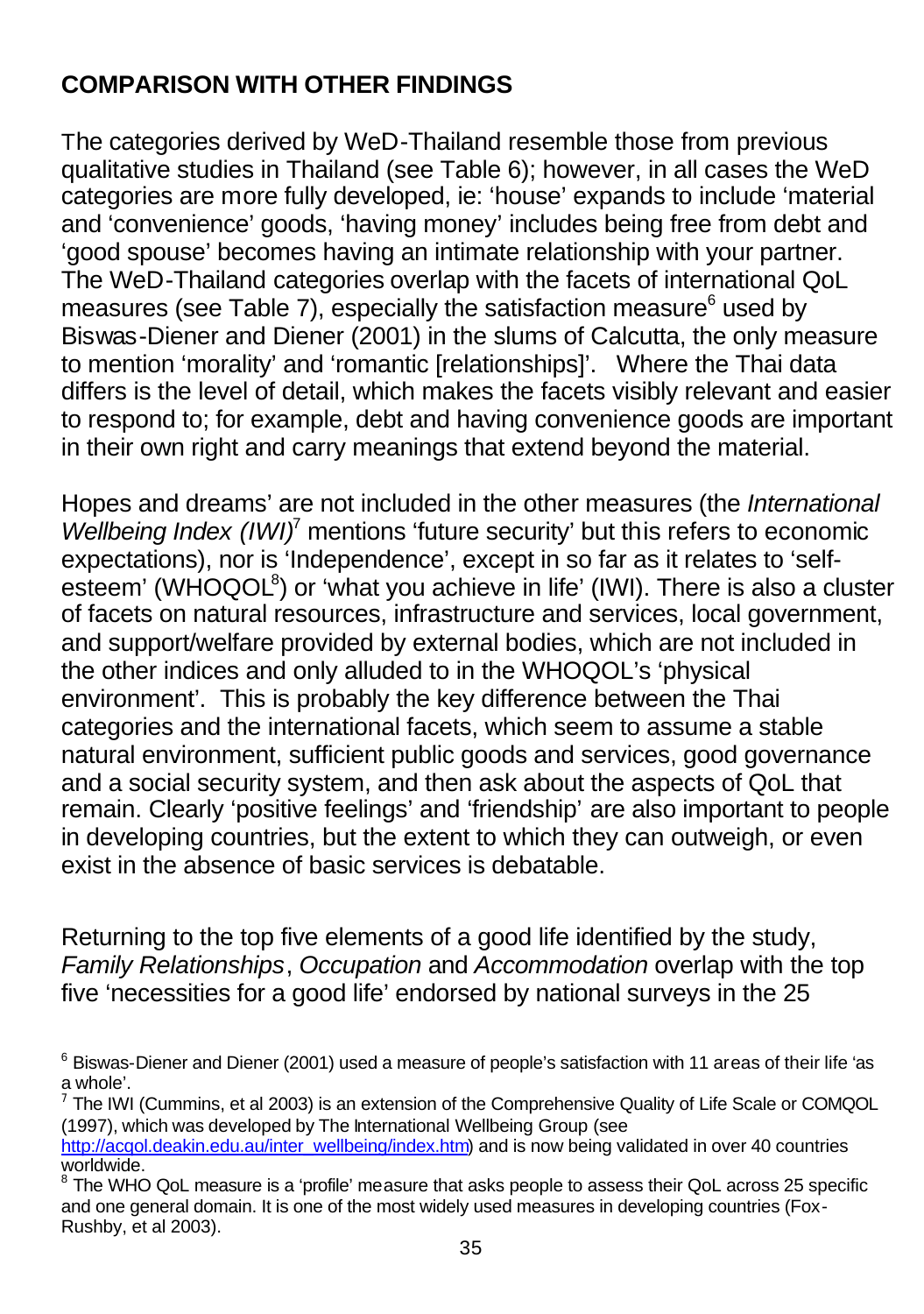members of the enlarged European Union (EU-25) (Delhey, 2004). The differences in the choice of priorities are the EU-25's inclusion of a 'good education' and 'sufficient leisure time', which also received a lower endorsement from the 13 new members of the EU (mainly lower-income countries). The Thai respondents prioritised 'money and assets' and 'health' (closely related to occupation and income) instead, but the importance of these items can't be compared as they were not included as options in the European survey. The EU-25 also included 'being useful to others', which was important to the Thai respondents (forming part of the definition of an 'ideal' person) but not one of their main priorities.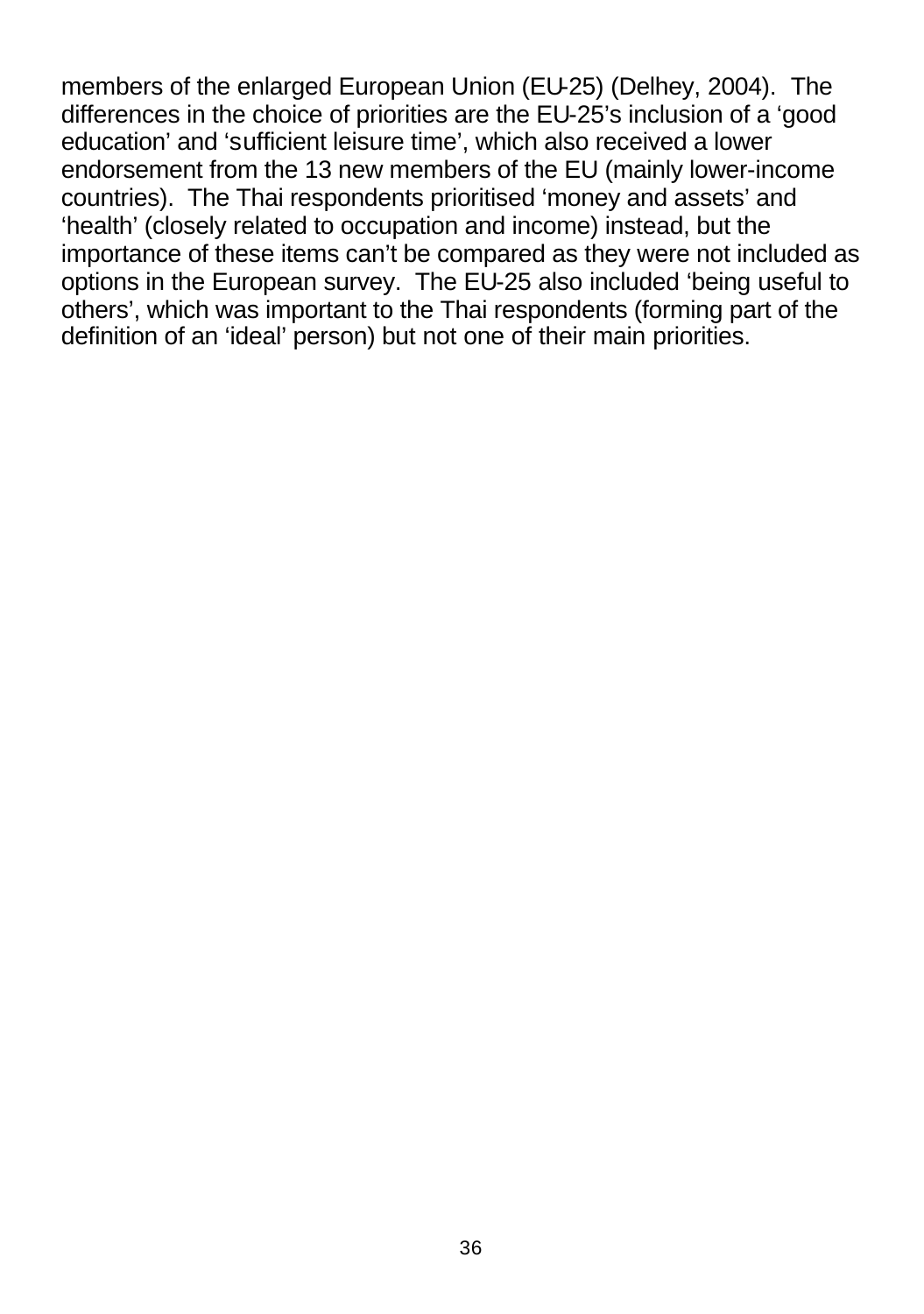#### . **Table 6: Comparison of WeD categories with previous QoL studies in Thailand**

| Paitoonpong          | Thumrongwarangkul et       | Pongsapitch (2003)     | WeD (2005)*                                          |
|----------------------|----------------------------|------------------------|------------------------------------------------------|
| (1999)               | al (2000)                  | <b>UNDP</b> indicators |                                                      |
| <b>Participatory</b> | <b>Happiness</b>           | from participatory     |                                                      |
| <b>Poverty</b>       | indicators for rural NE    | research in NE         |                                                      |
| <b>Assessment</b>    |                            |                        |                                                      |
| House                | Life security              | Personal/              | <b>Security and Stability</b>                        |
| Car                  |                            | household economic     | Living conditions; Housing                           |
| Having money         |                            | situation              | Material and 'convenience' goods                     |
| (enough to save)     |                            | <b>Education and</b>   | Food security; Educational attainment                |
|                      |                            | information            | Skills training and knowledge                        |
| Regular              |                            |                        | Job; Salary and income                               |
| job/business         |                            |                        | Assets, savings and inheritance                      |
|                      |                            |                        | <b>Financial investments</b>                         |
|                      |                            |                        | Debt; (Licensed) land for farming                    |
|                      |                            |                        | Access to market and good product prices             |
| Physical and         | Physical and mental        | Health                 | Physical and Psychological Wellbeing                 |
| mental               | health                     | Culture and morality   | Health and longevity                                 |
| health               | Pride                      |                        | Spirituality, religious practice and morality        |
|                      | Freedom                    |                        | Good Appearance                                      |
|                      |                            |                        | Hopes and dreams                                     |
|                      |                            |                        | Independence                                         |
| Good spouse          | Good relationships         | <b>Family life</b>     | Family relationships                                 |
| Loving family        | within the family          |                        | Intimacy                                             |
|                      |                            |                        | Family relationships                                 |
| Living in a good     | Strong community           | Environment            | Community, Resources and Environment                 |
| environment          | Living together virtuously | Natural resources      | Natural environment (esp. water supply)              |
|                      | (ethically)                | Infrastructure         | Infrastructure and public services                   |
|                      | Good environment           | Community life and     | Local administration and government                  |
|                      |                            | strength               | Good friends, neighbours and community relationships |
|                      |                            | Social security and    | Support from outsiders and welfare                   |
|                      |                            | safety                 | Personal security                                    |

\* WeD primary data, Phase 1 QoL research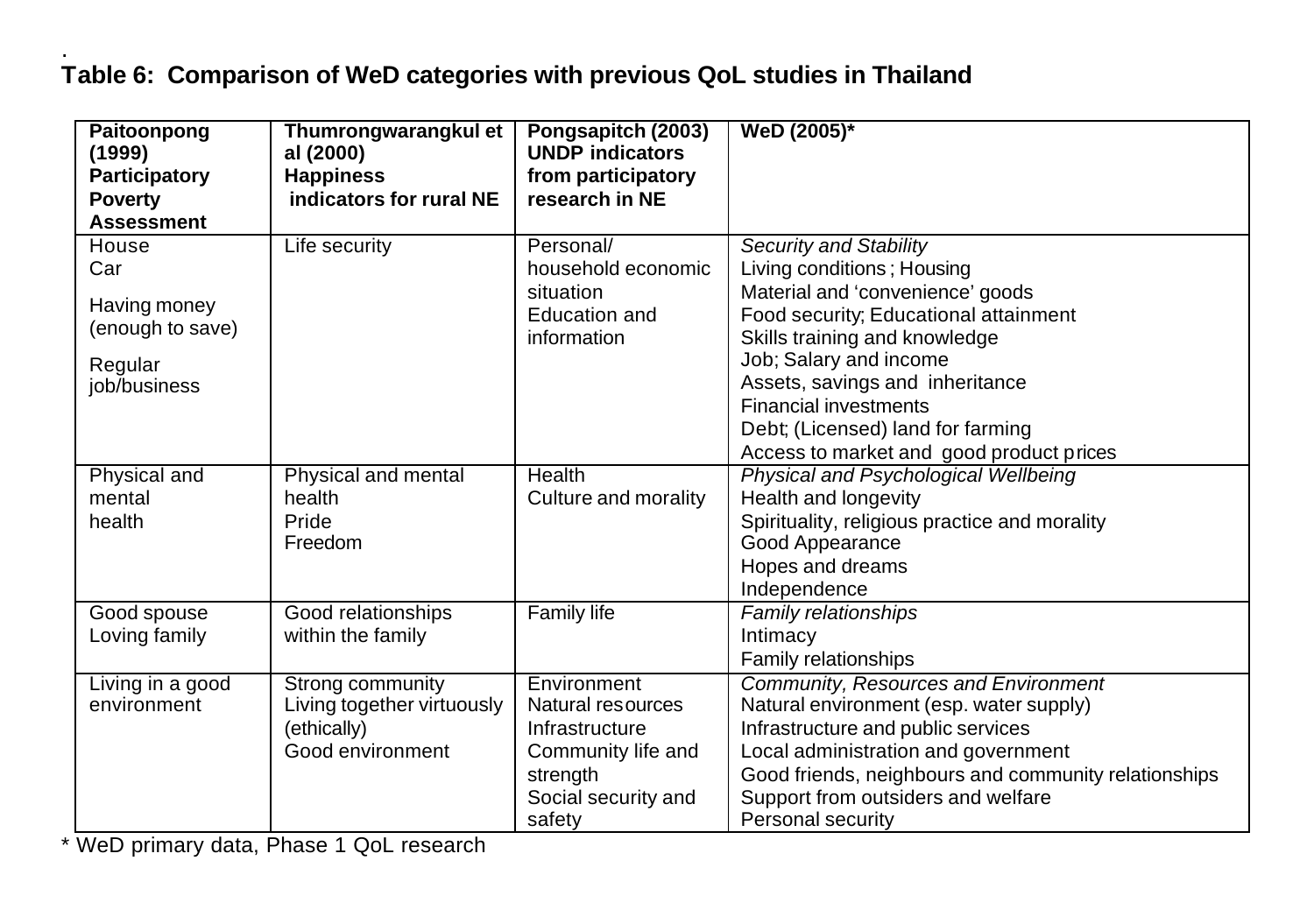| <b>COMQOL and IWI</b>                    | <b>WHOQOL</b>                                       | <b>Biswas-Diener and</b>   | WeD (2005)*                                                                      |
|------------------------------------------|-----------------------------------------------------|----------------------------|----------------------------------------------------------------------------------|
| (1997/2003)                              | (1995)                                              | <b>Diener (2001)</b>       |                                                                                  |
| <b>Material wellbeing</b>                | Home environment                                    | Housing                    | <b>Security and Stability</b>                                                    |
| ['Your future security' added            | Transport                                           | Food                       | Living conditions; Housing                                                       |
| in the International Wellbeing           | Opportunities for acquiring                         | Intelligence               | Material and 'convenience' goods; Food                                           |
| Index (2001)]                            | new information and skills                          | Income                     | security; Educational attainment                                                 |
| Work and productive activity             | Thinking, learning, memory                          | <b>Material resources</b>  | Skills training and knowledge; Job; Salary                                       |
| [changed to 'What you                    | and concentration                                   |                            | and income; Assets, savings and                                                  |
| achieve in life' in the                  | Working capacity                                    |                            | inheritance; Financial investments; Debt                                         |
| International Wellbeing Index]           | <b>Financial resources</b>                          |                            | (Licensed) land for farming; Access to                                           |
|                                          |                                                     |                            | market and good product prices                                                   |
| Health                                   | Overall Quality of Life and                         | Life as a whole            | Physical and Psychological Wellbeing                                             |
|                                          | General Health                                      |                            |                                                                                  |
| Emotional wellbeing                      | Mobility; Activities of daily                       | Morality                   | Health and longevity                                                             |
| <b>Tremoved from the</b>                 | living; Dependence on                               |                            |                                                                                  |
| International Wellbeing Index]           | medication and treatment:                           | <b>Physical Appearance</b> | Spirituality, religious practice and morality                                    |
|                                          | Negative feelings; Positive                         |                            |                                                                                  |
|                                          | feelings; Energy and                                | Satisfaction with Self     | Good Appearance                                                                  |
|                                          | fatigue; Pain and                                   |                            | Hopes and dreams                                                                 |
|                                          | discomfort; Sleep and rest;                         |                            | Independence                                                                     |
|                                          | Spirituality, religion and                          |                            |                                                                                  |
|                                          | personal beliefs; Image and                         |                            |                                                                                  |
|                                          | appearance; Self-esteem                             |                            |                                                                                  |
| Relationships with family and<br>friends | Sexual activity                                     | Romantic                   | <b>Family relationships</b>                                                      |
|                                          | Personal relationships                              | Family                     | Intimacy; Family relationships                                                   |
| Feeling part of one's<br>community       | Physical environment<br>(pollution, noise, traffic, | Social<br>Friendship       | Community, Resources, and Environment<br>Natural environment (esp. water supply) |
|                                          | climate); Health and social                         |                            | Infrastructure and public services                                               |
|                                          | care: accessibility and                             |                            | Local administration and government                                              |
|                                          | quality; Social support                             |                            | Good friends, neighbours and community                                           |
|                                          | Participation in and                                |                            | relationships                                                                    |
|                                          | opportunities for recreation/                       |                            | Support from outsiders and welfare                                               |
|                                          | leisure; Freedom, physical                          |                            | Personal security                                                                |
|                                          | safety and security                                 |                            |                                                                                  |
|                                          |                                                     |                            |                                                                                  |

### **Table 7: Comparison of WeD results with international QoL measures**

WeD primary data, Phase 1 QoL research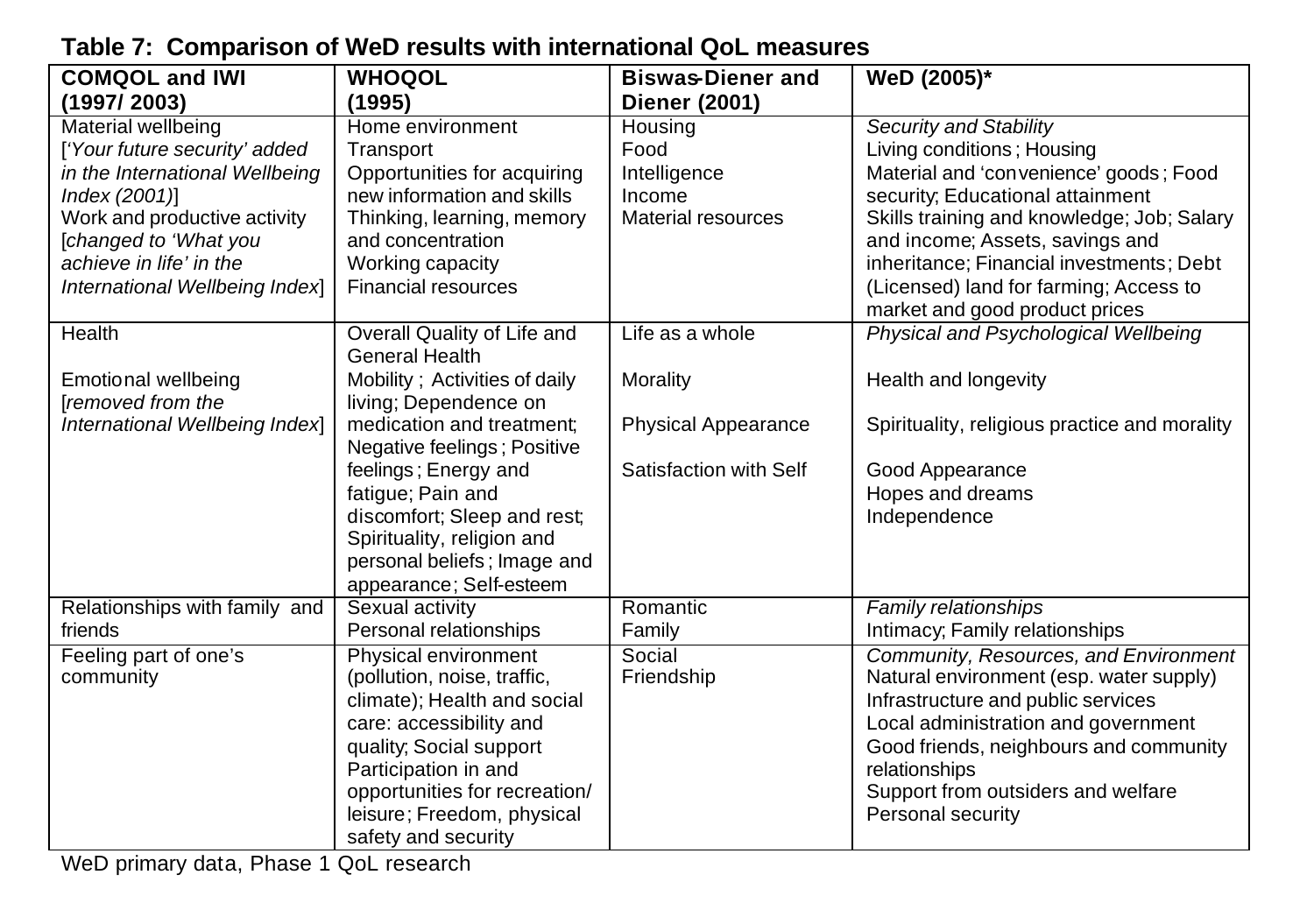# **GENERAL CONCLUSIONS**

In conclusion, the study raises a number of interesting questions: firstly, do the Thai respondents' reports on the sources of their wellbeing justify a different approach to wellbeing in developing countries? Secondly, do they support theories of the universality of human needs? Thirdly, to what extent can this sort of exercise be used to guide policy?

The answer to the first question is that while the priorities of people in Thailand are not very different to those of people in the rest of the world, they are not necessarily reflected in international quality of life measures, which seem to lack a material base at the societal level. Additionally, adapting a generic QoL measure without including items that are specific not only to Thailand, but to the areas of Thailand that the project is working in (for example, insecurity of land tenure or debt) would miss many of the local people's most important preoccupations.

Secondly, although the main priorities of the Thai respondents clearly overlap with theories of human need (for example, Doyal and Gough (1991) class physical health as a 'basic need' and 'significant primary relationships', 'adequate protective housing' and 'economic security' as intermediate needs, and Ryan and Deci (2001) characterise 'relatedness' and 'competence' (expressed through 'occupation') as fundamental psychological needs); there are other, more subtle indicators of wellbeing that shouldn't be neglected (for example, being able to live a moral life, knowing your land can't be taken away from you and having hopes and dreams).

While this data should provide some reassurance to policy makers since it recognizes the importance of improvements in public goods and services, access to markets, and the ability to consume and invest, the differences in priorities it identifies challenges 'one-size fits all' policies. It also asserts that material gains should not come at the expense of family and community relationships, or adherence to religious and moral codes.

The responses suggest that development can only occur in a stable environment, characterized by financial stability, personal security, good governance and some form of welfare safety net. But although this was a relatively participatory exercise, people's responses do not provide unequivocal policy recommendations and need to be read in the context of other data. For example, the lack of discursive attention to education is contradicted by the behaviour of people in these regions - young people in the NE migrating to Bangkok for training and Muslim parents supporting a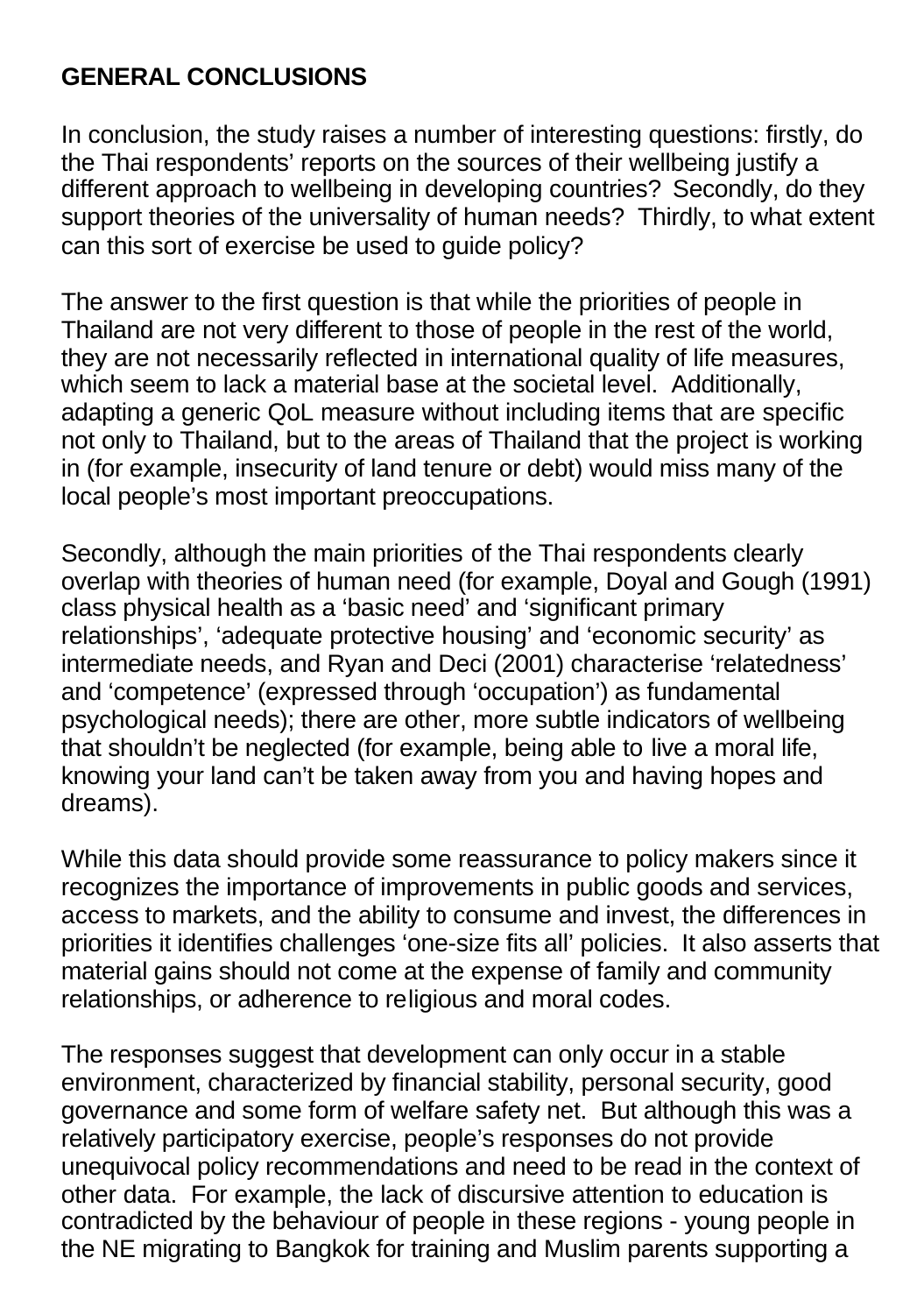fee-paying system of religious schools in the South. The value of this type of data may be more apparent over the long-term as it feeds into a body of research that attempts both to change the priorities of policy makers and provide more accurate measures for assessing their success or failure.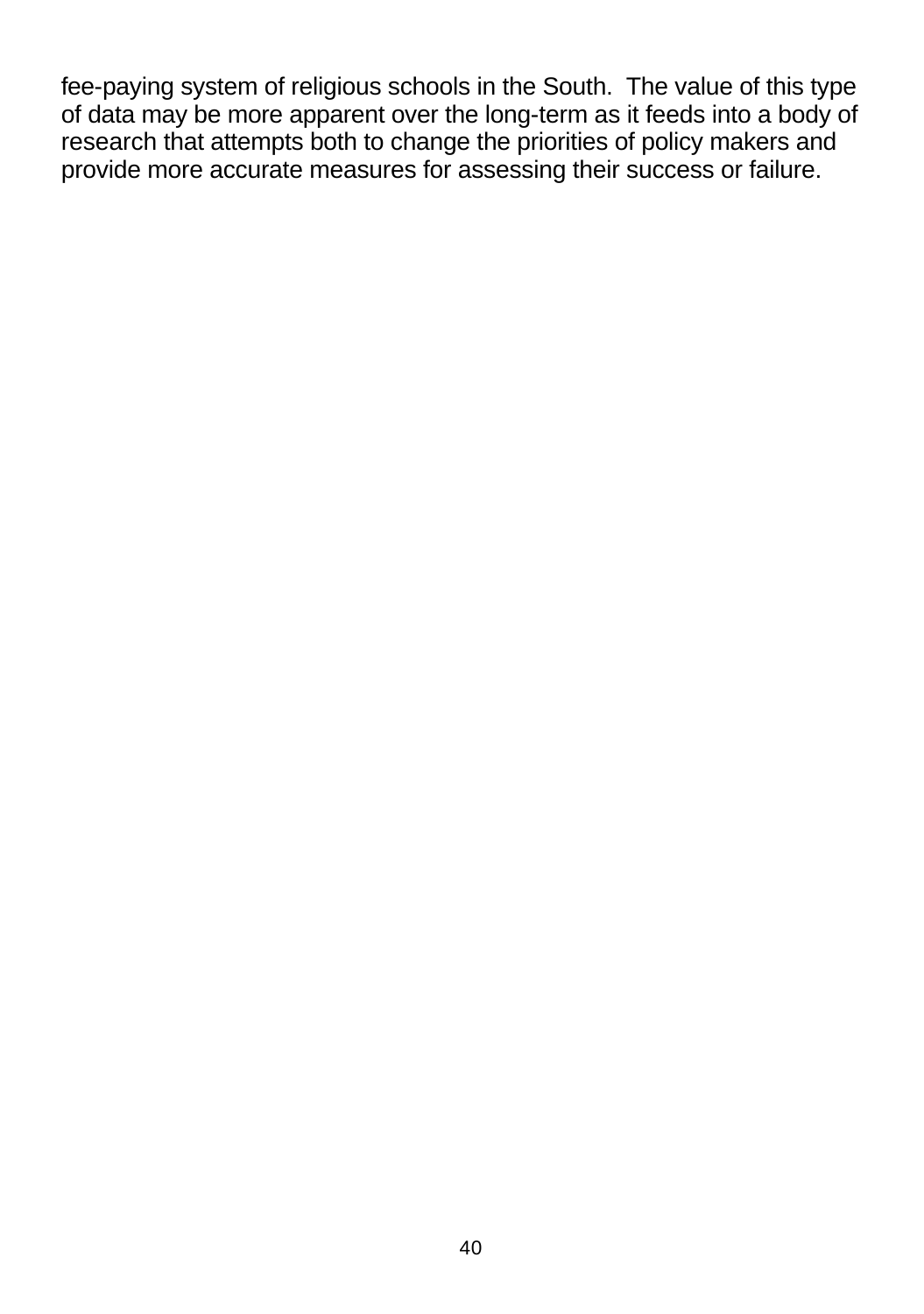#### **References**

- Doyal, L. and Gough, I. (1991), *A Theory of Human Need*, Basingstoke: MacMillan.
- Anderson, K. L. (1999), 'Conceptualization and measurement of QoL as an outcome variable for health care intervention and research', Journal of Advanced Nursing (29), 298-306.
- Ayuwut, D. (2005), 'Index of Quality of Life: Case Study of People in North-Eastern Thailand', *Journal of Demography* 21 (1), 41-62.
- BBC *Religious and Ethics: Islam*. www.bbc.co.uk/religion/religions/islam; accessed: December 2004.
- Camfield, L. (2005), 'Conducting Research into QoL in Thailand'. WeD Presentation at Khon Kaen, Thailand.
- Camfield, L. and McGregor, J. A. (2005), 'Resilience and wellbeing in developing countries', in Ungar, M. *Methodological and contextual challenges researching childhood resilience...* Social Science and Humanities Research Council of Canada. California: SAGE Publications.
- H.H.Dalai Lama and Cutler, H. C. (2005), *The Art of Happiness*, London: Hodder and Stoughton.
- Delhey, J. (2004), *Life satisfaction in an enlarged Europe*, Office for Official Publications of the European Communities.
- Field, P. A. and Morse, J. M. (1985), *Nursing Research: The Application of Qualitative Approach*, London: Chapman and Hall.
- Fielding, N. (1993), 'Ethnography', in Gilber, N. *Researching Social Life* California: SAGE Publications.
- Graham, C. and Sukhankar, A. (2004), 'Does economic crisis reduce support for markets and democracy in Latin America? Some evidence from surveys of public opinion and wellbeing.', *Journal of Latin American Studies* (36), 349-377.
- His Majesty King Rama IX. *New Paradigm*. http://www.swu.ac.th/royal/book4/b4c1.html; accessed: December 2004.
- Katschnig.H (1997), 'How useful is the concept of QoL in psychiatry', Current Opinion in Psychiatry (10), 337-345.
- Lincoln, Y. S. and Guba, E. G. (1985), *Naturalistic Inquiry*, Beverley Hills, California: SAGE Publications.
- MacDuff, C. (2000), 'Respondent-generated QoL measures: useful tools for nursing or more fool's gold?' Journal of Advanced Nursing.
- Ministry of Public Health (1986), *Basic Needs and Development*, *War Veteran Press (in Thai* . War Veteran Press: Bangkok,.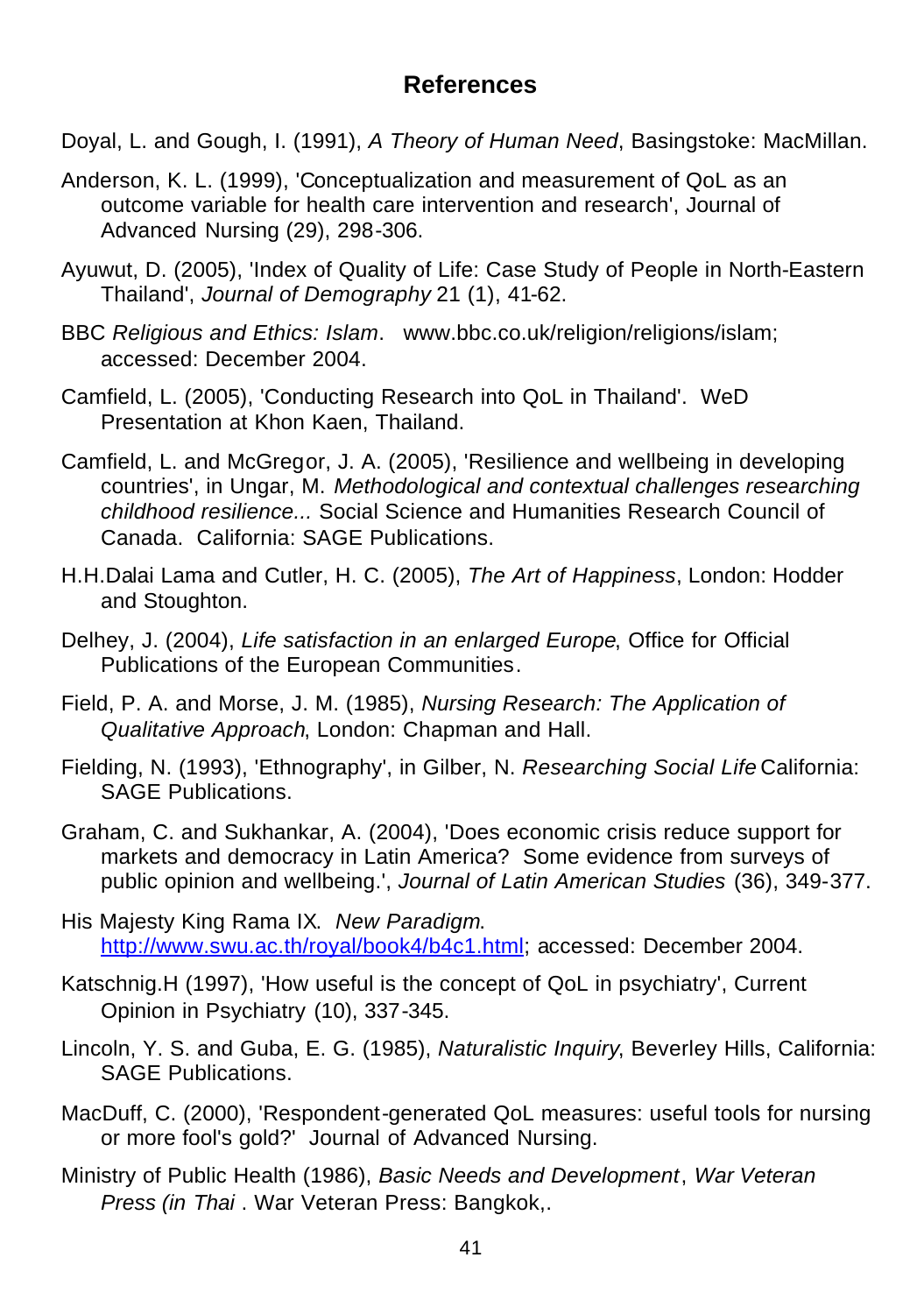- Office of the Prime Minister, T. (2002), *National Economic and Social Development Plan 2002-2006*.
- National Economic and Social Development Board, T. *National Economic and Social Development*. http://www.nesdb.go.th; Accessed: December, 2004.
- Pongsapich, A. (2005), 'QoL of Thai People', Proceedings in Nursing Conference on QoL Research, Bangkok: Chulalongkorn University (in Thai).
- Pongsapich, A. e. a. (2000), *Wellbeing Measurement Tool Development of Thai People*, Bangkok: Social Research Institute, Chulalongkorn University and the Thailand Research Fund.
- Ministry of Public Health, T. (2004), *Press Release: Report of Alcohol Consumption*, *Un-named*.
- Puangsamlee, A. and Ajaum, A. E. (2000), *Wellbeing Measurement Tool Development of Thai People and Thai Society*, Bangkok: The Thailand Research Fund (Thai).
- Ruta, D. A., Garratt, A. M. and Leng, M. (1994), 'A New Approach to the Measurement of QoL: The Patient-Generated Index (PGI)', Medical Care (32), 1109-1126.
- Ryan, R. M. and Deci, E. (2001), 'Self-determination theory and the facilitation on intrinsic motivation social development and well-being', American Psychologist (55), 68-78.
- Skevington, S. (2003), *QoL in Poverty: from Health-related Quality of Life.*. Wellbeing in Developing Countries Research Group and WHO Centre for the Study of Quality of Life: Bath, UK,.
- Thairath Daily News (2004), Thairath Daily News 55, 1: Bangkok, Thailand.
- Thamrongwarangune, A. et al, (2000). 'Wellbeing Measurement Tool Development of Thai People. Bangkok': The Thailand Research Fund (in Thai).
- WeD: Draft Terms of Reference for Phase 1 of the QoL Research (exploratory). http://www.welldev.org.uk; accessed: 23/11/2004.
- World Health Organisation, (1991). World Health Statistics Annual Report. Geneva: **WHO**